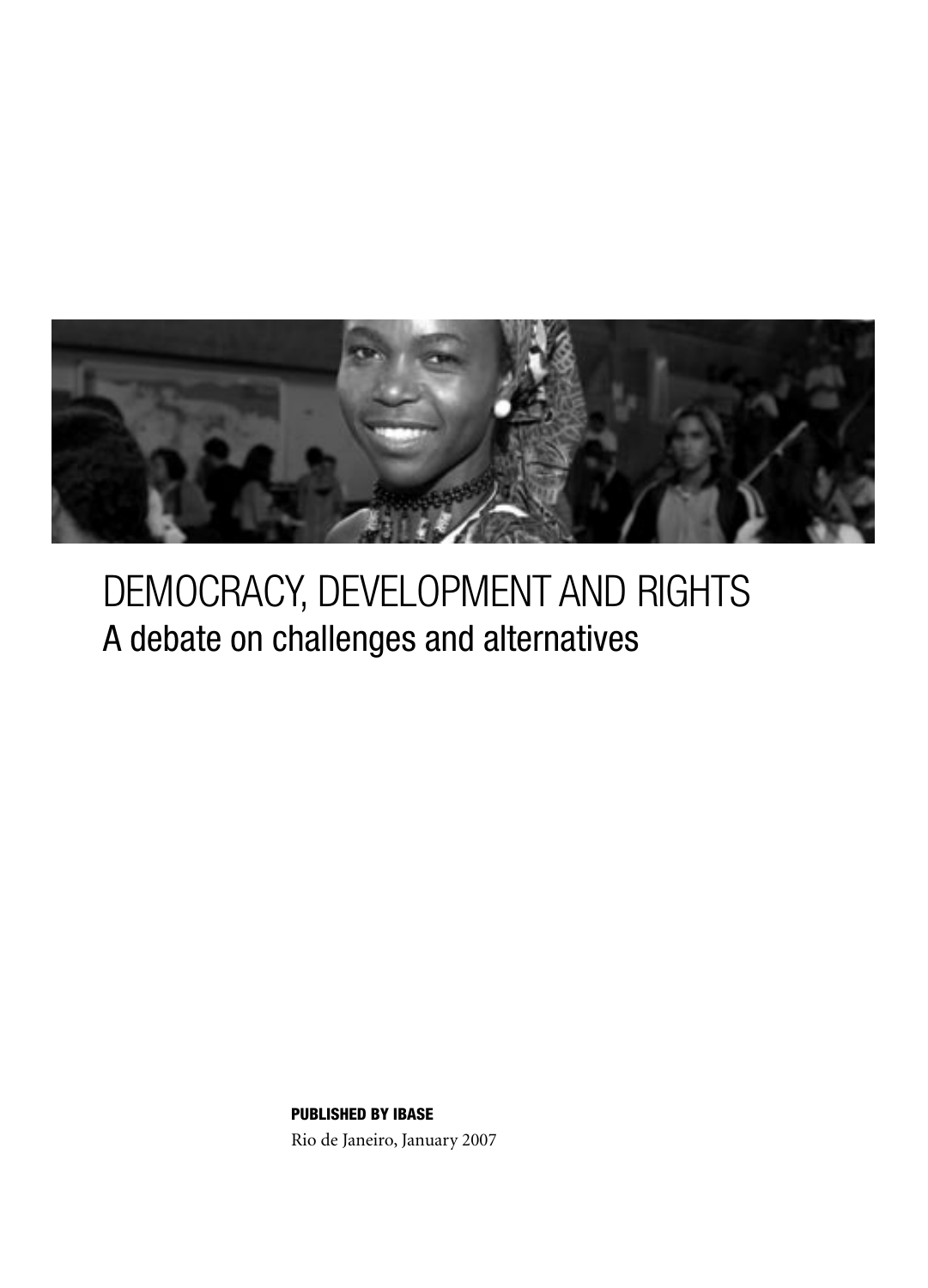#### DEMOCRACY, DEVELOPMENT AND RIGHTS A debate on challenges and alternatives

**Published by the Brazilian Institute of Social and Economic Analyses (Ibase)**

**GENERAL COORDINATOR**  Cândido Grzybowski **EXECUTIVE COORDINATOR** Iracema Dantas Moema Miranda **ASSISTANT COORDINATOR** Manoela Roland **EDITOR** AnaCris Bittencourt **PRODUCTION**  Geni Macedo **PHOTOGRAPHS** Samuel Tosta/Archivo Ibase-FSM 2006 **REVISION** Flávia Leiroz **TRANSLATION** James Mulholland Leda Maria Gonçalves Maia Patrick Wuillaume **PARTNERSHIPS** ActionAid Brasil Rosa Luxemburgo Foundation Fondation Charles Léopold Mayer pour le Progrès de l´Homme Europe-Latin American Observatory on Democracy and Development (Euralat)

**REQUEST FOR COPIES Ibase** Av. Rio Branco, 124, 8º andar – Centro 20040-916 Rio de Janeiro/RJ Brazil Tel: + 55-21 2509-0660 Fax: + 55-21 3852-3517 <ibase@ibase.br> < www.ibase.br>



This publication was printed on recycled paper.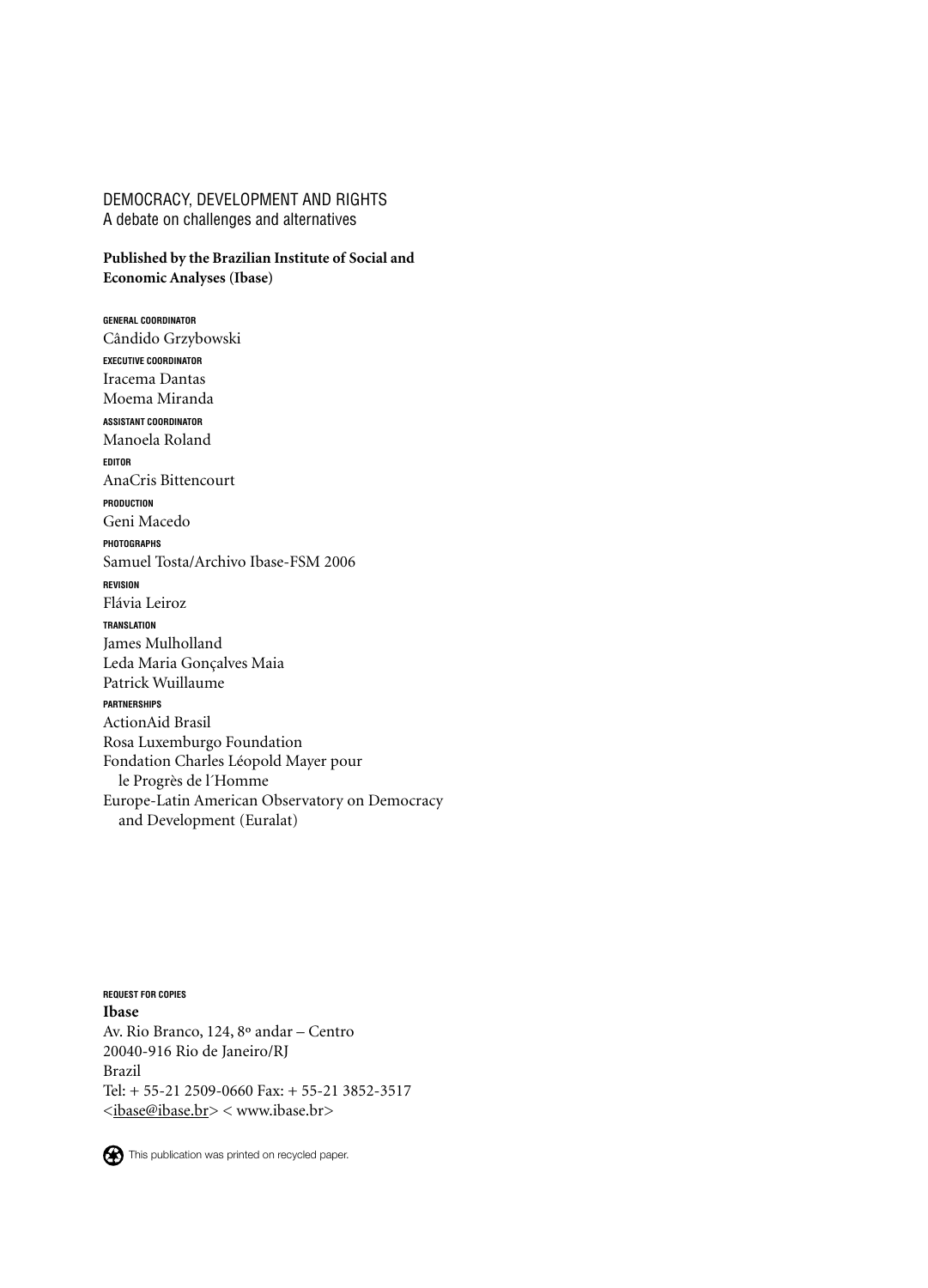

# SUMMARY

- Presentation Moema Miranda 4
- Which Brazil does the world need? Cândido Grzybowski 8
- Radicalizing feminism, radicalizing democracy Maria Betânia Ávila 18
- The social movement and the new "war of position" Pierre Beaudet 20
- Dominant tendencies of our days Is our time running out? Edgardo Lander 41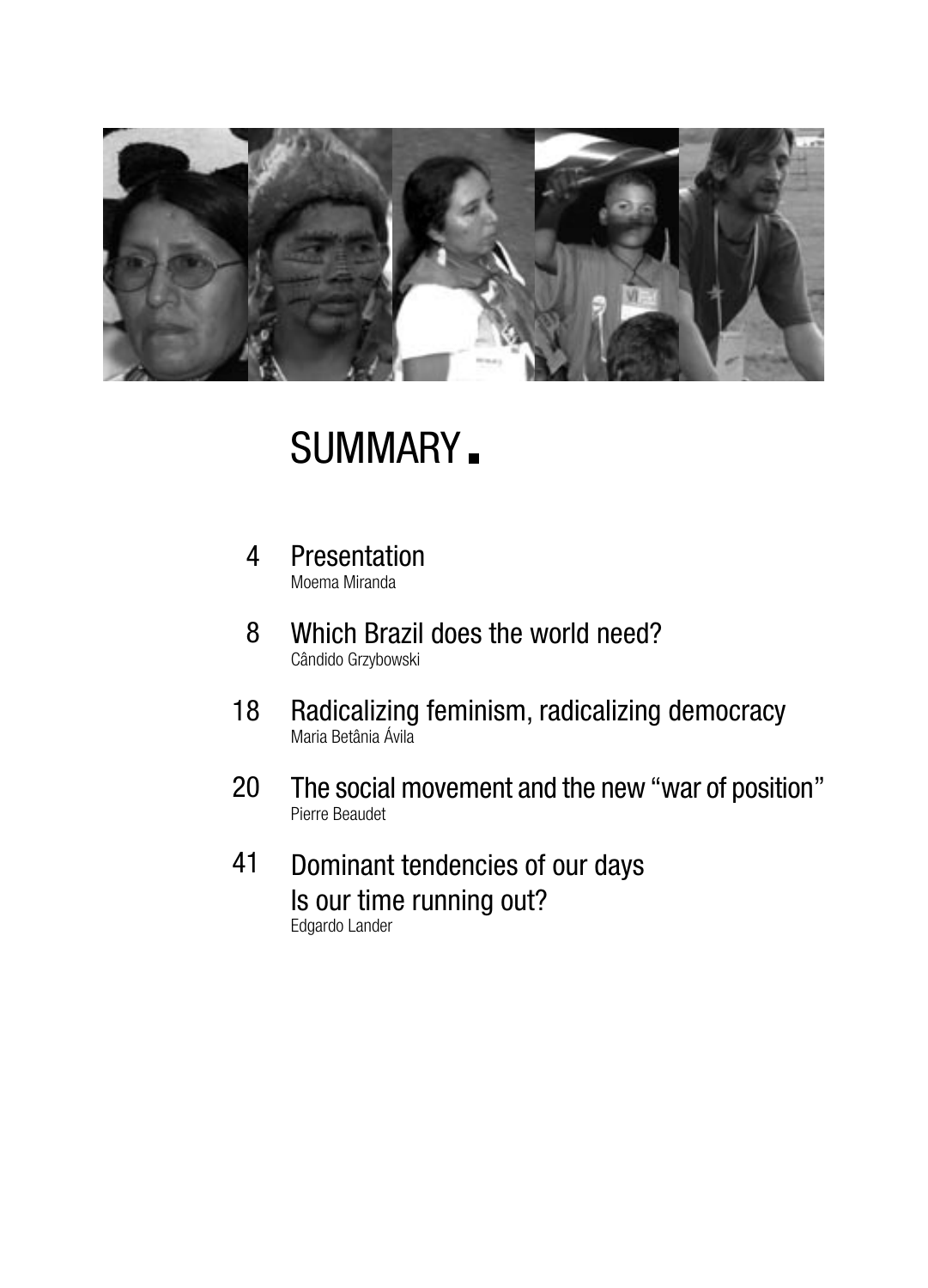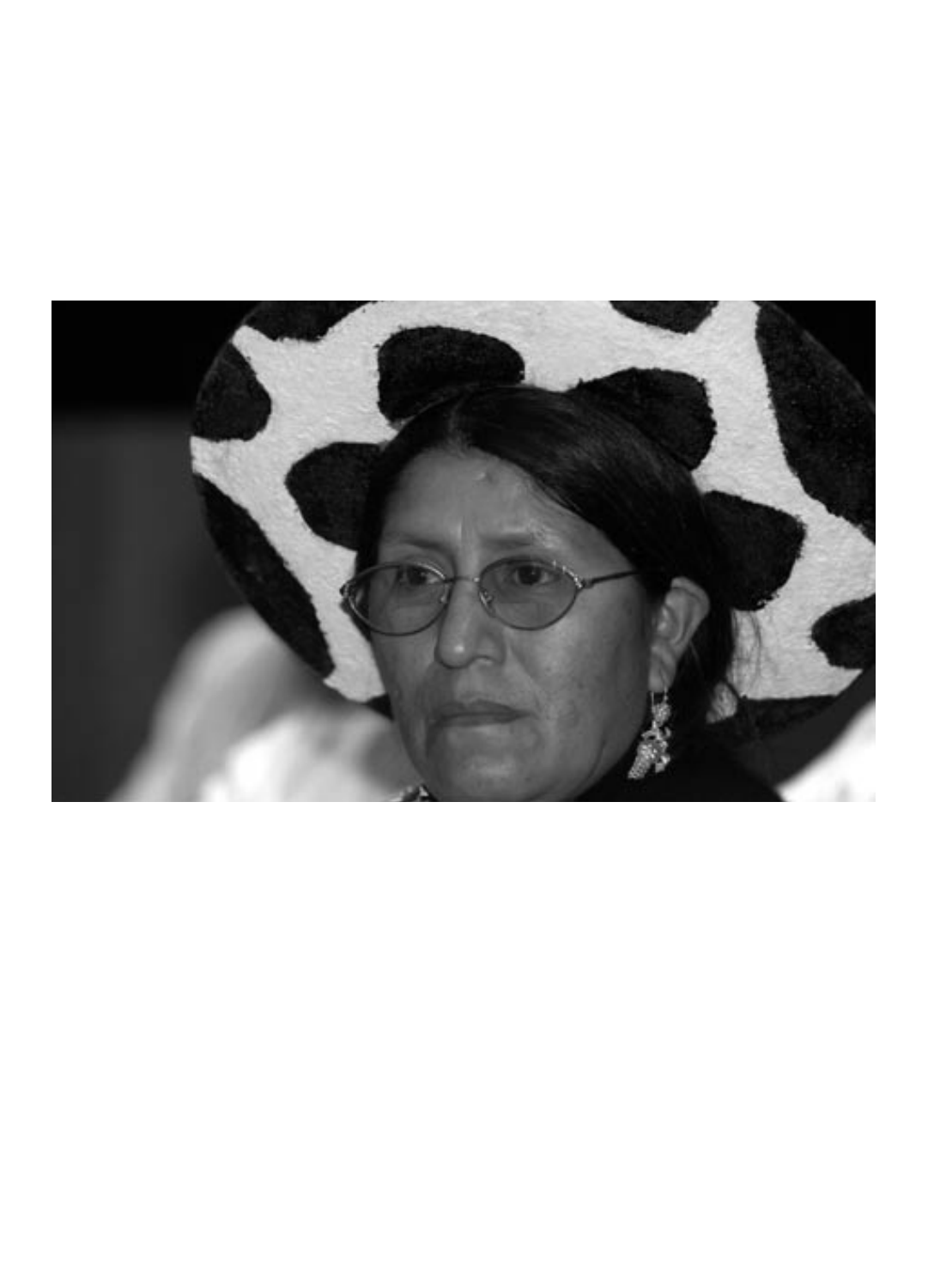# **PRESENTATION**

**MOEMA MIRANDA** Anthropologist, coordinator of Ibase

As part of the activities to celebrate the  $25<sup>th</sup>$  anniversary of the institution, Ibase organized the seminar Democracy, Development and Rights – which Brazil does the world need in Rio de Janeiro on 12-13 May 2006. The initiative was part of the Post-neoliberal Agenda: strategic alternatives for democratic human development project, published in partnership with the Rosa Luxemburgo Foundation and ActionAid Brasil. The seminar was supported by the Fondation Charles Léopold Mayer pour le Progrès de l´Homme and the Europe-Latin American Observatory on Democracy and Development (Euralat). This publication is a compilation of the principal texts presented at the meeting, and other unpublished texts on related themes.

Upon completing the first quarter of a century in its struggle on behalf of radicalization of democracy in Brazil – a theme that has characterized our efforts to date – Ibase took on the job of producing an institutional program to discuss development in all its dimensions – environmental, cultural, political, economic and social – and the limitations that the type of development adopted imposes on exercising democracy and universalizing rights. This concern is coupled with the proposal of a varieaty of social movement, networks and NGOs in this initiative to reflect and find ways to overcome inequality in our country, and to this end takes into account the need to form strategies on the local, national and international level.

Our focus, of course, is Brazil. Nevertheless, we know that many of the impasses that we observe in our country are echoed in other countries. They cannot be treated in isolation without taking into account Brazil's insertion in the world and the role that the country plays in the international scenario.

Our work, actions and reflections point to a hypothesis, namely that in order for democracy to become a concrete fact (in the sense that we give the term), and if we want it to lead to a broad and profound democracy that guarantees full rights, then it has to include a discussion of the dimensions and strategies

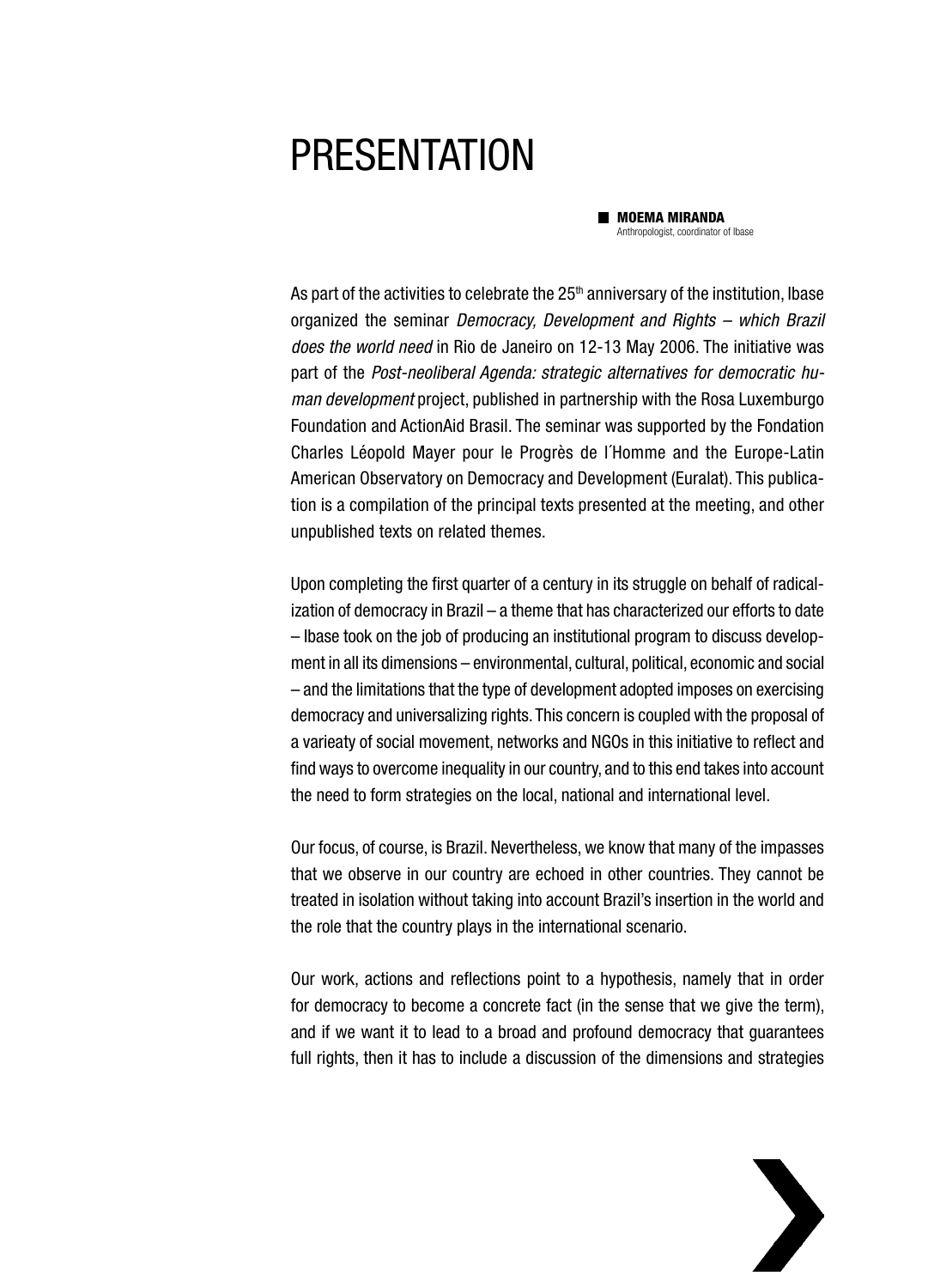

of development (and even a rediscussion of the various meanings of the actual concept). Brazil in particular needs to construct new forms of development in order finally to overcome its historical debt towards its own population, the majority of which have been systematically deprived of the benefits that could be afforded by a nation with our characteristics. Likewise, we need to include the notion of environmental sustainability.

Our reflection began on the realization that what we are witnessing in Brazil is the depletion of a democracy surge that has proved incapable of challenging the structure, relations, processes and policies on which our clearly excludent development pattern is based. We invite you to join us in this dialogue.

As we suppose that something similar is going on in other countries, we would like to share this hypothesis. This will enable us to move beyond the emphasis on democratizing the political institutions, and the perspective to rebiult our life and public actions; begin to form presuppositions and draft alternatives to development that incorporate the enormous political progress that Brazilian society has made over the last few decades and that calls for a form of democracy without frontiers and with deeper roots.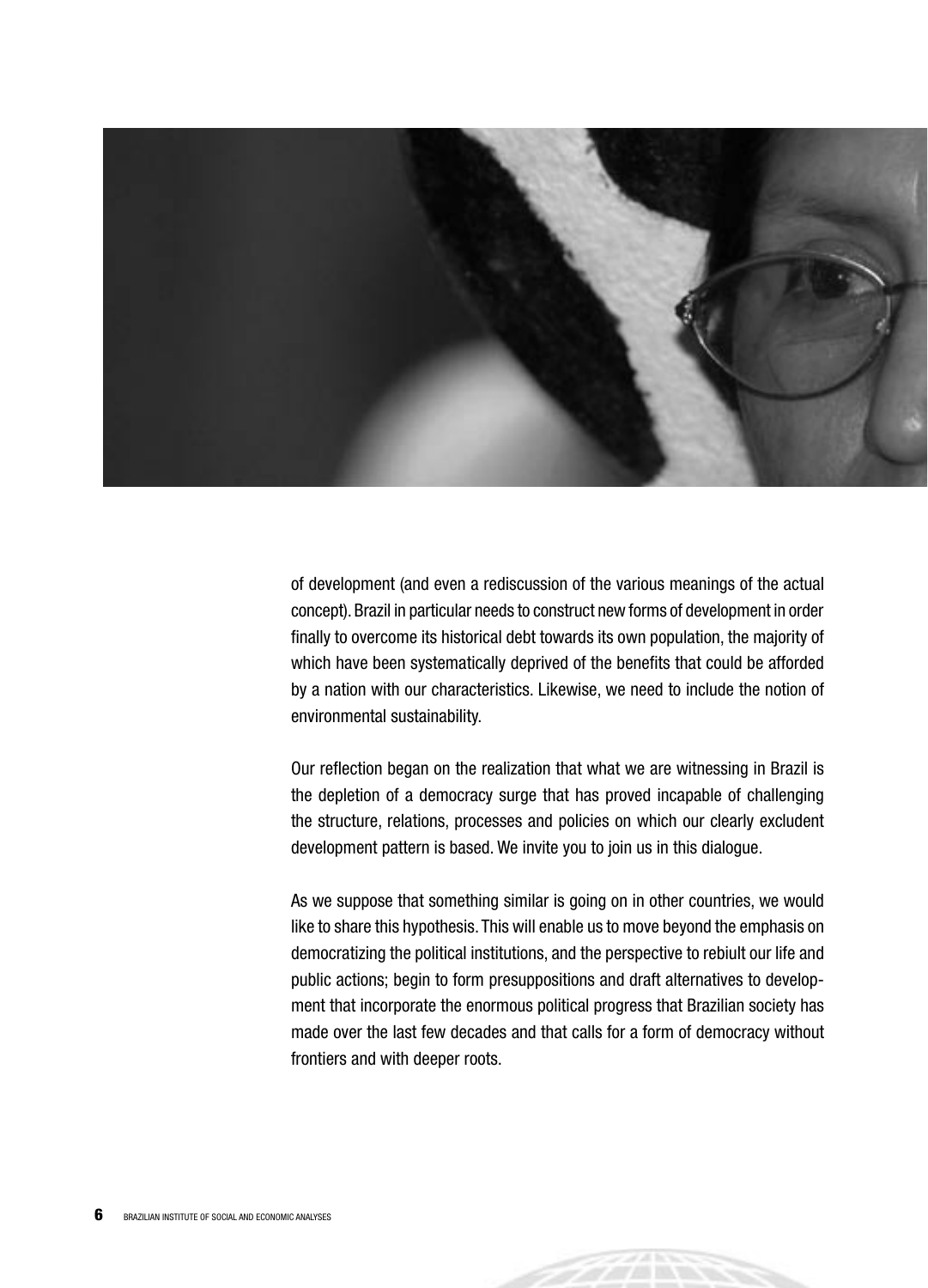

The reflection that we are proposing needs to be radical in order to be effective. We therefore pose the following question to ourselves and the reader: are the model of development and its strategies the real obstacles to the full exercise of democracy and the fundamental expansion of rights? Is this the direction we should be taking if we want to go beyond the limitations that we discern in the democratic system? In short, is the hypothesis that we present here a correct one?

We have to discuss with our partners with social movements and civil society organizations. It must also be stressed that the "new" element presented here does not mean something unheard of before, especially since many of the questions raised here are already being dealt with in various movements and spaces (in some of which Ibase itself has been active, such as the World Social Forum). What we do intend – based on the diagnosis that politics has lost its prominence to the economic-financial sphere – is to contribute towards opening a new stage of reflection on paths that reclaim economics for politics and restore the true meaning of the political area as a moment to unite strategies on behalf of development, with democracy and rights, social justice, environmental sustainability and solidarity.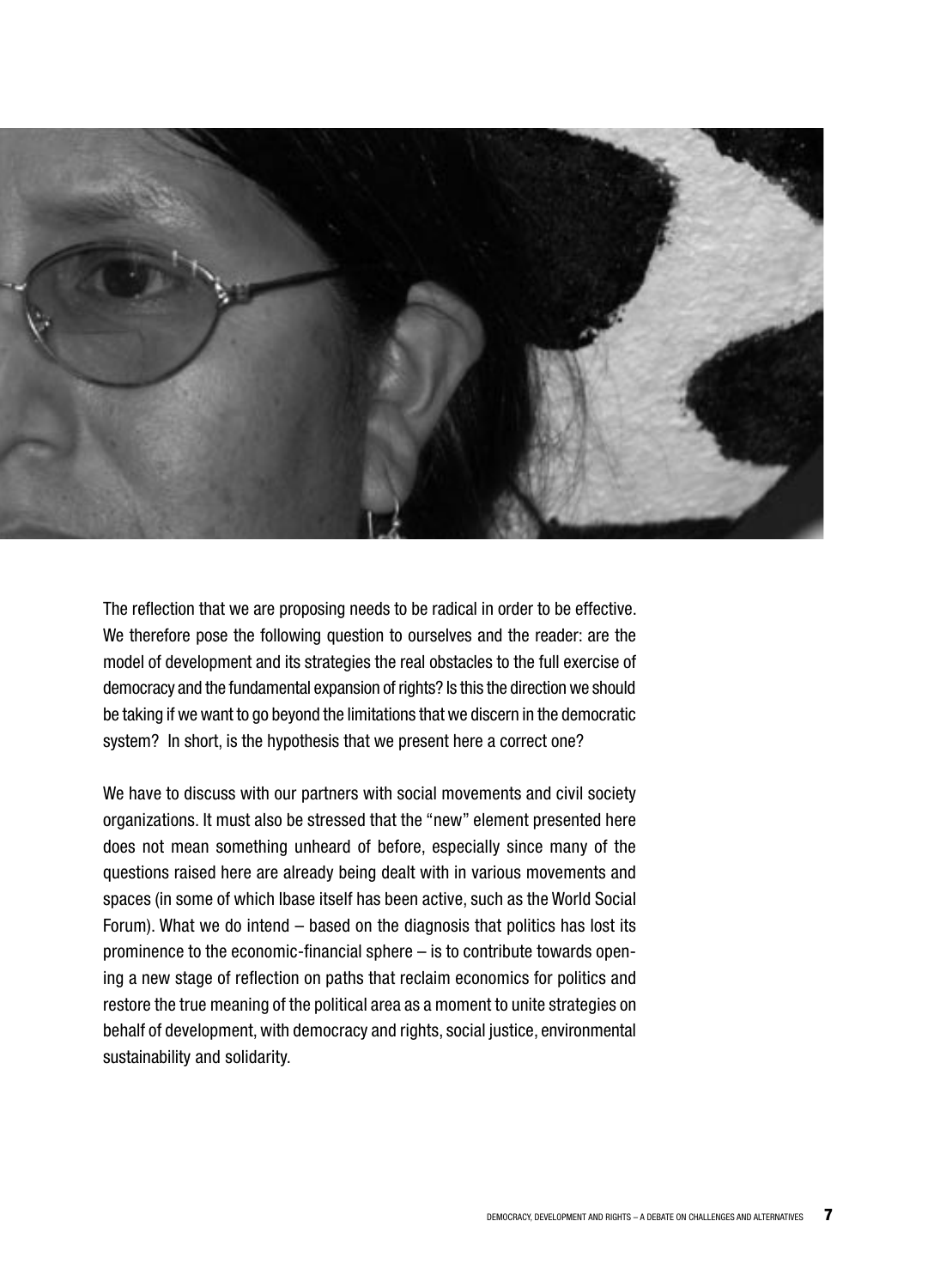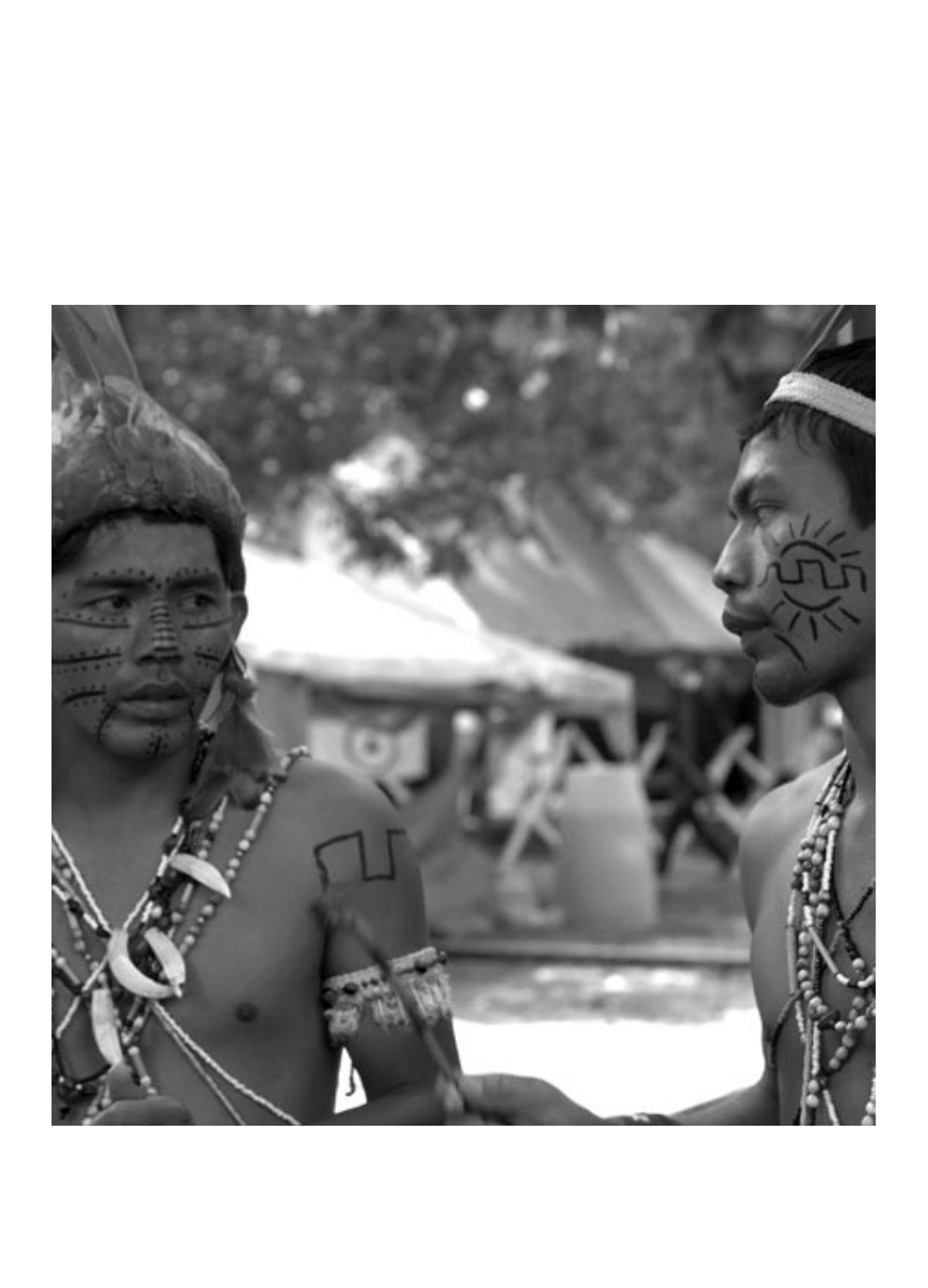# WHICH BRAZIL DOES THE WORLD NEED? **Exandido Grzybowski** Sociologist, director Ibase

The point of departure for this endeavour is a process of thinking about Brazil, its people, its land, its culture, its economy, and its political organisation. Brazil, with its enormous potential and contradictions, needs to find its way forward, but as part of a world that is increasingly interdependent; it must administer its vast territory and natural heritage as a common asset of humankind.

Like it or not, neoliberal globalisation dominates the whole world, concentrating wealth with its global strategies, marginalising groups and whole peoples and accelerating frighteningly the process of environmental destruction. As a result, the world ceases to be seen as something external and distant, but seems to invade our space, our daily lives. Today, the issue is unavoidable and all-pervading. Nonetheless, there can be no ignoring the enormous theoretical, analytical and especially political deficit as regards proposals and practical measures to address the world dimension introduced increasingly into our societies and our lives.

The World Social Forum (WSF) grew out of the endeavour to humanize and give meaning to that perception by offering a point of convergence for the many organisations and social movements, networks, coalitions and campaigns which, in one way or another, opposed the centrality of markets in ongoing global processes. The WSF has contributed to a major movement of ideas in search of alternatives, an intrinsically world-wide movement centred on a citizenship that is new in both its consciousness and practice and which embraces everyone living on our planet. The WSF is informed by an endeavour to take stock, both of our common humanity in the diversity of cultures and identities, and of life's natural patrimony – nature and its resources – as a greater common good, which we must share today and preserve for future generations. It is a major source of inspiration for this project.

The fact is that in order to think about and build another Brazil we have to think about the world, and in order to think about and build another world we also have to think about Brazil. That means a radical shift in perspective as to where and how we must look if we want to see, understand, propose and act. That change entails reviewing concepts, analyses and proposals, particularly among all those women and men whose yardstick is human rights and the founding values of democracy as the basis for life in society.

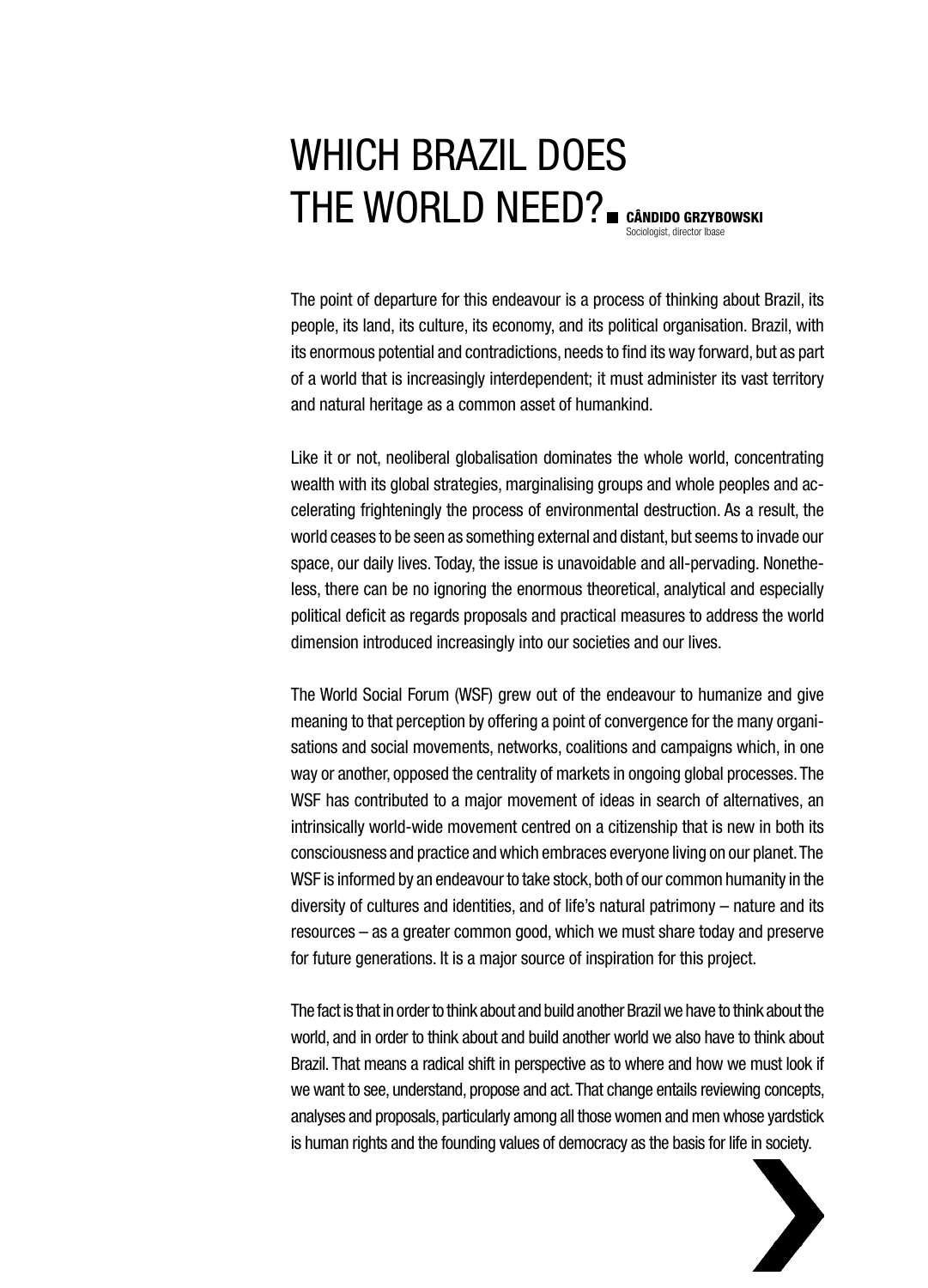#### BRAZIL: WORLD POWER OR DEMOCRATIC, SUSTAINABLE SOLIDARITY?

The political turbulence of the current situation in Brazil, however serious it may be, cannot mask the enormous challenges that lie ahead for us. Over the past 20 or 25 years, we – like neighbouring peoples in South America – we have embarked on the fundamental adventure of restoring democracy. We have witnessed the emergence of the widest range of social subjects in vibrant new movements of the multitudes who previously had neither identity nor voice, now broadening and strengthening the social fabric and the capacity for intervention by a citizenry actively claiming and securing rights. At the same time the political institutions of a State of Law were being fashioned in order to dismantle authoritarianism and ensure the conditions necessary for democratic participation.

It was therefore an extraordinary process of winning back democratic freedoms and institutions, building spaces for political participation and agreement, and formulating demands for economic and cultural inclusion, greater social justice and far-reaching change. However, there are clear signs that this democratizing cycle is spent. Over and beyond the political crisis in Brazil, the essential issue is the limitations of the groundswell that was driving democratic reform, which is incapable of going much beyond a formal representative model or of challenging and transforming the power, structures, relations, processes and policies that are the basis for Brazil's society and economic development. As a result, Brazil continues to be an emerging economy and a rising power in world geopolitics, but sustains itself internally by maintaining social exclusion and inequality, racism and



THE POLITICAL TURBULENCE JRRENT SITUATION **IFR SFRIOUS** IT MAY BE, CANNOT MASK THE IORMOUS CHALLENGES THAT LIE AHEAD FOR US

violence, and by systematically depleting the natural heritage it is endowed with. Thus far, despite enormous gains, Brazilian democracy is not managing to extend human rights to include all its people nor to produce an economic base with more justice, solidarity and sustainability, and political power with more participation and active citizenship.

Today, Brazil is surprising many with its foreign policy – whether in negotiations on the FTAA and with the WTO, the agreement among India, Brazil and South Africa, the Summit of Arab and South American countries, or in terms of its moves towards

regional integration, such as the South American Community of Nations, the return to the IRSA, the announcement of a gas pipeline from Venezuela to Argentina and, particularly, how unreservedly it is financing enterprises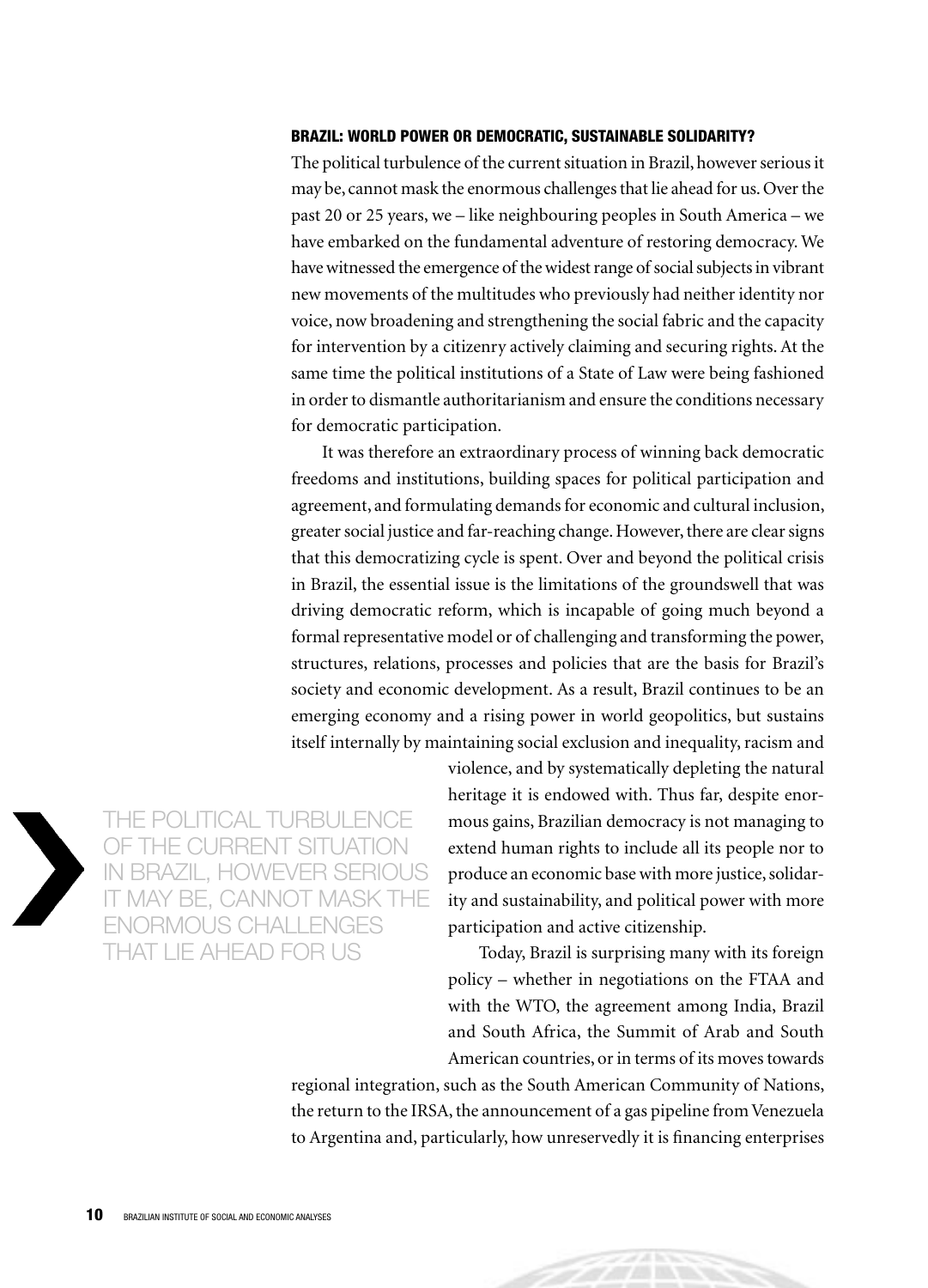through Brazil's national economic and social development bank, BNDES, in the various countries of the region and even in Africa, in a veritable multinational network of companies controlled by Brazilian capital.

Is this Brazil emerging as a sub-regional power? Whose interests does that serve – those of the diverse, multifaceted and long-suffering Brazilian people; those of the peoples of America? Certainly, never before has Brazil exported so much or managed to achieve such great trade surpluses, creating an external environment favourable to the economy in place, which had been spinning its wheels in terms of growth ever since our leaders surrendered to neoliberal prescriptions. This smells more like a return to the developmentist project, to business expansionism, income concentration and environmental destruction, all grounded ultimately in a logic of social exclusion. Yes, if we want development that is radically democratic, we have to overcome exclusion, social inequality in all its many forms, and environmental destruction. Thus far, however, instead of more participatory democracy and more rights as the parameters for social relations, we are seeing a resurgence of contradictions, conflicts and social disputes.

We are at a point today that is crucial to defining the Brazil that we want. Before us lies the possibility of laying the foundations of a citizens' model of development for our country, one that has radical democracy and rights as its driving forces, and closes the historical separation between economy and society, between political power and citizenship. In practice, however, we are pushed along by internal and external relations, structures, processes, interests and forces to continue and intensify a kind of development that furthers an economy that works against society, concentrates wealth and power, is socially exclusionary and destroys our common assets. Such an economy and power combine with the racism, machismo, violence, patrimonialism and patronage that are present in laws cast in stone at the heart of Brazilian society.

The difficulties involved in exercising the option to radicalise democracy are so great that they are leading us naturally to accept as inevitable an agenda of growth at any cost, measured by GDP, by foreign trade and the trade surplus, by profits and by accumulation, a kind of development fostered according to the interests of the large corporations and their global strategies. The challenge facing Brazilian democracy is to overcome that impasse. Not facing up to it may lead us to an even greater crisis. Worse still, democracy itself is at serious risk as long as it is limited to representative formalism and incapable of generating a new society grounded in active, participatory citizenship, responsibility, justice, solidarity, diversity and sustainability.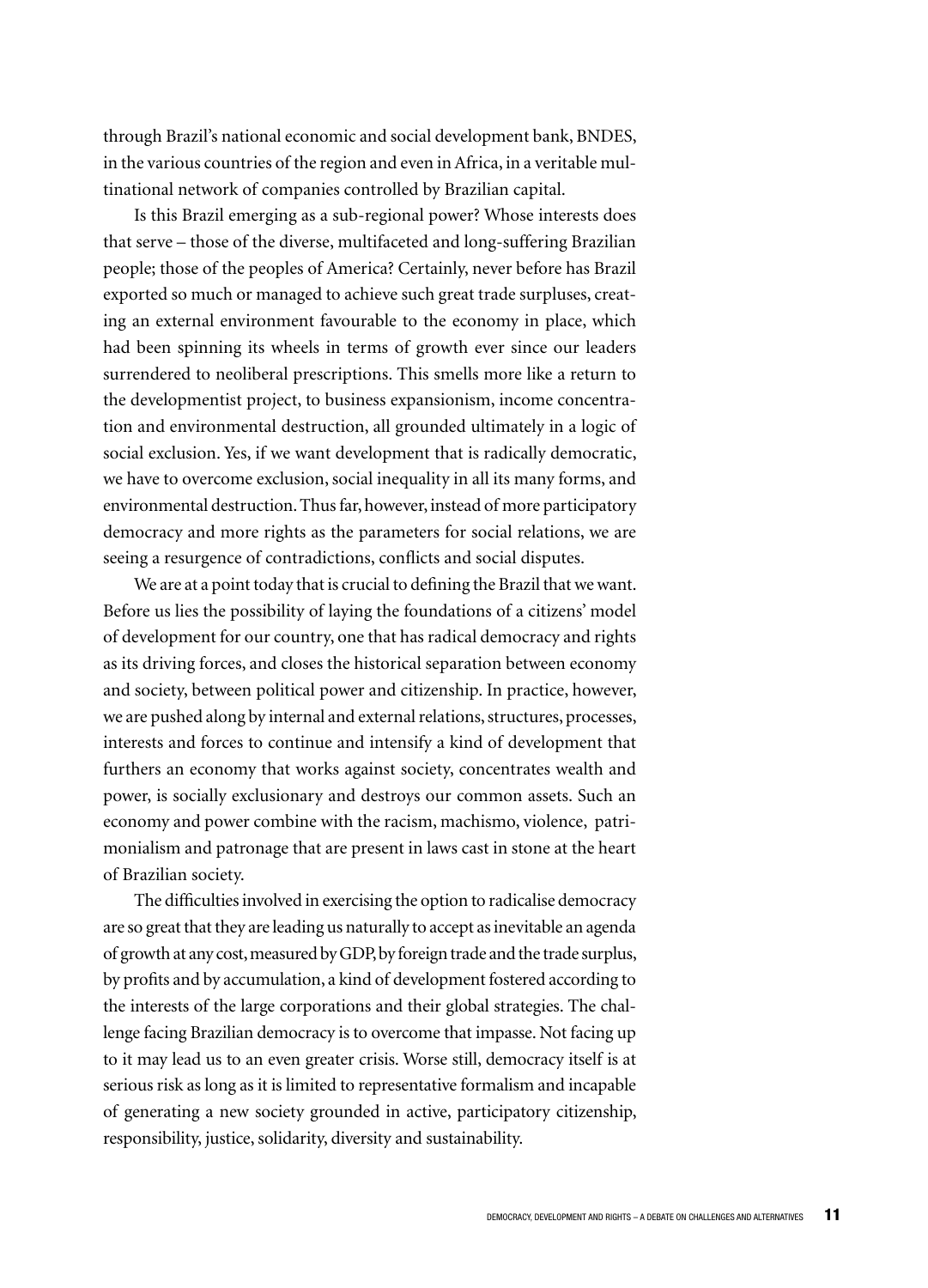#### WHAT IS THE OTHER BRAZIL THAT BRAZILIAN DEMOCRACY CAN AND SHOULD BUILD?

It is time to innovate with daring, courage and determination. It is time, once again, to acknowledge the new challenges posed for democracy in Brazil – today in a context of greater openness to the world and greater interdependence. There is thus an immediate connection with the major issues facing Brazil in the world. We have to ask: what is the Brazil that the world needs and Brazilian democracy can produce?

For such a task it is indispensable that development, the economy, science and technology, the appropriation and use of common assets and the power of the State – in short, life – have to be repoliticised on a perspective informed radically by rights and democracy. And such a process can only be undertaken satisfactorily in open dialogue with the other peoples and subjects of the planet, recognising that we are deciding our future here and also influencing the future of humankind, managers that we are of a vast natural heritage.

Democracy is an uncertain venture by definition, because it rests on a pact stipulating permanent dispute as the means of choosing collective directions and plans. One of its constitutive presuppositions is that citizens participate in the public sphere, defining political power and institutions. The cradle of democracy is civil society, where the active citizenry generates the major movements of public opinion and organises into the social forces that embody them to give form to civic participation.

Dreams, hopes and plans are a fundamental part of any democratic process. They are the motivation behind citizenship, participation and democratic dispute, and thus make it possible to give shape – advancing and retreating – to how the country is to develop. Ultimately democracy means creating, through politics, the conditions necessary so that civil, political, economic, social, cultural and environmental rights, along with the equivalent responsibilities, are the frame of reference for all of society, and so that structures and relationships capable of including all men and women are developed and sustained. What moves democracy is not institutions, but citizenry in action, civic responsibility inspired in common rights.

Over recent decades, the adventure of Brazilian democracy has managed to produce many collective subjects inspired in democratic principles and values and to advance in shaping a state of law. This democracy, however, has been losing strength and intensity, and is no longer able to transform our racist, macho and profoundly unjust society, or the destructive, productivist development we pursue. We face enormous challenges that if not met will limit the democratising process, which will be unable to advance, dangerously engulfed by the authoritarian, exclusionary contradictions that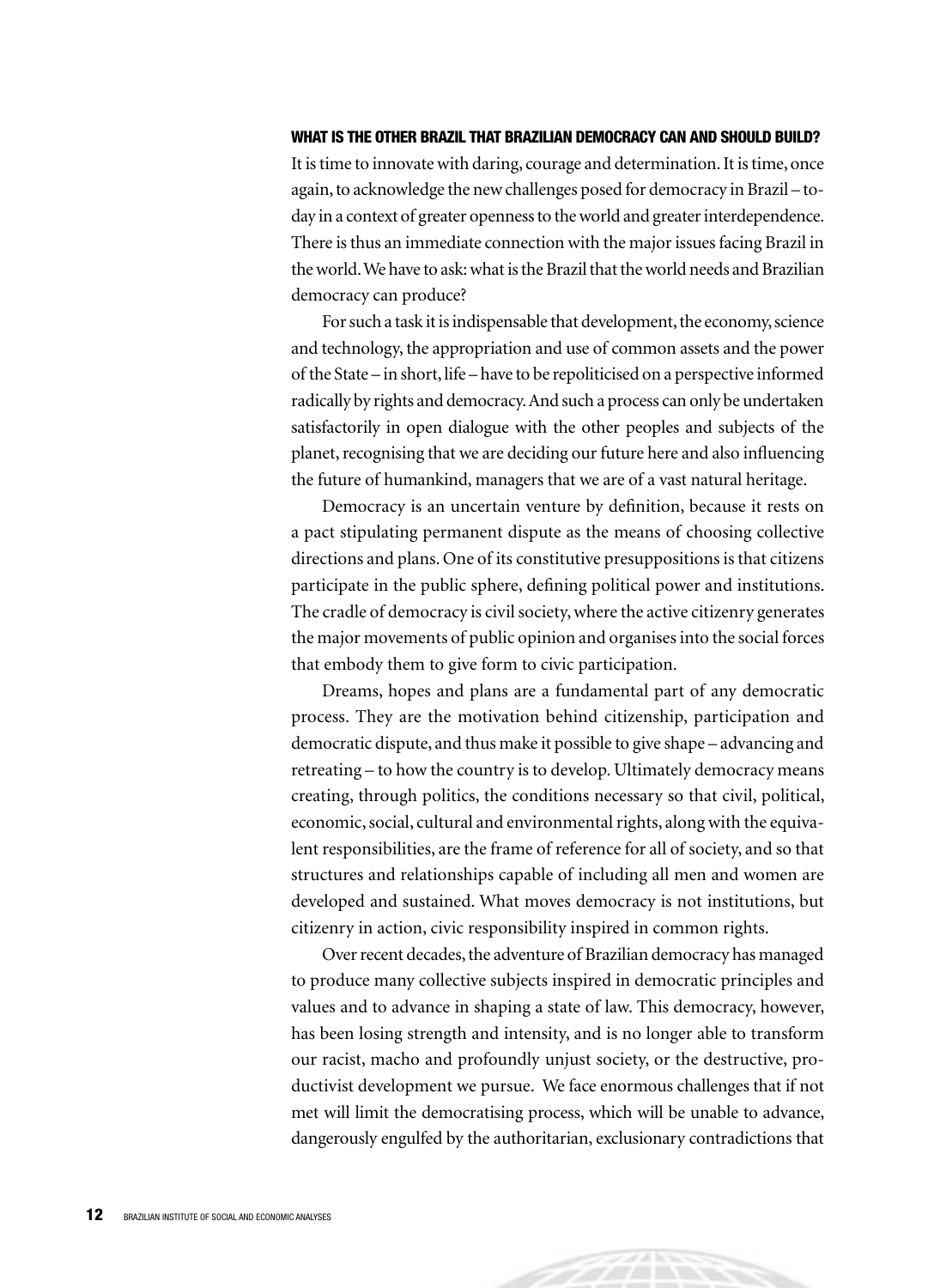are destroying the economic, political and cultural relations and structures we have built up over time. We have not yet been able to overthrow the patrimonialism ingrained in our culture, which appropriates and privatises all that is public to serve private interests and privileges. Also losing force – and this is worse still – is the principle that every man and woman has a public responsibility to civic struggle and vigilance, as expressed in civic participation, mobilisation, debates and pressure from the streets. On the contrary, and especially among Brazil's urban middle classes, there is a flourishing culture of cynicism, of every man and woman for him- or herself, of turning one's back and isolating oneself in condominiums protected by high railings and private security guards.

We have to face things as they are, without fear: thus far, Brazilian democracy has not altered the exclusionary, destructive logic underlying society, the economy, the State itself. Privilege tends to override right. For many people citizenship is restricted to the right to vote when summoned to do so. Approximately half of Brazil's population, in the enormous pockets of poverty in the countryside and in the gigantic, socially peripheral masses within and surrounding our cities, live in conditions that are so difficult and violent that they have no social identity, no voice, no real power to count in political processes. When Brazilian democracy is restricted to the formality of a liberal representative democracy, all its contradictions emerge and become visible.

When citizens delegate, by electing their representatives and governments, that is easily turned by those elected into an appropriation of mandates to suit political convenience and personal interests, with no political ethics and no respect for democratic principles. Once installed, members of government disregard the programmes that got them elected and very quickly reach compositions with the groups and forces than control the country's wealth with a grip of steel. As a result, the very institutions of political democracy, which have been won at such cost in the Congress and state legislatures, in the federal and state executives, finally come to be dominated by the same old patrimonialism and patronage, which limits the democratising potential of public policies to promote development and social justice. Worse still, the perverse concentration of income is intensifying, transferring public funds to private groups in a reverse distribution of wealth from the poor to the rich.

That is what we have always done, but now we have refined the methods into the scandalous transfer of public patrimony to multinational private groups and the absolute priority given to generating fiscal surpluses to pay off foreign debt speculators. Brazilian democracy – although certainly an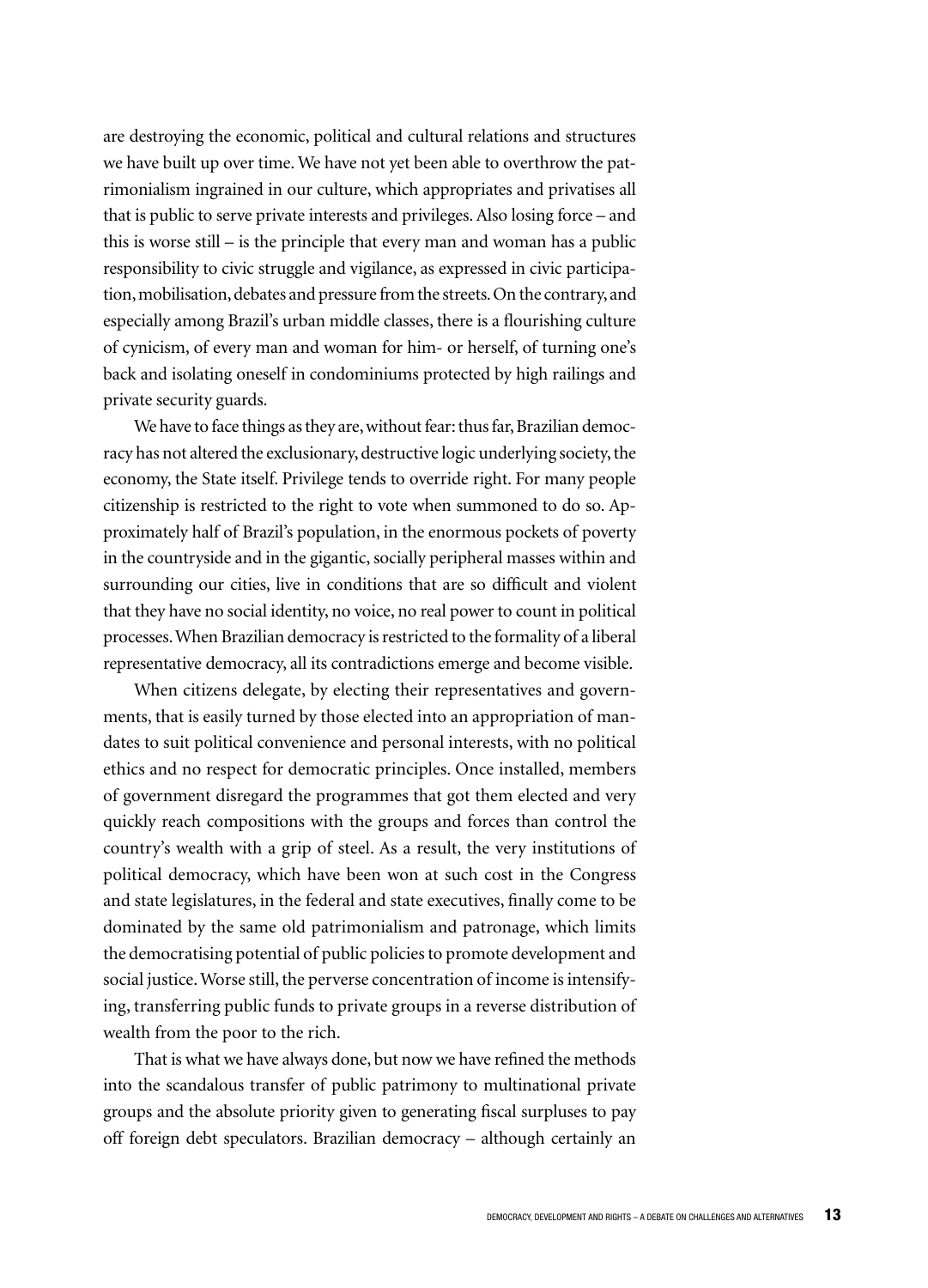

important accomplishment for a people long subject to dictatorial regimes – has been losing intensity and may die out or become simply a formal rite with no power to make real citizens of each man and women, to enable them to enjoy their fundamental rights to the full or to exercise their civic duty as responsible subjects who are the constituents of political power and public policy.

The present crisis is a prime example of the impasses facing democracy as practised thus far. The ethical principles and values of democracy are not central to either State power, the laws, judicial decisions, or the structures and relations that govern the production and distribution of goods and services in the economy. If we aim to radicalise a democracy based on ethical principles and values we cannot limit our approach and agenda to the forms of representative democracy, despite our recognising that we need to review and refine our political and electoral institutions in order to advance in democratising State power. But that is insufficient and will not be able to give new vitality to the democratising process among us. The founding principles and values of democracy must be the yardstick for the economy itself and for how it is to develop, and they must be central to all relations in society and our culture.

One indispensable pillar of democracy – ethics in politics – continues being circumvented, and not just in the political practice of our elected representatives, who readily disrespect the mandate delegated by the citizenry. What is worse is the meaning and the direction signalled by the policies that are being adopted, which are anti-ethical, and thus anti-democratic in essence. The ethical principle of inclusion for all, without discrimination, in an effort to achieve justice and equity, and to permit sustainable access to common assets, is disrespected in the name of vested rights and relations sanctioned by tradition, the veritable cast-iron privileges of those who are men, white and have money and property – in short, the "owners of cattle and people".

Our democracy has not shown itself capable, thus far, of equalising through politics, in favour of all, the power that emanates from patriarchy, property and capital, and even from the legacy of slavery. As it is not guided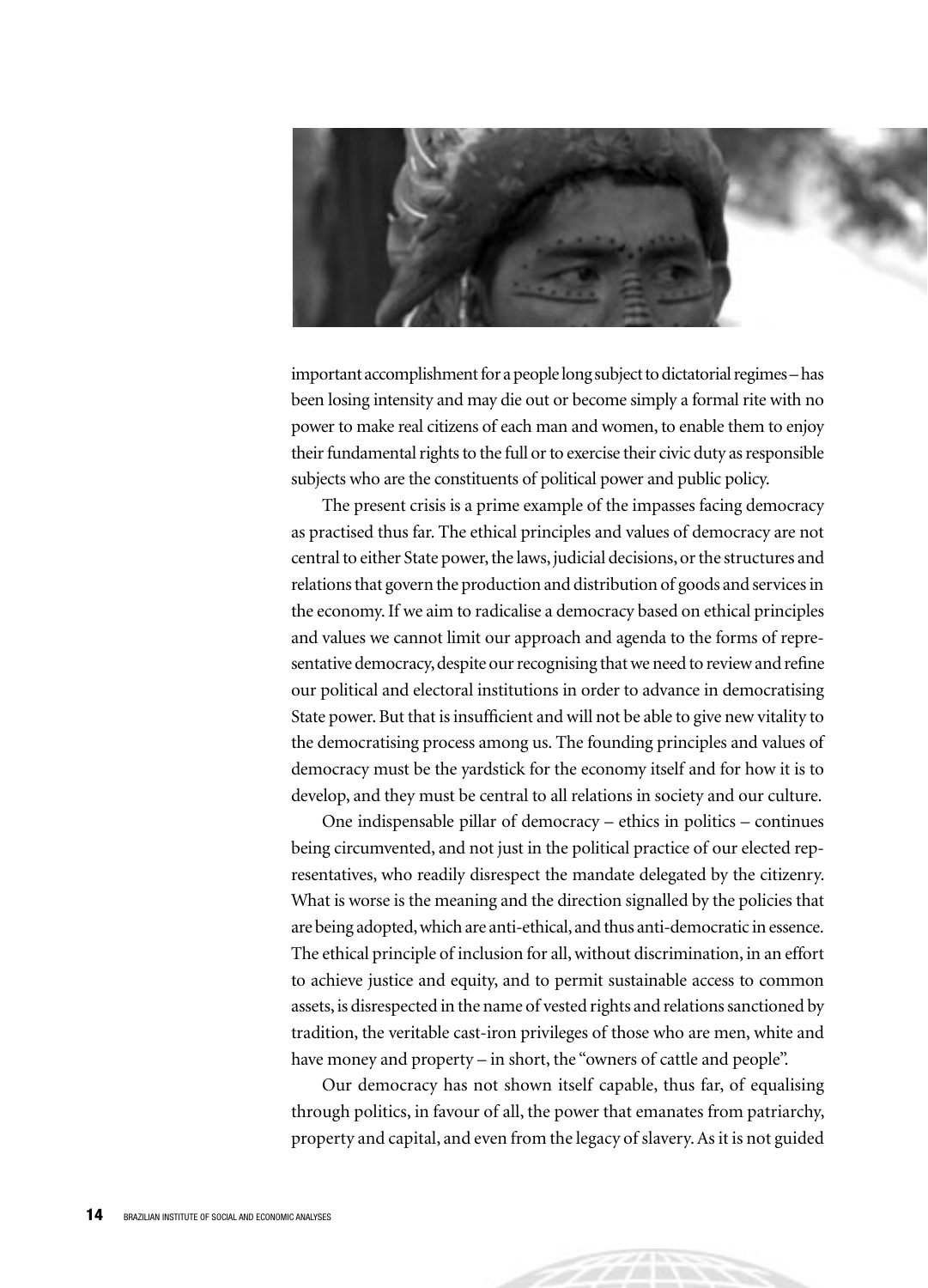

by an ethics that produces equality in diversity, with freedom and participation, and with civic solidarity, Brazil's democracy is losing its vigour. Frustration, disappointment and fatigue – is that what lies ahead of us?

We have to recognise that the cycle of democratic renovation inaugurated in the struggle against the dictatorship is exhausted. The best we have produced is what we see there, incapable of guaranteeing even public safety for the great majorities condemned to live in poverty. We need to go back to the grassroots, to our active citizenry, to expand the public dimension, the awareness of rights and duties, and the capacity for public intervention beyond election time. We need to be able to imagine and to propose a democracy that is the frame of reference for development itself and for how Brazil positions itself in the world.

Only a major civic, civilising movement of ideas embodied in men and women who are convinced of their democratic dreams and projects, guided by the ethical principles and values of democracy, will be able to give new vitality to the process. The task is arduous, long and laborious, but gratifying. We need to start right away, shifting our gaze away from the presidential palace, the power of the State, and looking more towards the lowlands, where we live and where the real Brazil lies.

We need an agenda that is positive, engaging, daring and vibrant, that can give us the enthusiasm to produce a new great movement of democratic and democratising ideas, that can penetrate all the pores of society, into all its pockets of poverty and misery, that can halt the advance of the real and symbolic fences and railed-in condominiums that privatise, isolate and segregate, and that can nip in the bud this re-emerging, inwardly and outwardly exclusionary and destructive project of Brazil as an emerging power. Our focus must be politics and ethics – the public space of rights and participation – and to reconquer the autonomous capacity of citizens over State power and market economy.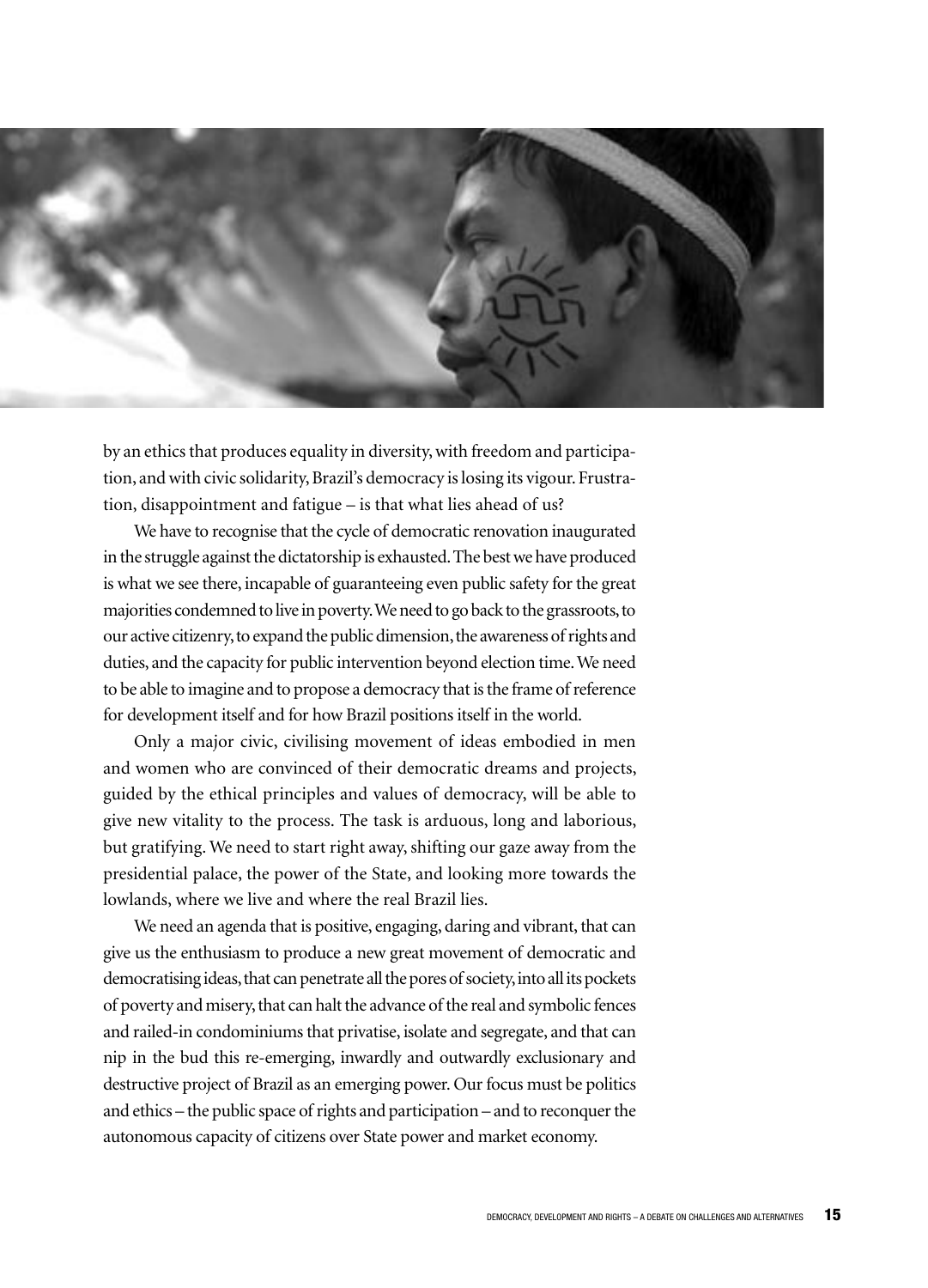# A MOMENT TO RECONSIDER BRAZIL

Under the Lula government, Brazil is contributing to the effervescence that has taken over South America, with a number of elected governments trying to break with the model of neoliberal globalisation – and with little success, let it be said – in a veritable mosaic of alternative avenues. In 2006, we go back to the ballot in October. The debate that was waged in the electoral process may be restricted to the political and ethical crisis that has enveloped the government and all institutional politics.

It may also, however, be an opportunity for a reaction from a citizenry that has been rather hemmed in by broken hopes and dreams. The same cannot be expected of the parties and candidates. This depends above all on citizens' initiatives conceiving and nourishing a virtuous process of debates on the directions we want to give to Brazil and to development, to ourselves, men and women citizens of Brazil and the world.

In that respect, the electoral situation that is about to begin may be a moment for thinking about the present and the future, the local and the global, what has been achieved and what is lacking, the wave that has broken on the beach and the new wave of democratization that we have to set in motion. We want to set up a space for thinking and to start activities that will inform the debate on the current situation in Brazil, that will set roots in civil society today, but have a longer-term process in view. It is more a question of evaluating the future and of helping to build alternatives that will nurture broad citizens' movements than simply of diagnosing problems and legacies from the past. The time is right to link networks and groups in Brazil up with the debate ongoing in various parts of the world, by bringing its major proponents over for direct confrontation with the issues and perspectives that we see here. However, it is also timely in that just as Brazil needs to think about itself in world terms so others in other countries and situations should think about themselves in terms of the world and of Brazil. That is the best way to integrate the global perspective as an issue and as an opportunity in the construction of democratic alternatives, in solidarity and sustainability for the planet, for all humankind and for each of its peoples.



THE TIME IS RIGHT TO LINK NETWORKS AND GROUPS IN RAZIL UP WITH THE DEBATE **NGOING IN VARIOUS PART** OF THE WORLD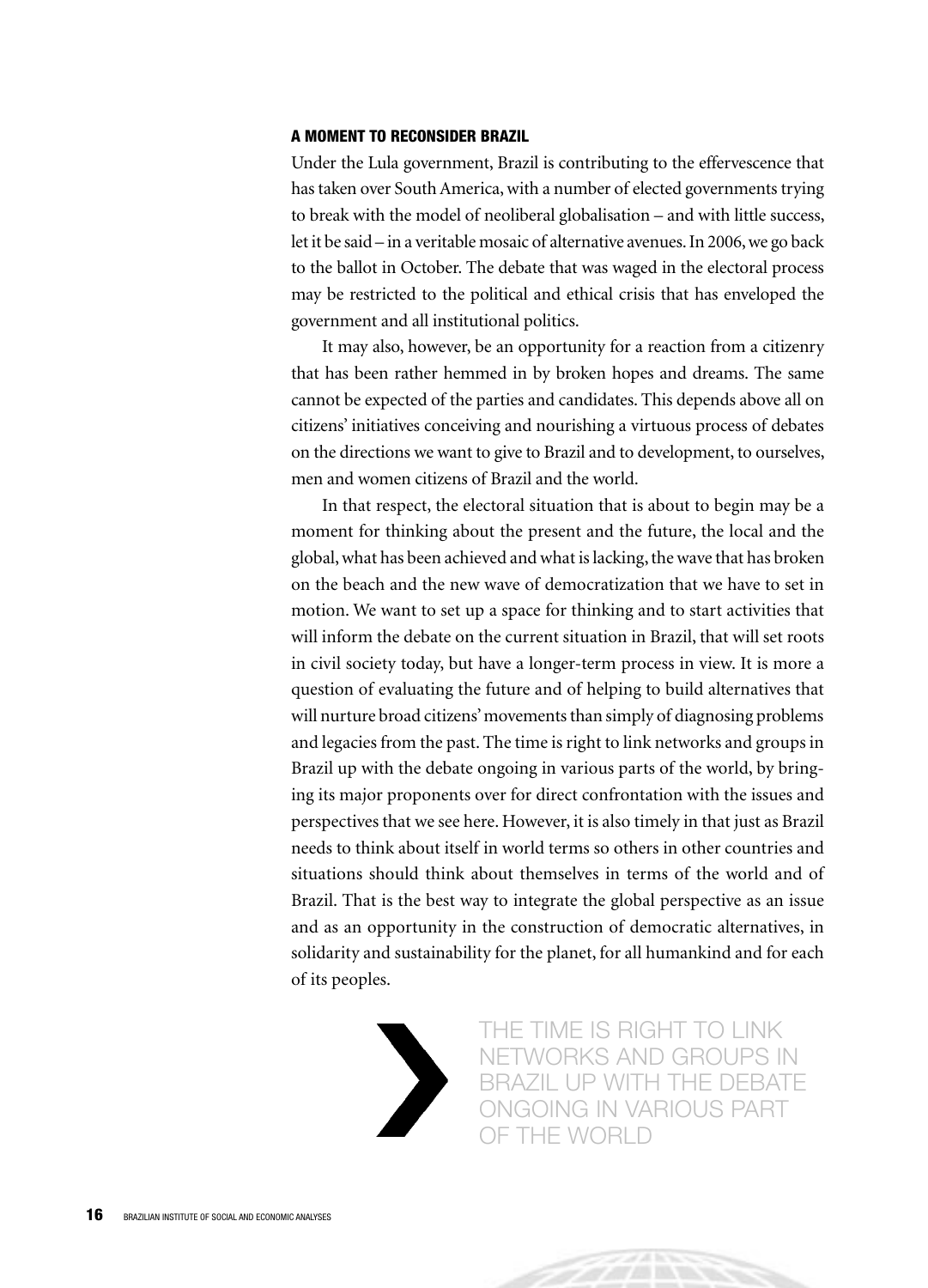#### DEMOCRACY + HUMAN RIGHTS + DEVELOPMENT

As what is involved here is a process of thinking, analysis and debate, the initiative is not being conceived as expressing any ready-made, clearly constructed theoretical and methodological position. Above all it will be a search, a test of a working hypothesis, which it is hoped will stimulate a longterm process of intellectual and political production. One basic aim is to outline a bold agenda looking to the future. It is designed as an effort to construct thinking for action, for the emerging movements and organizations of planet-wide citizenship, always rooted in concrete economic, political and cultural realities. But we are not starting from zero.

Over the years, a number of institutions, networks and forums around the world have been engaged in a sustained effort involving research, analysis and exchange. There now exists an accumulation of inquiries, rifts, criticisms, all with a variety of assumptions, in an effort to review ideas and proposals, by many men and women faced with the crisis in paradigms from the past and their experiences of history, as well as the overwhelming hegemony today of neoliberal "one-truth" thinking with its market fundamentalism. The search continues, and it is increasingly clear that what has been accumulated on all sides must be brought into a process of dialogue, confrontation and systematisation. One of the purposes of the WSF is to pool these efforts, but being by nature an open meeting place it cannot cope with such a task. That is why a variety of other initiatives have become necessary. This present project aligns with that strategic perspective, with Brazil as its concrete point of reference.

Ibase itself, over and beyond its role and engagement in the WSF, has been developing endeavours in the same direction. One example is what has been built up by the "Post-Neoliberal Agenda" project, with a network of intellectual

and activist partners in Brazil, the Americas and Europe. A publication for the WSF in Caracas – *Miradas y Reflexiones: bases para la construcción de una Agenda postneoliberal* – brings together some of the group's points of reference. Also noteworthy is the project for Active Monitoring of Society's Participation (Mapas) in the context of the Lula government. In fact, many of the questions revisited here about where Brazil is heading arose out of that project.

There are other initiatives, but what is important is the need to go beyond occasional projects and to seek a strategy that will give direction and meaning to Ibase's public intervention overall. That is why the project is open to partners in Brazil and around the world, and is an invitation to help us build another vision, another approach, the fundamentals of a strategy combining democracy + human rights + development.

Capitalist development, exacerbated in its neoliberal global version, in the quest for private profit at all costs, creates economic and political power structures and processes, and cultures of exploitation and domination by capital, that have unbridled production and consumption as their supreme values to be leveraged by outright competition among people, corporations, sectors and countries. The outstanding scientific and technical basis of this development is that it makes wealth grow, but to the detriment of people – by exploitation, exclusion and social inequality – and counter to the common good, the natural heritage, in a veritable destructive extractivism.

Meanwhile, the experience of real socialism centred on the State's ability to plan and execute both the organization of production and the distribution of goods and services in the name of social justice, revealed how enormously limited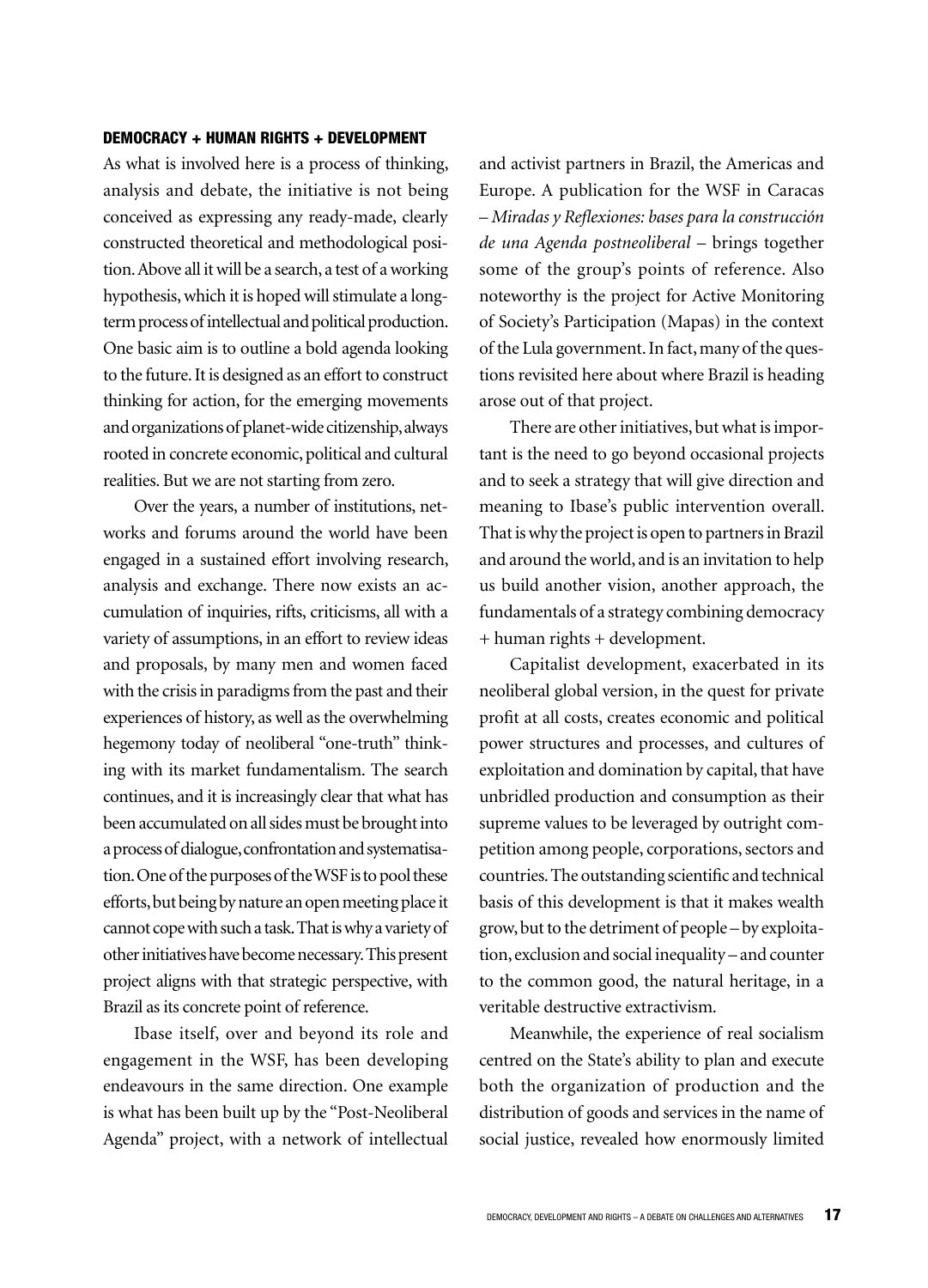it was in terms of development. Its scientific and technical base also stimulated productivism at all cost and the consequent environmental destruction, not to mention that its achievements in terms of social justice are not sustainable precisely for lack of active citizens' participation. Also in both models, the issue of citizenship and human rights, the bases of a radical democracy, is absent. What is important, however, is the fact that such models are still hegemonic as paradigms and function as underlying mental structures, veritable codes of reference for thought and action.

In opposition to the logic flowing from these models for thinking about development, its policies and the social relations and processes it prioritises, we are asserting here the primacy of the values of equality, freedom, diversity, solidarity and civic participation, against the yardstick of human rights for all. One fundamental consideration in constructing new development paradigms, with new democractic political cultures, is to articulate and blend the idea of the quest for the broadest equality with radical respect for the diversity that characterises us human beings and our cultures, and also the natural world, its resources and biodiversity that we share.

One fundamental principle from that standpoint is to begin by asserting that men and women, in their capacity as holders of rights and citizenship, are capable and can responsibly construct history, society, the economy, and power. Fundamental to that purpose is to restore and reinvent politics, the public space of debate and dispute, the assertion of the priority of the common, public good over individual, private concerns; that is, of politics over markets. Politics here is not restricted to the State. The point is to politicise all relationships, in the economy, the community, the city, culture, power, and the appropriation and use of nature – in short, in life.

We face complex realities and have many, diverse cultures and, therefore, many possible identities and alternatives. The social subjects involved in promoting democracy, human rights and development are themselves diverse. Who will take the lead is not established a priori. It is in the process of dispute that democracy is constructed as a way of living and of organizing power, and that development priorities are defined. In that regard, we have a lot to learn from the feminist movements, which seek to built alternative subjectivities as a pre-condition for new forms of participation and social organisation.

Those movements have brought us to perceive the dimensions of race, gender and sexual orientation with the same prominence as previously was attributed to social class relations. A radical approach grounded in these dimensions relocates on a new plane the issues of human rights, civic responsibility, democracy and development of society capable of including each and every man and woman.

As a result of this, politics is disputed and the directions of democracy and the development model are defined in a diversity of spaces. These spaces come from experimentation, from new modes of organisation and shared human experience, new forms of family and sociability, and from the emergence of new rights. It is fundamentally important to ponder the embryonic alternatives marked by their participants decision-making capacity based on collective co-responsibility, social cohesion and action in solidarity. The assumptions raised here imply another society, another politics and another economy to curb both the absolutism of the market and absolute State power, and to pave the way for human capabilities to be realized in full.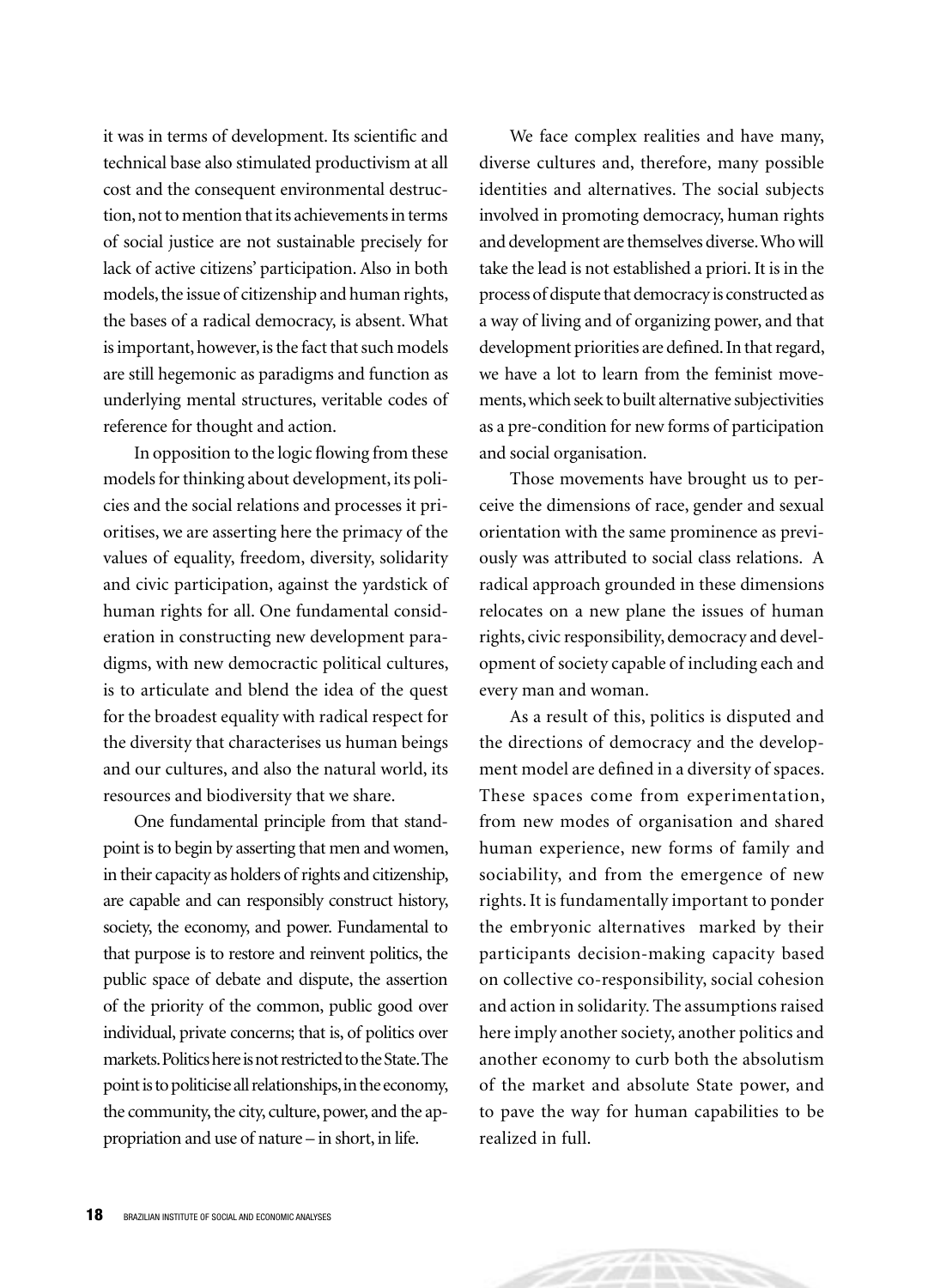Thinking about a frame of reference from the premises enunciated here means building up the content of development in the light of human rights, citizenship and democracy. Here we question whether growth and progress are expressions of development and we assert the centrality of rights and common assets on a perspective of inclusion for all and of active citizenship. For that reason, our approach makes a priority of analysing the democratising potential contained in the disputes and social conflicts thrown up by the process now under way, as spaces where citizenship and collective responsibility are being practised, where rights are emerging and being guaranteed, and to which the various social subjects, the economy and the market, the State and political power must respond.

# PRECONDITIONS FOR SUCH AN AGENDA

- Deep-set ethical roots: in a veritable reequalisation of power, all politics and political institutions must make an absolute principle of respecting the dictates of citizenship for all men and women; it is a priority for democracy to address social inequality and exclusion as a responsibility and duty of the State in determining policies and allocating funding, over and above any imposition by markets; it is an ethical imperative for democracy to recognise the various forms of diversity in citizenship and to promote equality; and the sustainable, equitable use of common natural assets is also an ethical obligation and an indispensable condition for democratic human development.
- A major mobilising project: dreams and hope must be reborn. In order to cement the collective will around a project for a democratic Brazil, the agenda for a new wave must be able to enliven the dream and kindle the hope still present in our popular culture. That is a condition for meeting the resurgence of cynicism and the loss of values, especially among the urban middle classes, who

are led to believe in the extreme competition and individualism of the stampede. But it is also a condition for preventing the galloping fragmentation of social movements and struggles despairing for lack of solutions in sight and legitimate political mediation. The democratic solution of inclusion for all men and women, on friendly terms with our natural heritage, is possible, but we have to believe in it.

• A radically democratic way of doing things: solving Brazil's problems depends on its citizenry and not on the State or the economy. It is we who make the difference, we women and men, young or old, black, indigenous people of all tribes, in short, us in our common capacity as citizens. The essential, indispensable task is to broaden the public dimension, the debate about all rights for all, and about legality that renders a true account of what is legitimate. Participation that is responsible and as direct as possible is the way. Only democratic power based on legitimate, direct participation will be up to the tasks that democracy sets us.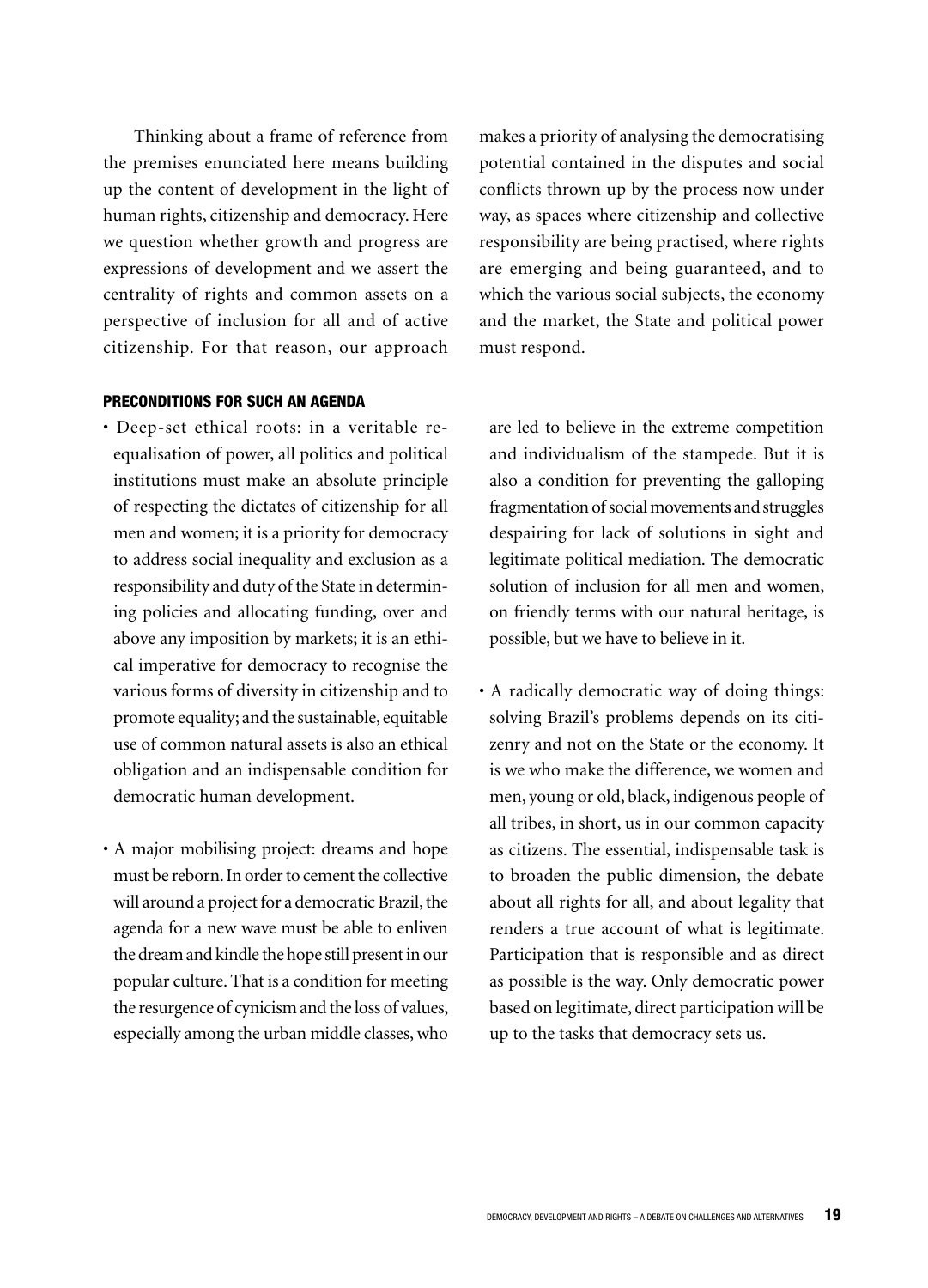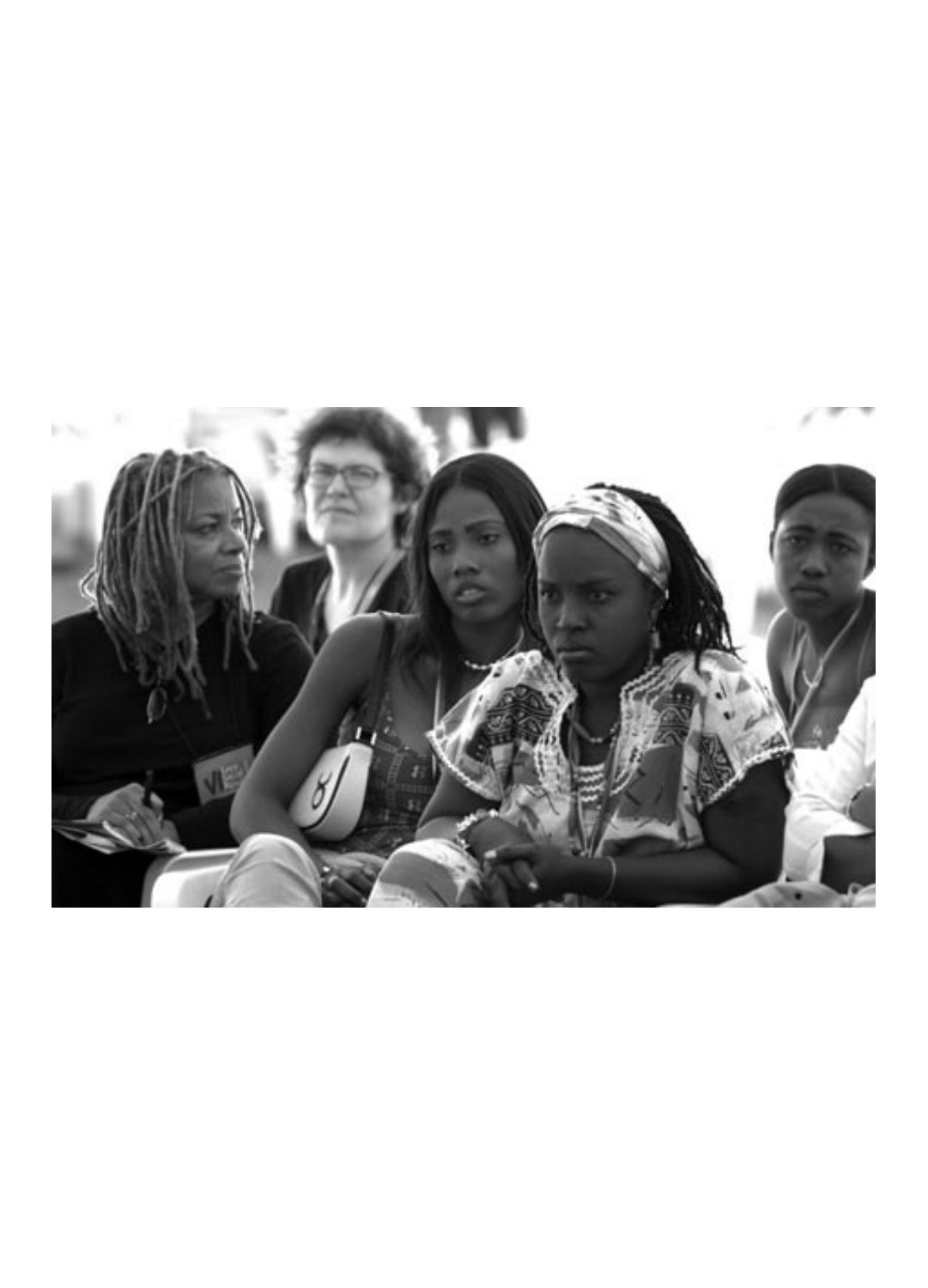# RADICALIZING FEMINISM, RADICALIZING DEMOCRACY

MARIA BETÂNIA ÁVILA

Sociologist, general coordinator of SOS Corpo Instituto Feminista para Democracia (Feminist Institute for Democracy)

Democracy: government by the people or government by the power of the people. When was it that the people ever really governed? Ever since the very beginning of feminism, the question has been raised about women as part of the people that govern. The sphere of politics has historically been constituted as a man's domain. Politics as a man's domain is related to domination over women in the space of private life. Ever since it was installed as a political movement, feminism has confronted the relation between public freedom and private domination – which in itself implies the need for radicality, in the sense of thinking of democracy not only as a political system but also as an actual form of organizing social life.

The political organization of feminism comes from women's revolt forged in a concrete historical experience of unequal social relations. The feminist praxis is political action and critical thinking. Accordingly, radicality of actions is related to re-inventing political practice and feminist theoretical-analytical production in the various areas of knowledge. Knowing and acting are inseparable dimensions for constructing the subject. The production of knowledge is also a sphere of masculine domination. Symbolic domination addressed directly to reproduce material domination and exploration – both patriarchal and capitalist.

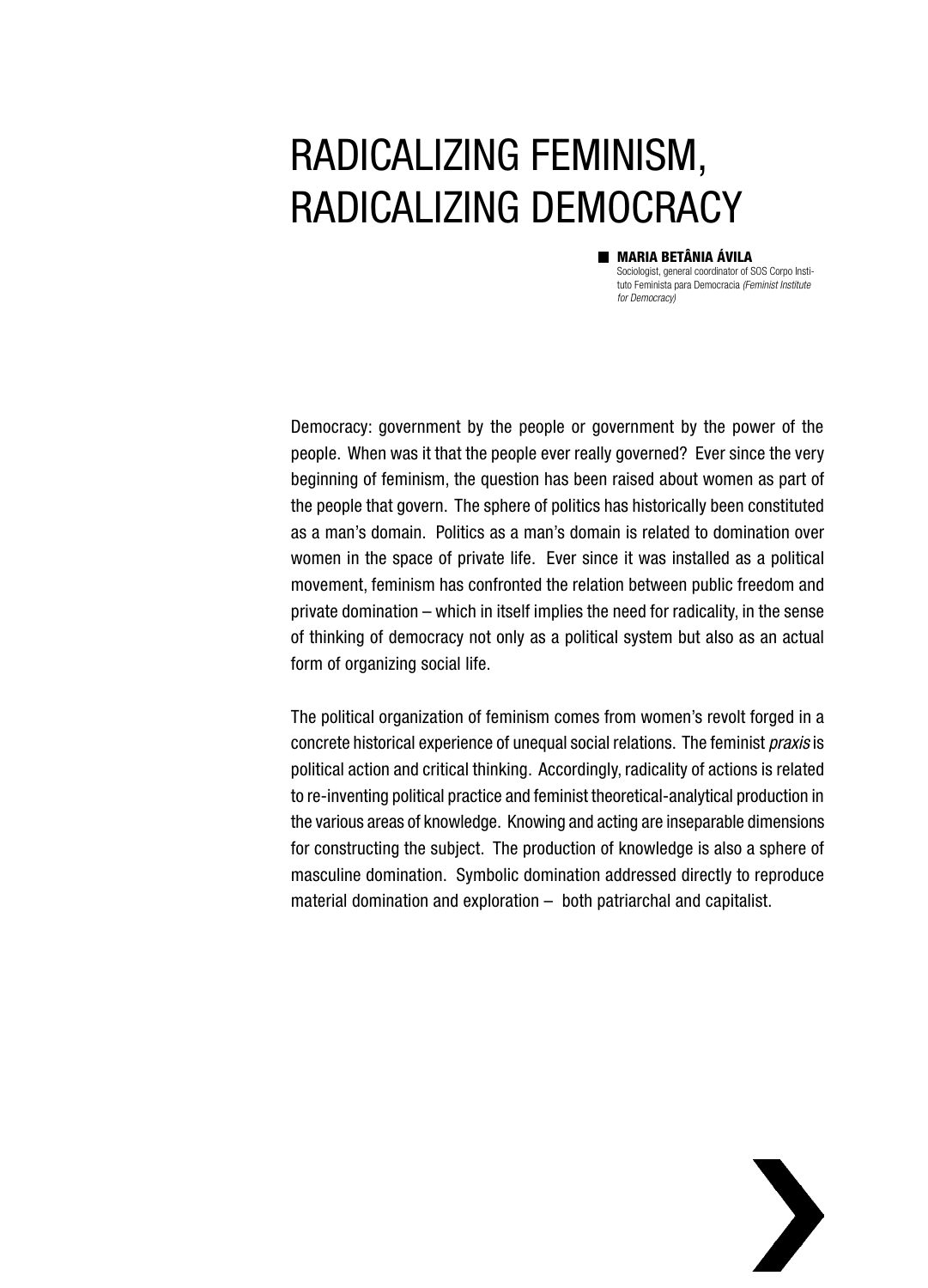#### FACING CONFLICTS

The feminist movement boasts a diversity of organizations and struggles, but inequality is also found among the women who make up these organizations: women from unequal classes; women from different races transformed historically into inequalities; black women; indigenous and rural women; domestic servants, who account for the majority of the class of poor women; intertwined inequalities of class, race and gender; Lesbian women who radicalize against the legacy of the dominant heterosexual pattern; women who have special needs; and several generations of women who bear the conflicts inherent to transmitting and reinventing.

Radicalizing is living the internal conflict within a movement, facing various tendencies and propositions in a democratic manner and at the same time producing conflict in society concerning these very propositions. Radicalizing is being a reference to other women outside the space of the organization itself.

The radicalization of feminism has to do with its actual form of organization and action in the world. If the movement is radical, first and foremost its organization requires the means to face the daily contradictions of women trying to exercise the right to be political subjects – one conquest of feminism has been to institute women as subjects.

In order to think of a radical proposal of the feminist struggle, it is important to think about access to the area of the struggle. Otherwise, social inequality and discriminations transform perversely into a deficit for the subject. There are obstacles in daily life against women who circulate between the public and the private spheres: sexual and domestic violence, prejudice, the double working day and lack of time, to mention just a few.

The work of women in the productive and reproductive spheres is marked by the inequality of the sexual division of work. We need to respond theoretically and politically to changing the economic bases of this division and the social relations that it produces.

The merchandising of women's bodies and pleasure - the trivialization of sexual exploitation - is an important dimension of economic globalization. Women are considered strategic targets of consumerism; sexual appeal is the key element of this method. Each and every day the industry of culture, through a whole variety of media, produces the craziest ways of alienating and capturing every proposal of freedom and equality. It is also in the area of sexuality that the repressive force of religious and fundamentalist institutions have exercised control and committed abuse in the name of transcendental principles.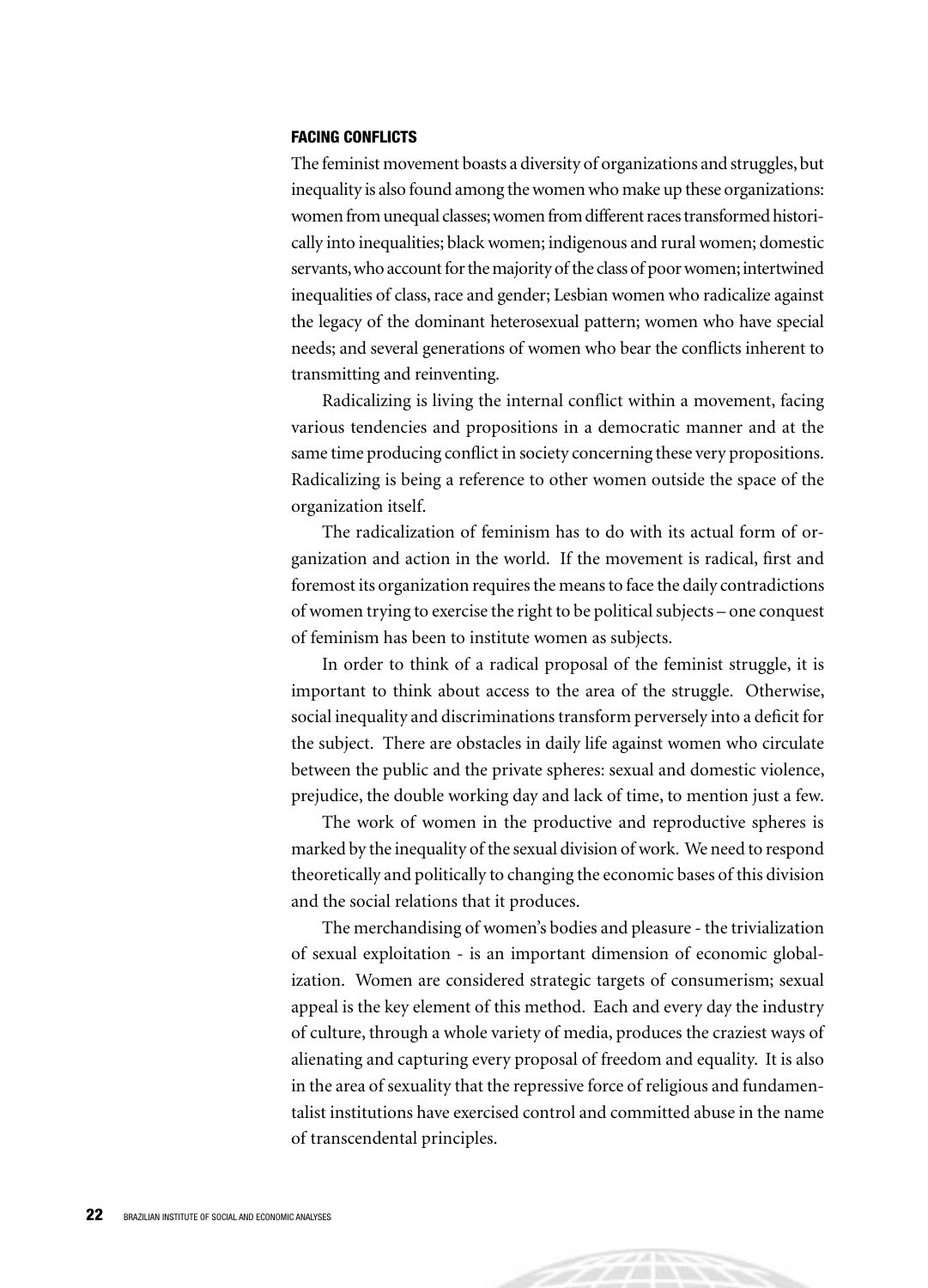The illegal and clandestine nature of abortion has always at the same time served both mercantile interests and the power of the Churches to dominate women's lives. In Latin America and the Caribbean, the power of the State has traditionally been in the hands of men, mostly associated with the owners of the land, industry and financial capital, subordinated to and allies of the lords farther to the North.

Patrimonialism, which had considerable power in forming these States, rural violence, sexual violence, racism, homophobia, violence against the indigenous peoples, concentration of income and its reverse – poverty are all marks that have persisted since time immemorial of a close relation between symbolic domination and reproduction of social inequality.

# A MORE PUBLIC ACTION

A political project that proposes to democratize social life should therefore be radical in relation to racism, heterosexuality as a hegemonic model, authoritarian forms of managing political power, and institutions that sustain domination and exploration: the Church, the family, the State and the market. In short, such a project should be radical in how it deals with the capitalist and patriarchal system.

Women, especially black and indigenous women, make up the majority of the poor people of Central America, South America and the Caribbean. If feminism in Latin America and the Caribbean does not confront women's poverty, there is no way that it can radicalize. If it fails to confront democratizing the land and women's access to it, there is no radicality. If it does not confront women's right to their own bodies, there can be no radicality. Feminism has to become a more public issue, reach out to wherever women are exploited and sexually abused, and create roots as a political organization addressed to social change.

How capable is the feminist movement to recognize all the expressions of the daily struggles of thousands of women who bring about changes in their communities and the institutions where they work, who define themselves as feminists or not, and who forge a wide-sweeping women's movement? How does feminism relate to this movement of women? This is a question that has to be posed as a dialectic relation between feminism and the women's movement in general.

Radicalizing is also fighting against the hegemony of a liberal view of democracy, as if this were the only historical experience and possible definition of democracy. Radicality also has to do with not accepting the idea that the end justifies the means.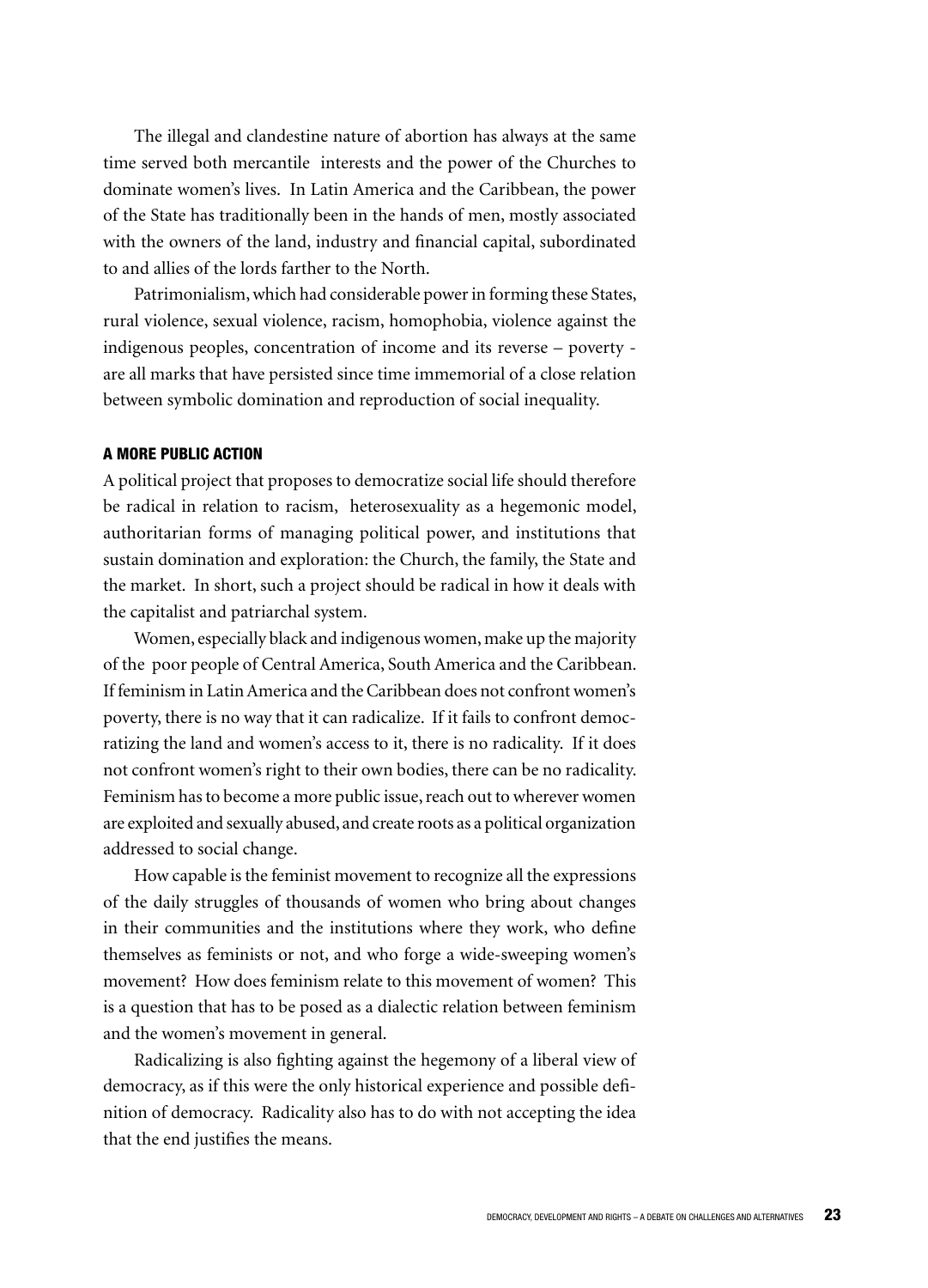# REVIVING UTOPIA

What forms of political democracy are we forging, theorizing, practicing, defending, and altering? Representative, participative, direct democracy. How to democratize the system of political power? How has feminism actually faced the system of political power and produced criticism and confrontation? How does the feminist movement now see the question of power?

Attacking this system – in which the structures that reproduce inequalities overlap one another – calls for an immense capacity of organization, solidarity and generosity in our coordinated actions, as well as critical capacity to combat in ourselves the forms of action inherited from the tradition of this system and authoritarian political traditions. Amidst atomized fragmentation and totalitarian models, we need to invent processes of radical democracy capable of changing the social order in place, as well as the ways of doing politics.

The capacity to use dialogue democratically in facing differences and conflicts is a challenge for the organization of feminism. Denying conflict only debilitates the struggle and diminishes the capacity to organize collective resistance. Radical political democracy calls for a new political culture. It is necessary to rethink the feminist methods of constructing autonomy and non-hierarchical relations within the movement and in relation to other movements, always reaffirming the subjects' plurality. In this sense, the World Social Forum represents a great challenge to us.

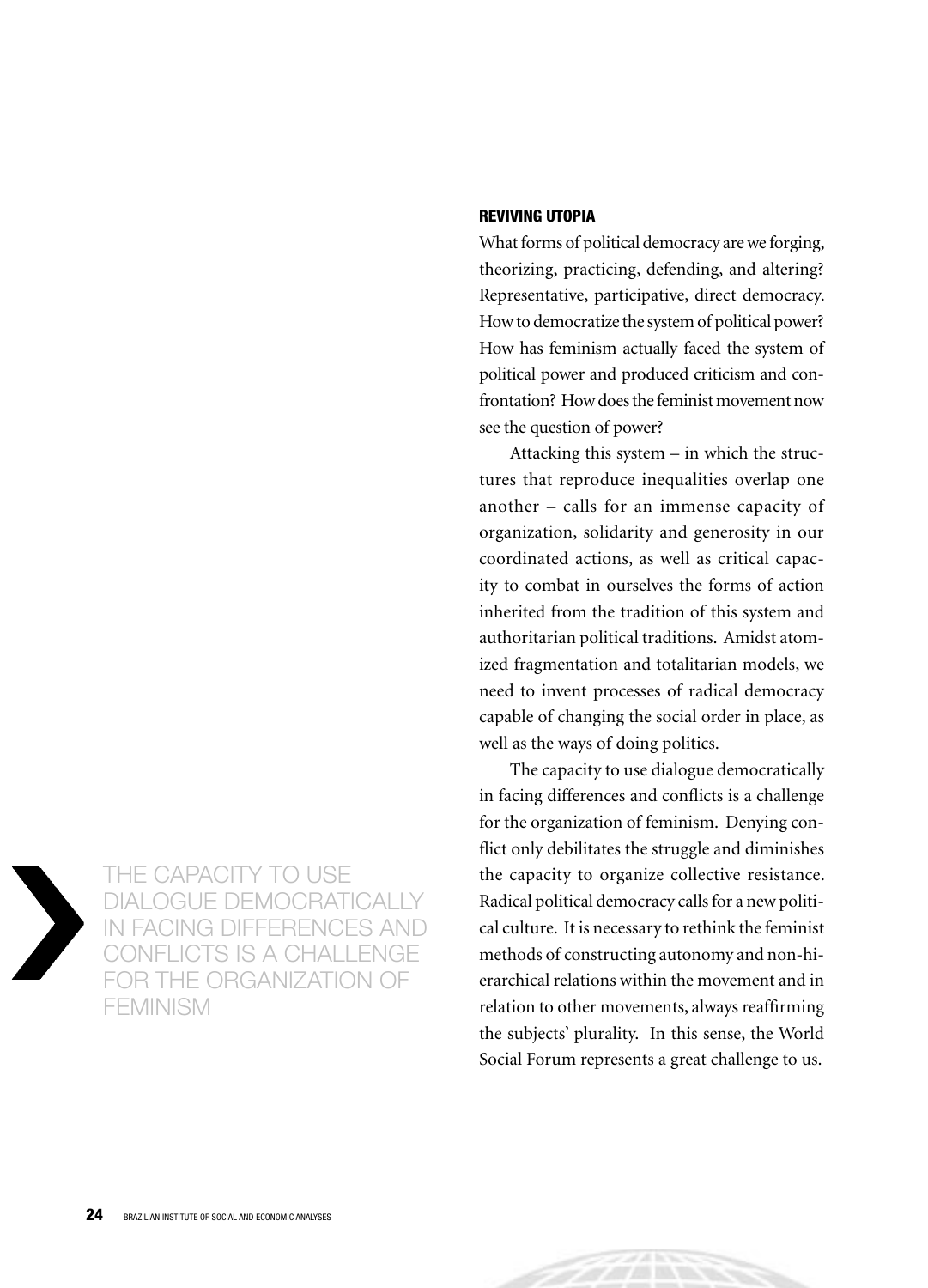

In the face of the challenges before us, mobilization and critical awareness are strategic elements. That is why political organization, socialization of knowledge and educational processes addressed to training subjects are inseparable as a method for a praxis of transformation. There is a dialectic relation between collective processes of transforming political action and alternative experiences, "micro-revolts", acquiring rights, and the struggle within the institutions, which offers new experiences in everyday life.

We must strengthen the organizational bases of a critical and active internationalism capable of offering real opposition to neo-liberalism, terrorism and war, mercantilization of life and the common goods of nature, and fundamentalism. An internationalism that stretches all the way from the struggle in the most distant village to the big urban centers.

Reviving Utopia – as a permanent fracture with the status quo, according to Françoise Collin. Utopia takes us from being aligned with what we have at the moment. Utopia as an opening to change rather than a representation of a model.

And as feminist Cristina Buarque puts it, "it is necessary to show clearly what we reject." To express our conflict with determination. The moment for transforming political action is also the moment to invent new relations, to build subjectivity, and consequently to reinvent collectively as well as to reinvent ourselves.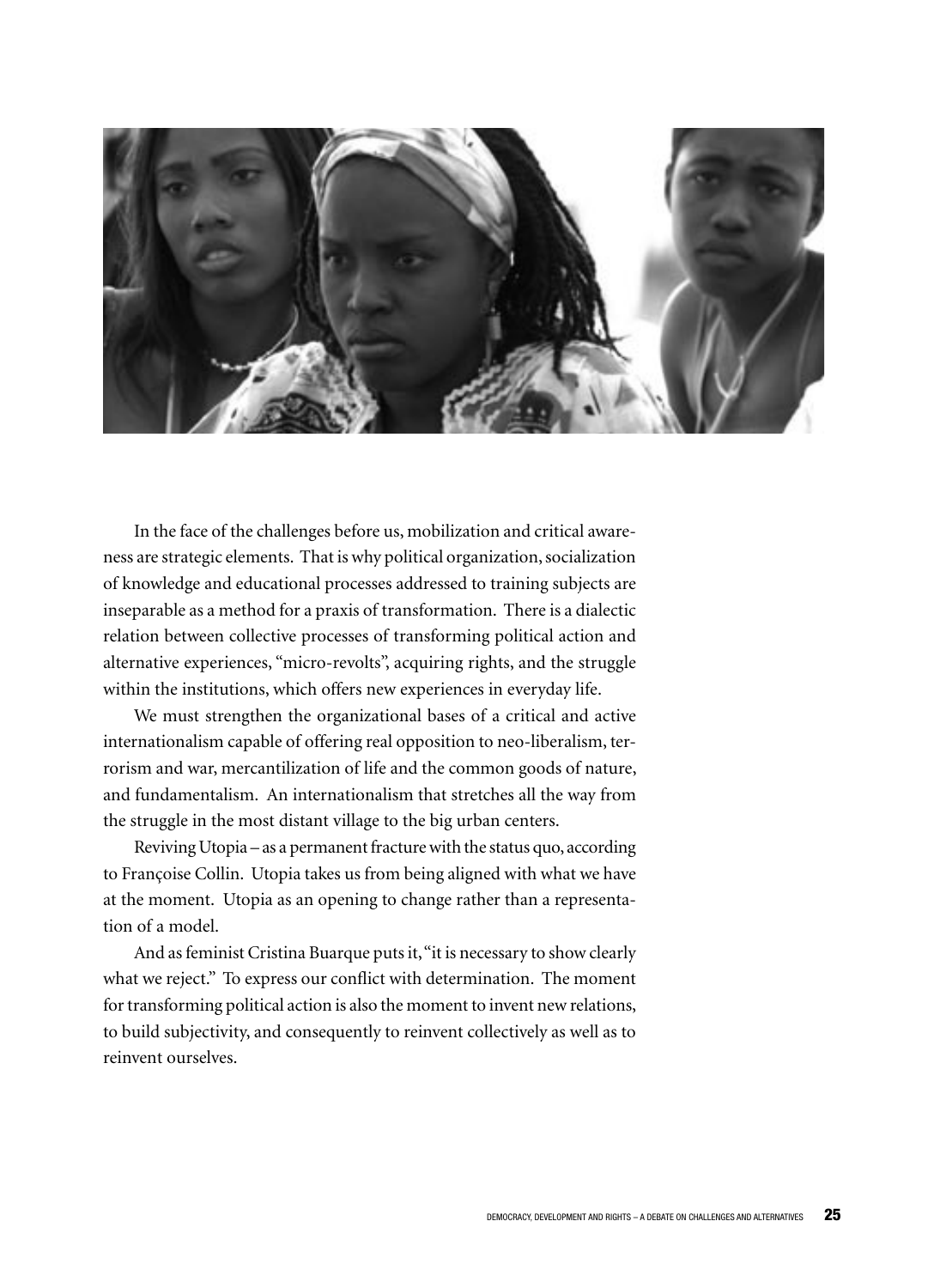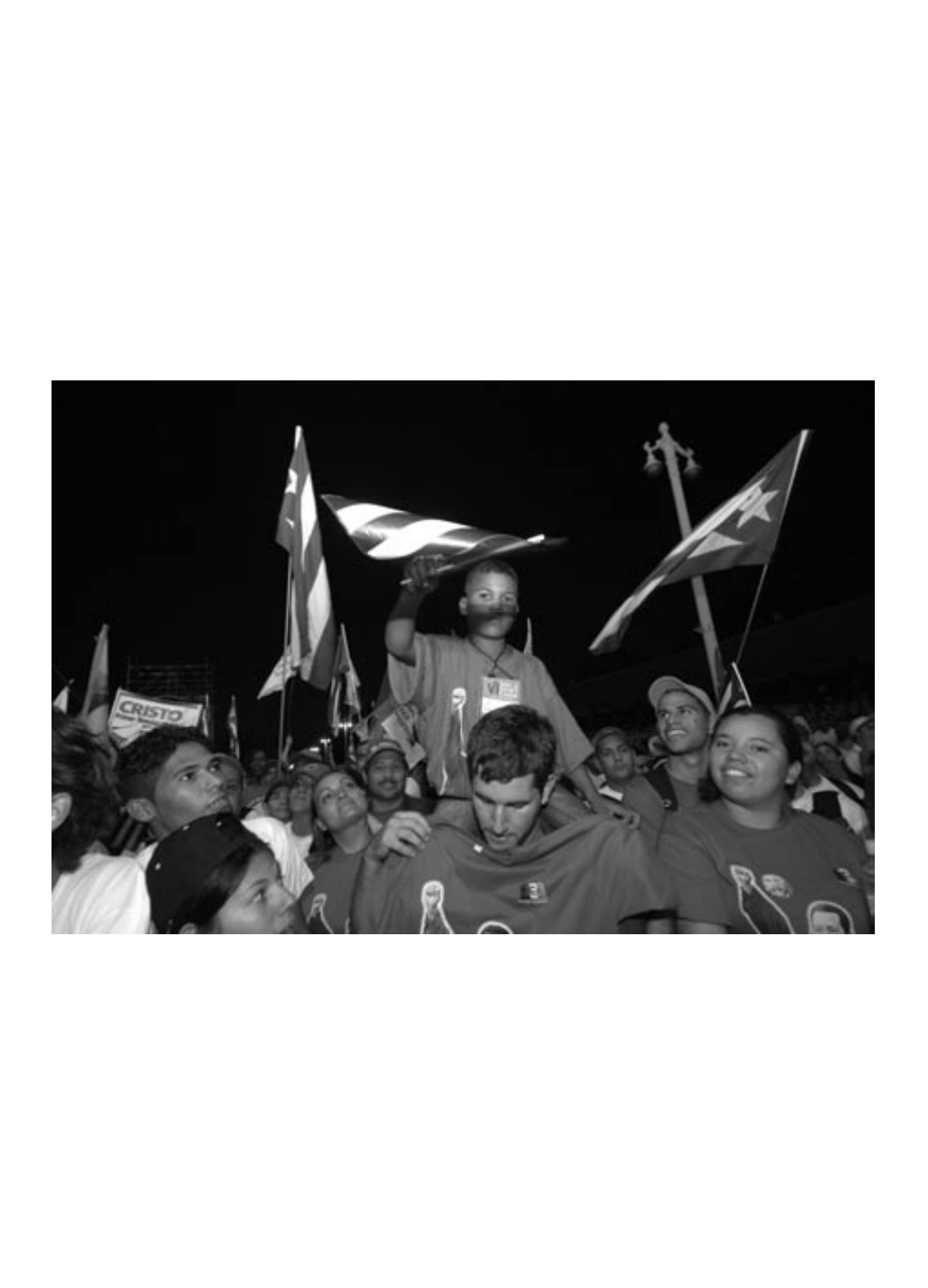# THE SOCIAL MOVEMENT AND THE NEW "WAR OF POSITION"

**PIERRE BEAUDET** 

The first World Social Forum was held in Porto Alegre in 2001. At first, few people had a clear notion of its importance and scope. We knew, we had a feeling that something was "in the air". The "low intensity" uprising of the Zapatists, the progress of the social movements, especially in the Latin Europe and in South America, the huge anti-neoliberalism demonstrations all around the world, shook the lead screed of real capitalism", and the "theories" about the end of history and the triumph of the "Western civilization"were scorned".1

<sup>1</sup> The Zapatists uprising in the Mexican Chiapas took place early in 1994, when the Mexican government entered into the free trade agreement with Canada and United States. The social movements came up from the mid 1990's on, especially in France (strikes of 1995), in Bolivia (the « water battles »), and elsewhere. Finally, powerful alliances were made to stop the conferences and summits organized by the Countries to discuss neoliberal propositions promoted by the World Trade Organization, the project to create a free trade Area for the Americas, and the G-8 Summits, like those taken place in Seattle, Gotenborg, Genova, Quebec, Johannesburg and many other cities around the world.

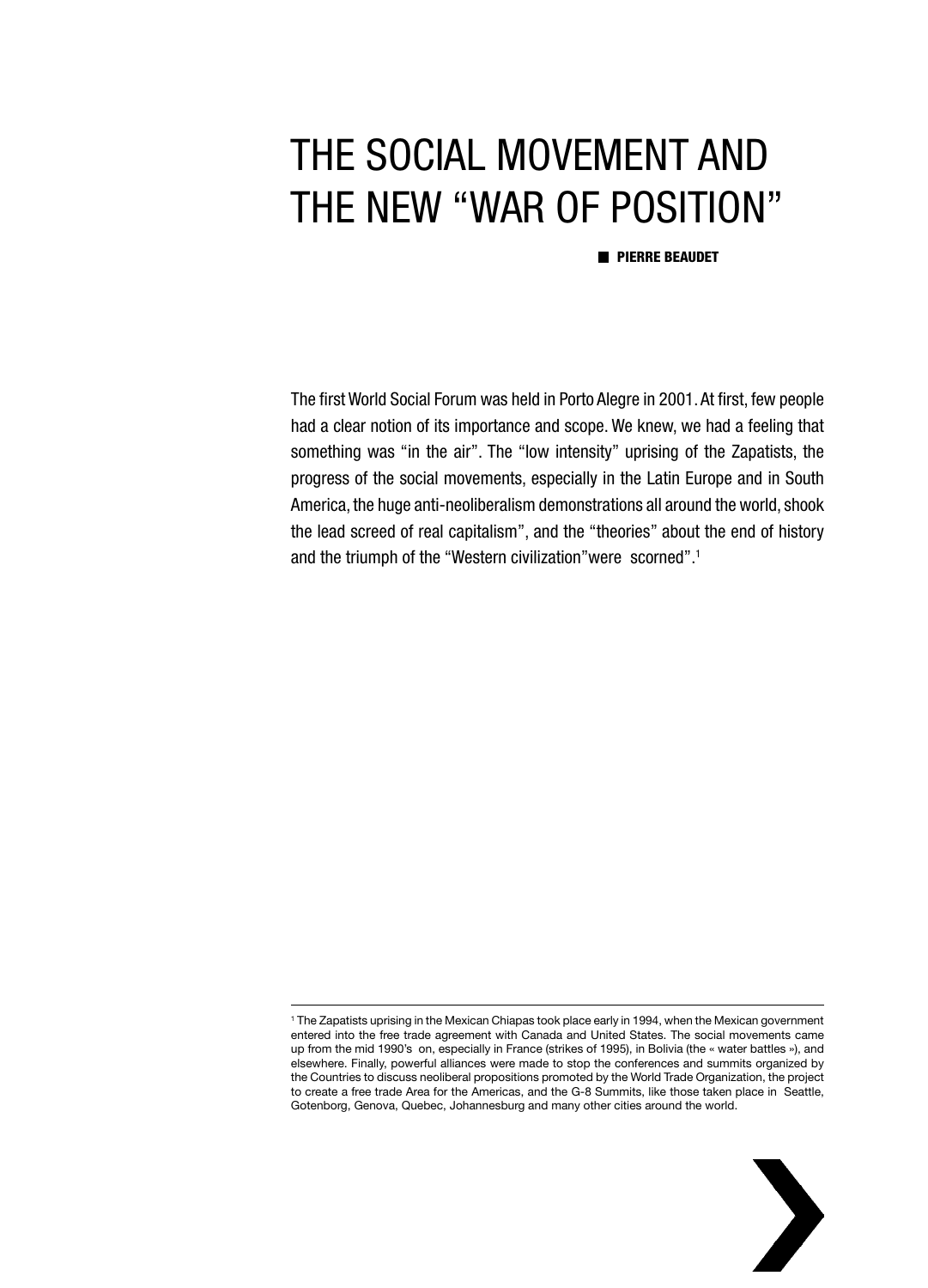#### SIX YEARS LATER

Gathered in the capital of the state of Rio Grande do Sul in the South of Brazil, thanks to the initiative of Brazilian movements, and supported by the PT (Workers Party) town council, the movements were launched with an intricate intelligibility. They came to the conclusion that they were speaking "languages" at the same time similar and yet different. Although apparently disconnected among themselves, they were at the same time "networked", at least by the delicate wires of the Internet. They started to thread, at least intellectually, a path of partial, ambiguous breaking-off, seemingly with no clear prospect. Most organizations, in fact, could not appeal to a "mega theory" or an "uppermost utopia", as it had been the case of the social movements during most part of the 20<sup>th</sup> century.

Under the sun of Porto Alegre, then, a new "on the job" testing was made by the new grammars about new codes, new expressions. The social movement questioned itself and questioned the political players as well. Six years later, what is the situation? We know for sure that under the historical temporality viewpoint, six years are equivalent to six seconds! Therefore, they had to be too arrogant (some actually are, though we are not going to name them) to propose global explanatory outlines. It is therefore necessary to be prudent, modest, respectful, patient.<sup>2</sup>



UNDER THE SUN OF PORTO EGRE, THEN, A NEW "ON TESTING WAS MADE THE NEW GRAMMARS **NUT NEW CODES, NEW EXPRESSIONS** 

#### THE SUBORDINATES COME UP

In the wake of the success of the WSF and of the very intense succession of social mobilization that never ceases to grow, the social movement has regained confidence. It experiences a significant progress based, without determinism, on deep, long-term changes that have been taking place in our societies, as so properly put by Immanuel Wallerstein.<sup>3</sup> The pace of the immediate changes is evident and intense particularly in South America.<sup>4</sup> The popular classes keep saying "enough" to the

<sup>&</sup>lt;sup>2</sup> Recalling the short murdering phrase of Grouxo Marx, "we can predict everything, except the future".

<sup>3</sup> Refer especially to his comments on the FSM, http://www.binghamtom.edu/fbc/130en.htm.

<sup>4</sup> The continent continued to be crossed by the mobilizations, and the pro-American right was beaten nearly everywhere in their elections, except in Mexico where, according to every indication, it was kept in power by a monumental fraud.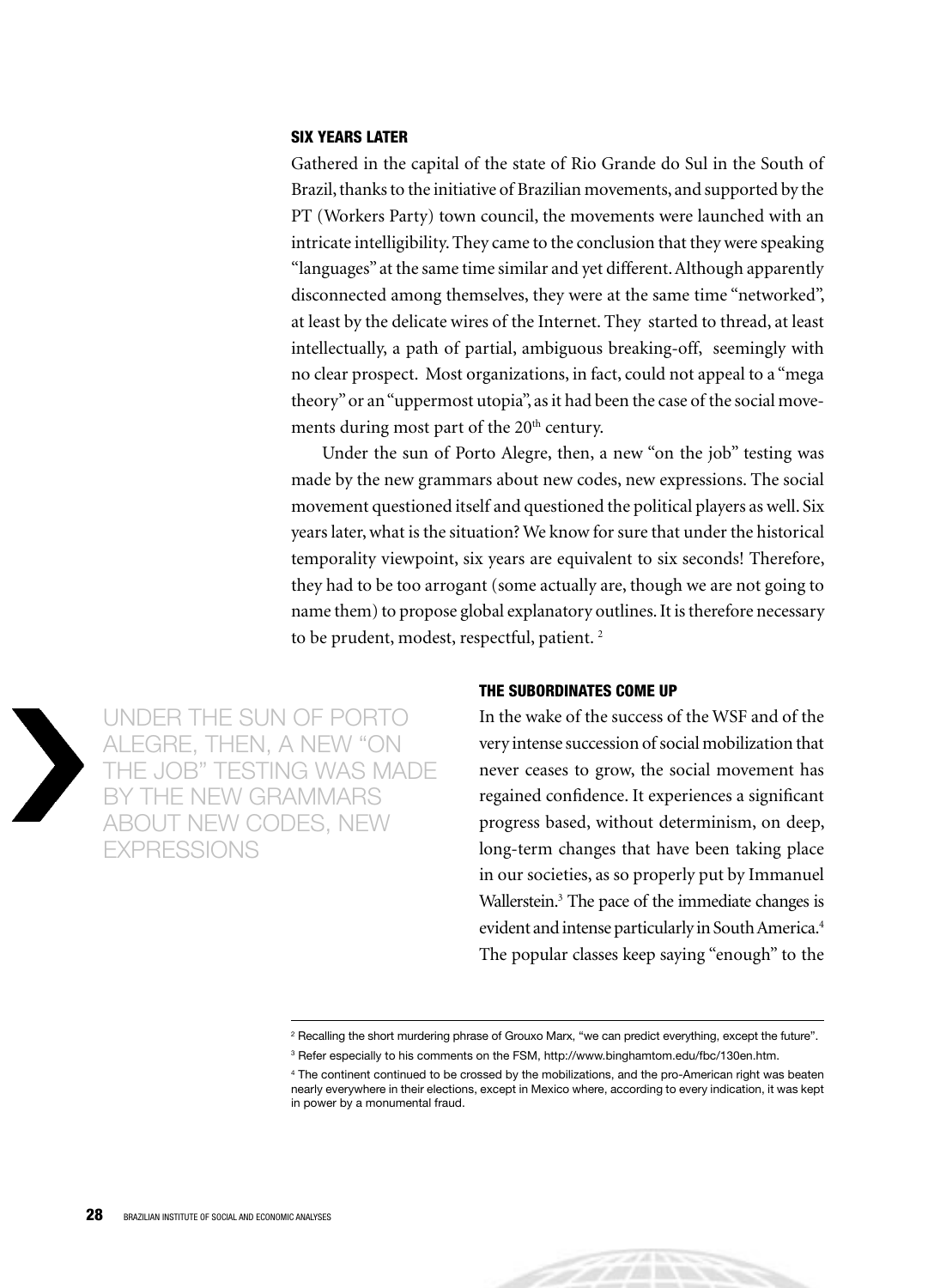ruling class, in the streets of course, but through their vote as well. The subordinate groups, including the natives and the peasants, have had enough, and the upper class, especially the whites and the urbanes, can't do it anymore.<sup>5</sup> Furthermore, South America has become a huge laboratory where a new dialogue is experienced between a democratic improvement and a type of "left-wing neokeysianism". Without being disillusioned or cynical, the huge masses are in motion to change the terms of power, though they have no naïve expectations of a miracle by a "savior" sent from up above. On the other hand, these masses press the political representatives to start far-reaching changes so as to carry on some social redistribution and the protection of common interests. Will it work? Opinions are diverse, though the optimists, the pessimists or the "optipessimists" agree that the structure of power is undermined.

#### THE RIGHT UNDER STRAIN

Elsewhere, the most arrogant, most aggressive rightist sectors are facing hard times. It is the case of India, Spain, Italy, and more recently the United States.<sup>6</sup> It is sure that the contest of the parties and of alternation in the representative democratic settings has an impact on such changes. But would it be the sole reason? These rightist sectors are completely discredited by the acting masses and fluid movements, showing the extent of the *loutocracy* that has taken the power in a lot of so-called democratic countries. More and more important segments of the population are becoming aware of the ventures that are undermining democracy, in particular through military, repressive drifts that blame the "dangerous"

<sup>&</sup>lt;sup>5</sup> This is a paraphrase of Lenin's statement: a revolution starts when those who have the power are no longer able and those beneath them don't want it any more.

<sup>6</sup> The "hard" right (the BJP) lost the elections in India in 2004. The Aznar government fell apart against all expectations in Spain by a huge anti-war mobilization carried out by the youths, who have made public the extension of the lies of the right against the Basque movements, which had been accused of several terrorist attacks. Later on, Berlusconi was defeated and finally, a short time ago (November 2006) the American voters turned down the Bush administration and his warmonger policy on the occasion of the Congress renewal.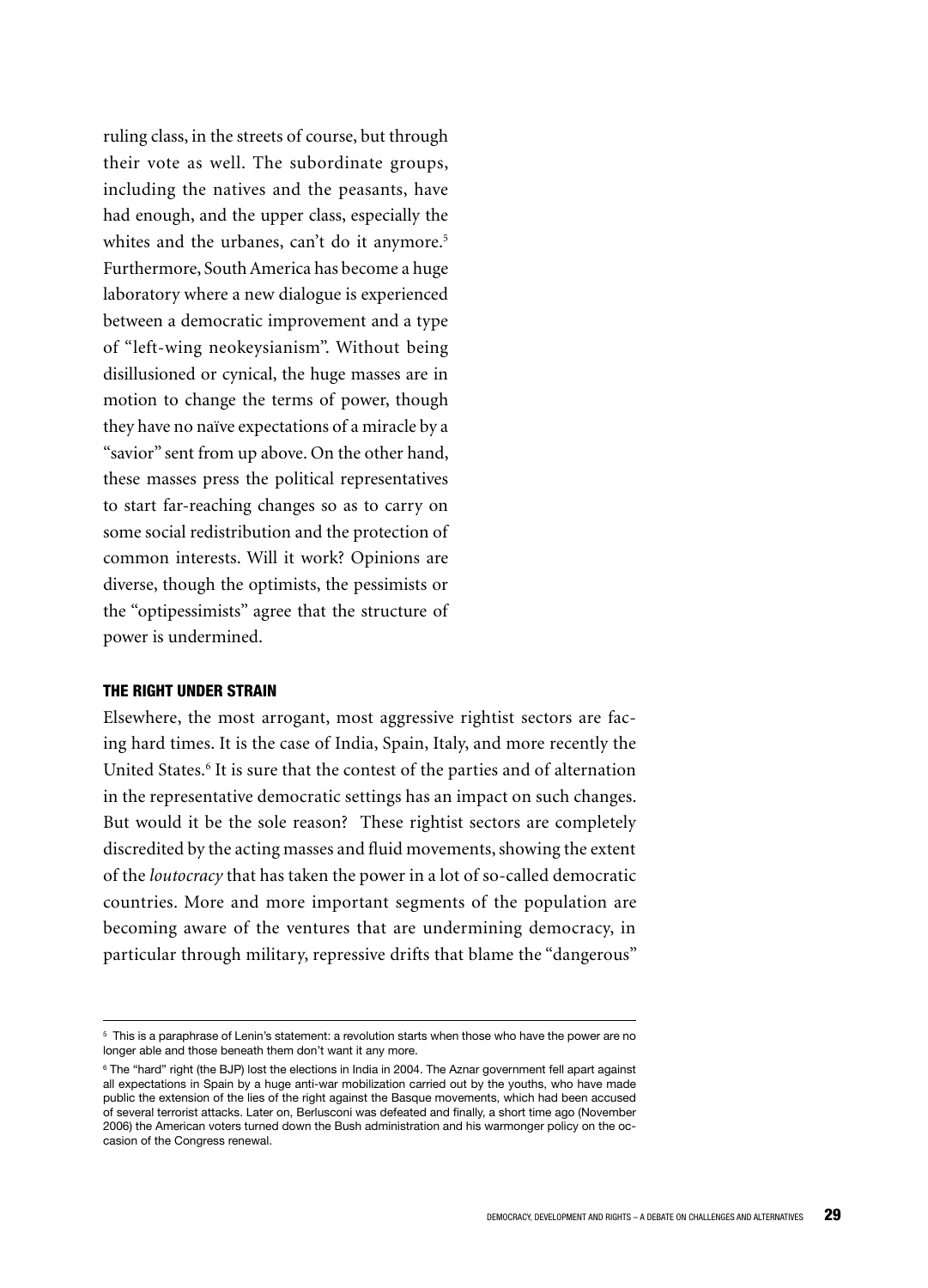classes, starting with the "weakest links in the chain" (immigrants, refugees, youths). Nearly everywhere, a loud NO is uttered in face of such reality. As a result, the imposing international "redesign" project secured by the neoconservatives, especially (but not exclusively) in the United States is being jammed by a complex, diversified array of movements, of organized or spontaneous expressions. It is equally due to a combination of political, social and cultural powers in a certain "storm bow" that crosses the world from Jakarta to Casablanca, from Kabul to Baghdad. It is an upheaval, only a few years after the outbreak of a reactionary movement aimed at building up again a "consensus" between the dominant classes, and at reducing the dominated groups to an attitude of impotence and indifference.

#### LEAVING THE TURBO CAPITALISM BREATHLESS

Meanwhile, the capitalism that claimed to be "the end of history" after its final "triumph" over socialism, collides with its own contradictions. Economic turmoil increase with the intensification of competitions within the "triad" (United States, European Union, Japan) on one side, and between them and certain so-called "emerging" countries", particularly China. The US financial "bubble" boosted by an excessively overvalued dollar gets weaker and weaker, and the European Union and even Japan are unable to reverse the strong trend towards its decline. The continual cannibalization of the small by the big and of the big by the very big concentrates the wealth in a class polarization process whose development had been predicted by Marx.

So far, the scenario of the dominant forces to "come out of crisis" does nothing but force the dominated groups to accept the unacceptable, as it had been the case with Keynes.<sup>7</sup> But this does not work. At the same time, financial crashes multiply and accelerate, tumbling down one after another

**The Second Second Second Second** 

<sup>7</sup> The talent of Keynes had been precisely to survive capitalism not by repression, but rather by the formulation of a social commitment in which the dominant classes granted a portion of the social wealth to the dominated classes, in exchange for a long-term stability and their acceptance of capitalism. Of course, this major commitment had been imposed to the dominant classes by the context of that time, in which the possibility of a revolutionary rupture with capitalism was within sight.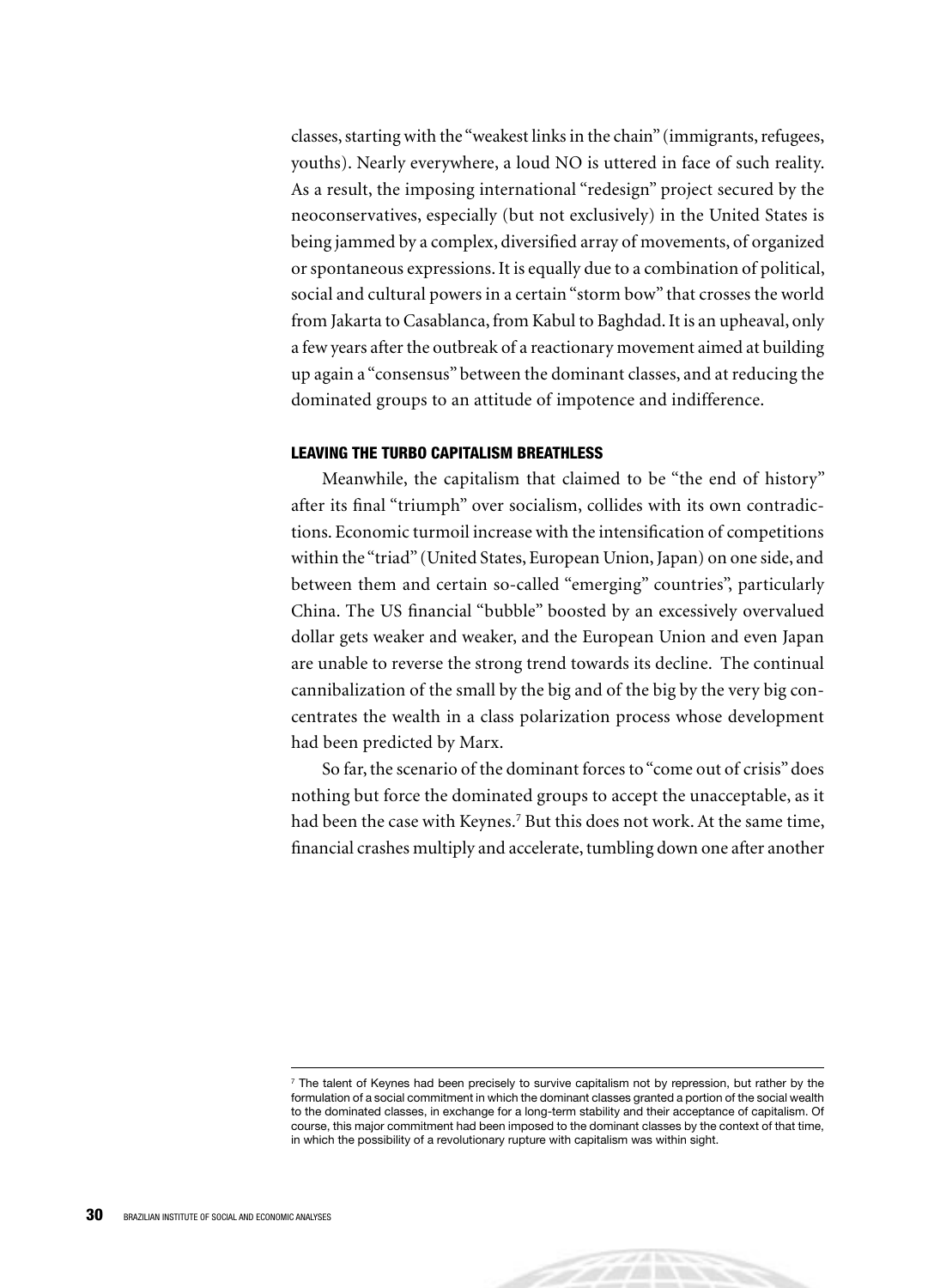the "successful cases" of the World Bank bible (Argentina, Thailand, Indonesia, etc.). The pioneering work of Robert Brenner about the long cycles and the inexorable contradiction that saps the capitalist accumulation brings us back to the basic realities that tried to conceal several pressurecooker ideologies called "post-modern".8 The half-permanent crisis, the destructive competition of the economic tools and the lives that animate them, the dreadful wasting of resources, are not "accidents" or "collateral damages", but rather basic features of capitalism that no internal "remedy" can repair. But in opposition to another bible (a leftist one, this time), it should be pointed out that this endless self-destructive process does not lead necessarily to the end of capitalism, quite the opposite.

### AN(OTHER) END OF HISTORY?

By means of a series of processes, the relation of forces between the dominant and the dominated classes limits, forks, weakens and unbalances all the somewhat experienced forecasters, either leftists or rightists. But in view of this analytical void, some are led to conclude, too fast in my opinion, that we are "on the verge" of a great "reversal". The grand evening, the D day, the break-off point is near, they say. To some, the decline of capitalism is marked in history. Under its neoliberal form, it is entering the "senile" age, unable to be restored, leaving devastation, wars and permanent confrontations behind. To others, nameless "multitudes" are getting ready to strike the final blow against the "biopolitical power". One way or the other, a great many people foresee, contrary to the Washington neoliberalists, another "end of history", a "happy ending" of the social movements, some predict, in such a way that these will be able to give up their separatist vague desires and recognize the right path and the right tactics that will "capture" in an amazing synthesis the future of social dissent.

<sup>8</sup> See his latest work, The Economics of Global Turbulence, London: Verso Press.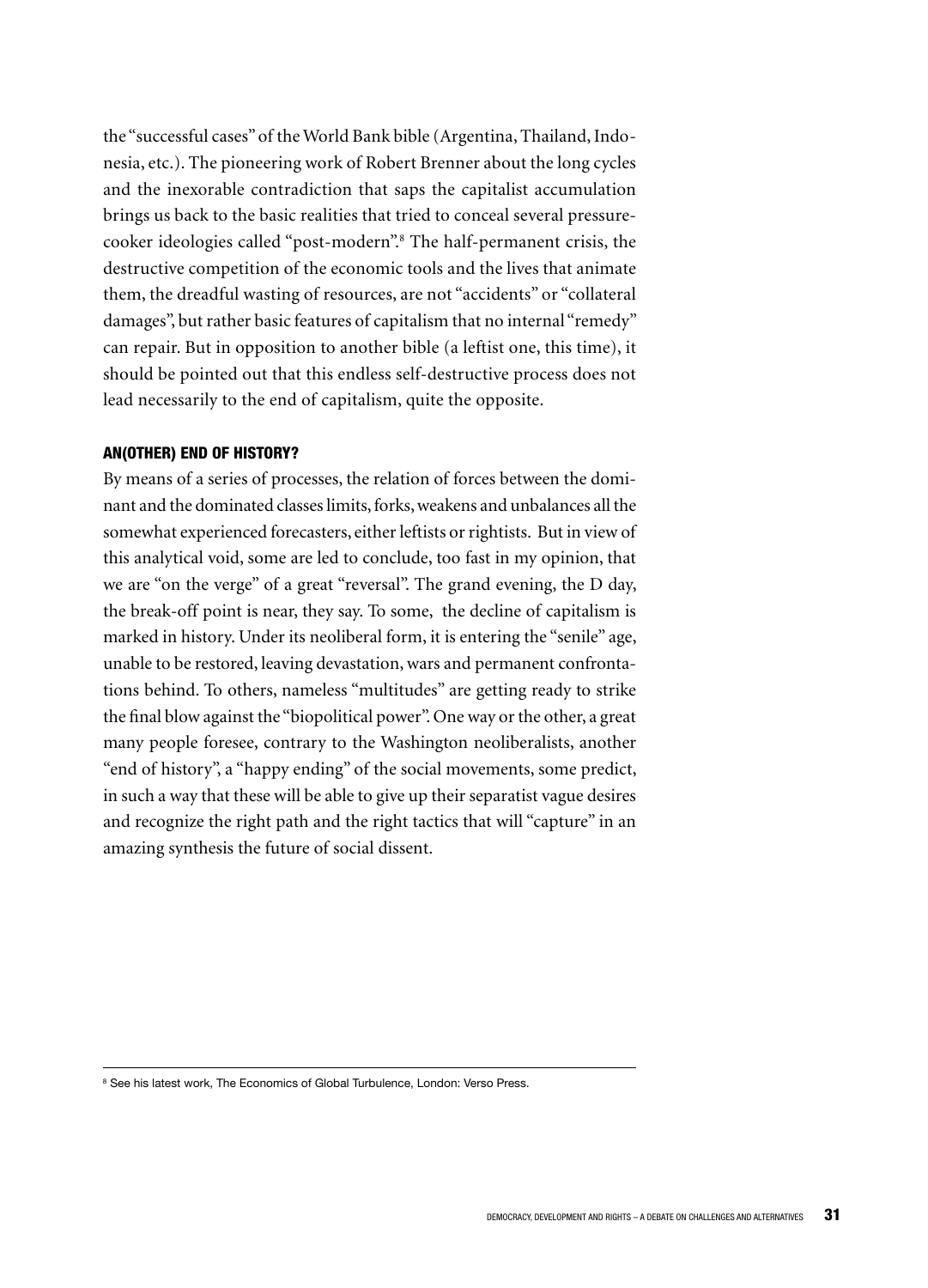#### THE OPPRESSIVE INHERITANCE OF CATASTROPHISM

It should be reminded that it is not the first time that a social movement intoxicated by success and by an apparently "terminal" crisis of capitalism predicts another end of history. The Second as well as the Third International have inserted into the core of the social movement the notion inherited from the Enlightenment, that "modernity" and "progress", and even socialism in its proletarian version, would necessarily prevail in a near future!<sup>9</sup>. The crisis, the real crisis, the big crisis, the crisis with a capital C, would inevitably arrive. The social movement should take action either to "hasten" such inevitable crisis (by means of an insurrection), or wait for the "ripe fruit" of capitalism to fall off the tree naturally and let society advance through a "natural" process towards socialism (social democracy). Also, this leftist "catastrophism" has followed the critical thought along the entire twentieth century, under a variety of forms. With the appeal of its arguments and the strength displayed by a whole generation of movements, it became anchored in a of dominant-dominated "sociology" relation that has reproduced until today.

### CAPITALISM IS BUILT THROUGH CAPITAL DESTRUCTION

Let's get back briefly to this issue. The political, social and economic crises of actual capitalism are increasing indeed. They express complex, conflicting processes. As Marx had brilliantly shown (and was later forgotten), capitalism nourishes from crises and expands over such crises.10 The destruction of capital brings about its reproduction. At the same time, in spite of other close interpretations, capitalism develops by and through competition, by the continual movement of players and forces. Today, the "neoliberal model" that is evidently a political construct – and not just fate - dominates and redevelops capitalism in many ways. It moves, partially at least, "geographically" towards some areas of the "Southern globe" that become new zones of intensive accumulation. It imposes redesigns where the middle classes of the "triad" confront emerging capitalist powers, especially China, leaving behind other developing centers (India, Brazil, Russia). It "redesigns", with the destruction, the popular classes and the so called "middle" classes

<sup>&</sup>lt;sup>9</sup> Prior dissidents like Rosa Luxembourg and Walter Benjamin had already detected the risk of such analytical opacity.

<sup>&</sup>lt;sup>10</sup> "The crisis of the world market should be seen as the actual synthesis and the violent flattening of all contradictions of this economy". Matériaux pour l'économie, 1861-1865, Œuvres, Économie ll, Gallimard, Paris 1968.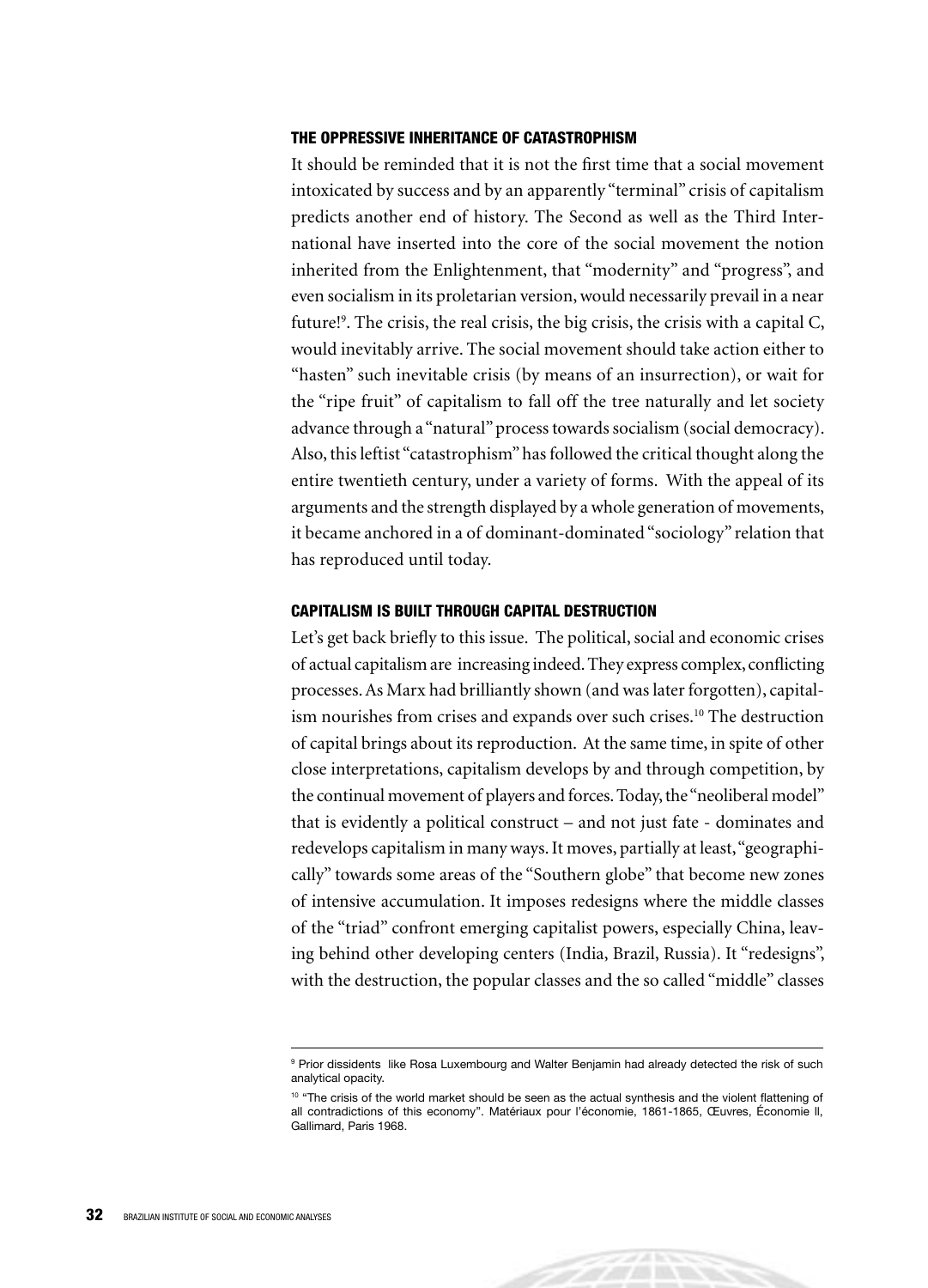in the North and in the South as well, excluding some (a significant part of the Ford wage-earning workers who proliferated during the Keynesian time in particular), and including other strata (10-15% of the population of the Southern area of the globe that can turn the capitalist offer creditworthy, and at the same time sentencing to death hundreds of millions of "non-citizens", mostly peasants. Nothing seems to indicate that this model is not "long-lasting" except for the quick exhaustion of resources, a fact that remains often misinterpreted by a certain ecologism that is somewhat catastrophist.

#### THE VARIOUS CRISIS "MANAGEMENTS"

In such evolution, the dominant classes have a lot of "strategies", and although the building of their supremacy is cracked in some points, the foundations remain sound. To a large extent, the "endless war" is one of these strategies, because it enables the world polarization and at the same time put the dominated groups in a defensive position. With this war, the goal consists of redeploying the empire into more traditional, directly colonial forms. But the project faces huge drawbacks (the counter-example of Iraq). The neoconservatives persist and think of escalating this global war to a "higher" level, for instance by using nuclear weapons.<sup>11</sup> But they have to face the "neorealpolitiks" who value more the good old methods of the "indirect rule" via interstate alliances, and the co-option of part of the local elites in the domination management. In addition to being divided by different interpretations of the crisis and possible ways of getting out of the crisis, the dominant groups are equally torn by an increasing inter-imperialist competition. To keep their dominance over the European Union and the emerging countries, the United States have no other choice, rationally speaking, but to be supported by a certain remilitarization. Their competitors are less enthusiastic about that, not for being less "imperialists", but because their domination weapons are rather economic and technological than military. Therefore, the dominant groups have a serious problem. But for all that we should not underestimate their capacity to rebuild a certain degree of consensus, above all because they are aware of the threats of a growing popular movement. 12

<sup>11</sup> In the beginning of 2006, the Bush administration seriously contemplated the possibility of attacking Iran with "third generation" nuclear missiles. The top administration found the project "premature" and hazardous.

<sup>&</sup>lt;sup>12</sup> During the great crisis between the two wars, the European middle-class that feared Hitler feared even more the social movement and the influence of the Soviet Union. The French ruling class, in particular, had created this formula, "Better Hitler than the Popular Front".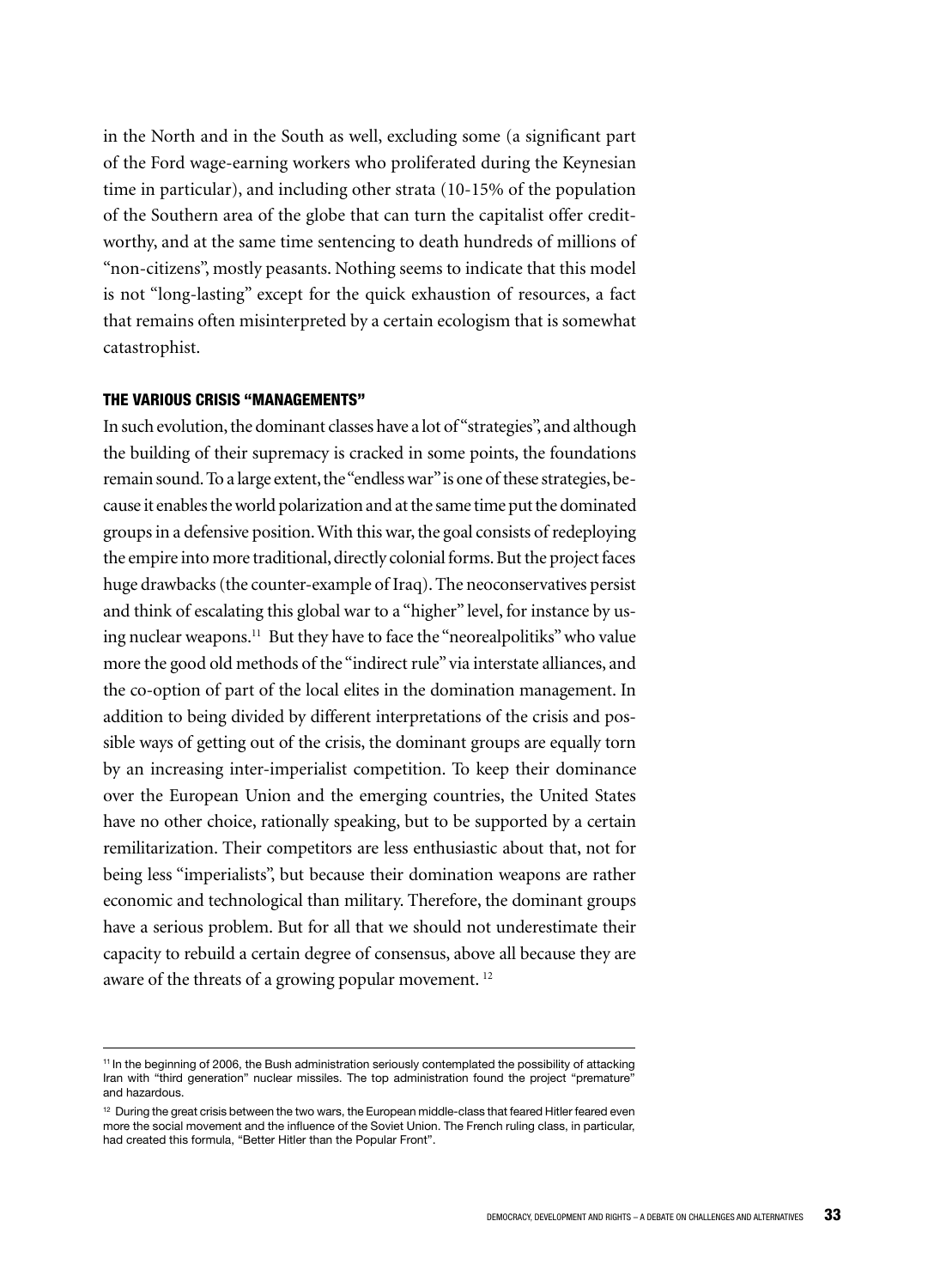# THE SOCIAL LIBERALISM AS AN EXIT ROUTE

Objective and subjective limits are imposed though to these crisis management scenarios. In this context, the dominant groups know that they have to go on with the war of position against the dominated groups by other means. A "social liberal" management (the neoliberalism with a "human face") becomes then a tempting tactic. In substance, it is about offering to a part of the dominated groups a marginal redistribution of the social wealth or even, perhaps, ensuring them that the portion they already possess will not be reduced, provided that they accept the new rules of the game, in particular the loss of the "gains", the flexibization of labor, and the shrinking of the social security net. We are certainly years behind the great Keynesian commitment that proposed, on the contrary, a substantial redistribution and a visible improvement of the living conditions of the popular classes. In a rather pernicious way, the liberal social management sets the poor against the "very poor", the proletarianized middle classes against the excluded peasantry, offering to the latter, contrary to the former's interests, a certain guarantee that they will not become excluded in turn. Even so, we should not underestimate the impact of these policies and their real capacity to re-establish the political area in favor of the dominant classes.



#### CHALLENGING THE SOCIAL MOVEMENT

The social movement is strong and weak. It is strong thanks to its many victories that make the dominant classes move back. It is strong for imposing here and there some new democratic improvements. And the social movement is weak. It is far from having reunified the popular classes around a project at the same time utopian and feasible. It still is often frustrated by the rightist tactics. It remains stuck in our catastrophist and avantgardist past. To some, the solution is to take off for conquering the sky and force the split between our social movement and the dominant classes, including their appropriation of the political space. Therefore, the "leftist left", which is based on the social movement, goes for a pre-plan, even if it brings about painful splits. To others, such turning point is more detrimental than advantageous. The power of the social movement rests on its exteriority regarding a certain political temporality, on its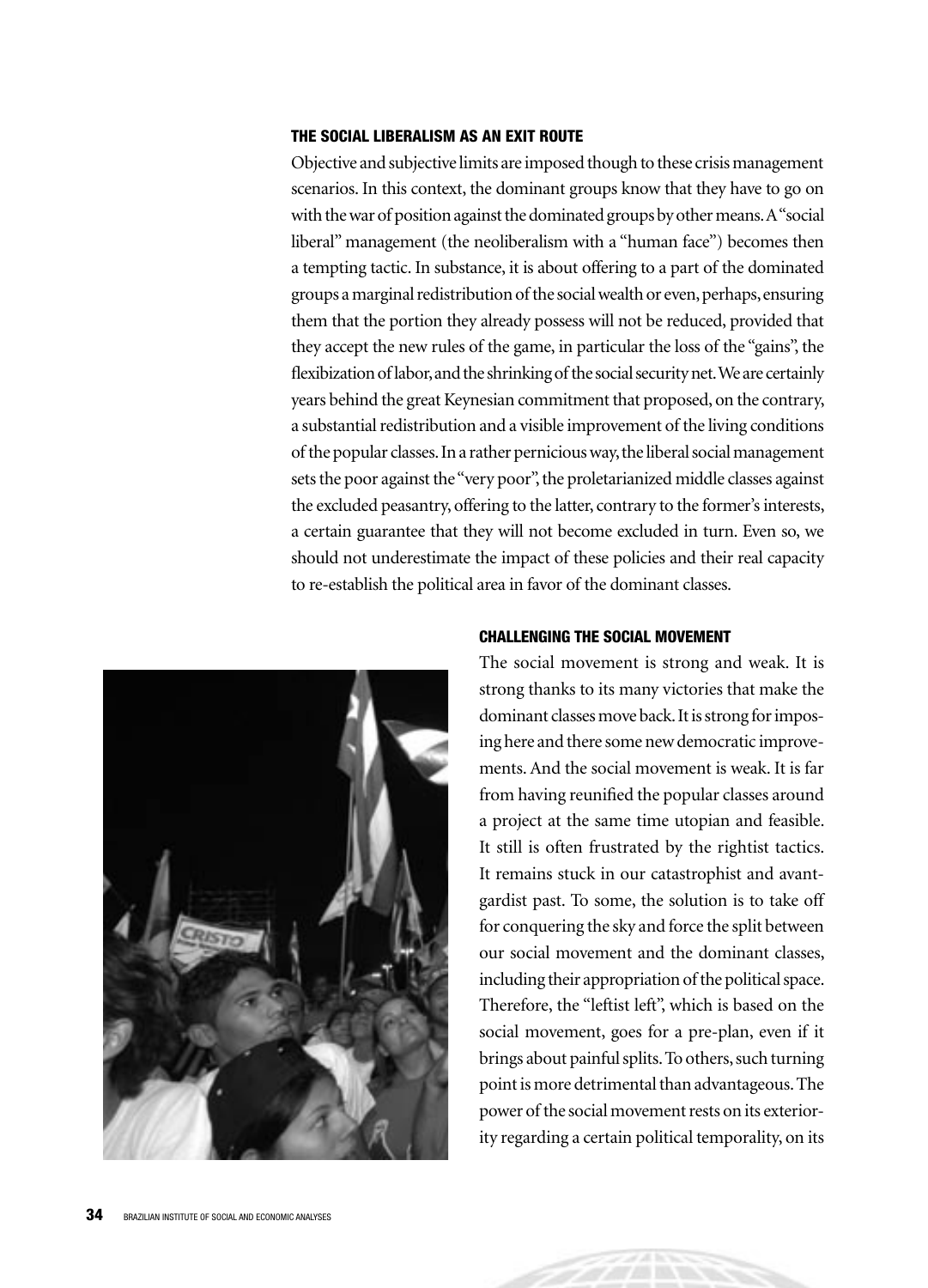option to take action rather than on choosing a transforming program that would certainly limit the fighting horizons. It takes its strength from its nearness of the array of claims and resistance, and from the fact that it does not try to "lessen" them or establish a hierarchy. It is continually redefined by the inclusion of new fighting identities on wavelength with the disorders of the strength relations and of the cycles of capitalism. But in its endeavor to unite its heterogeneous processes, the social movement sometimes manages to unite them without flattening them with developments essentially temporary and ephemeral.



# THE POLITICAL "BEING" OR "DOING"

In this context, the social movement "is" political but does not "make" politics. It must keep going, using its influence on the political space as it is, and not on another "planet", nor waiting for the big night to turn up over the base of the grand crisis. Right now, this is a limited space. On one side we have the militarized neoliberalism, and on the other we have the social liberalism that expresses itself in many ways. But beyond such versions, this social liberalism that inherits a social democracy in flames appears as an allied by default. The moving masses accept, with few illusions (and sometimes even holding their noses) to support it, not as a capitulation, but rather as a way of undermining the right.<sup>13</sup> In addition to such significant tactical differences between those who want to tackle directly the political issue, and those who want to approach it from "outside", there is nevertheless a strong consensus that has been resumed in the field of the WSF ideas. Everyone (or nearly) has internalized the notion that the social movement can no longer be subject to immediate political projects. Most part of the movements accept the principle that it is unacceptable to condemn subordinate groups in name of the "just line" or of the "main contradiction". In short, a structuring notion comes up after a few years, and since it continues to move things on, these movements are in general aware that they should not deviate from the course they have undertaken with the purpose of encouraging a conscious, propositional popular force.

<sup>&</sup>lt;sup>13</sup> This was particularly the choice of the social movement in India. After the defeat of the hard right (the BJP), the majority guideline (there are dissidents) is to support the center parties like the Congress, expecting that this makes more room for the changing forces.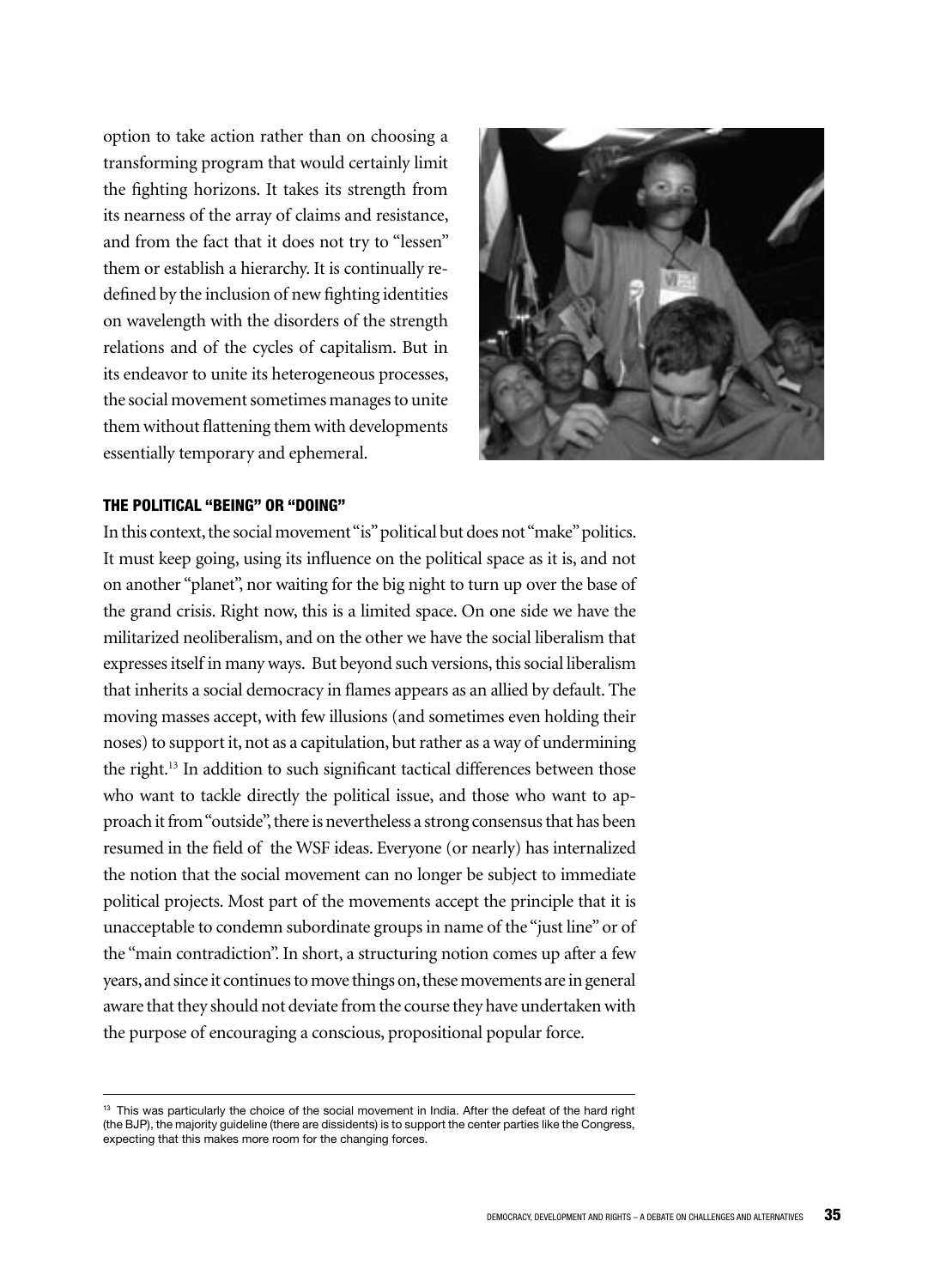# THE "WAR OF POSITION" ACTUALLY

We can recall the context in which Gramsci used this image. The upward social movement in Europe during the twentieth century bumped into the wall of militarized capitalism, helped by a powerful anti-insurrectionary political affiliation. The "great surprise" of the Russian revolution, according to Gramsci, could not simple be reproduced. The extraordinary conjunction of forces comprising the collapse of a declining Empire, the quick decay of its army, and the outbreak of the peasantry, together with the emergence of a dynamic social movement in the capitalist urban centers could not be "reproduced". The movement had to pass from an offensive and hardline-attitudeist "war of movement" to a "war of position", a slow movement, the erosion of the opponent's positions, a long series of hard, exhausting, difficult combats, not only at the level of forces but also of ideas. According to this viewpoint, the State, contrary to a well-anchored awareness, was not an "object" or a "place" to be taken, like a "winter palace" (Lenin had remarket it as well), but a multidimensional relation of forces to be transformed. But in the line of the October revolution and of the amazing enthusiasm it had raised, the moving masses were not tempted to pay attention to that view, and as a consequence they launched effectively into the attack to the sky that ended in a series of disasters like the one that turned up in Germany. At the other extremity of the globe, however, the cruel failures of the first Chinese revolution led the social movement to develop a new strategy. The city masses and the Communist Party completely annihilated by

THE SOCIAL MOVEMENT KNOWS THAT IT SHOULD OID DEFEAT, AND FIND A WAY OF KEEPING ITS FORCES. ITS MORAL INFLUENCE, AND SAVE ITS STRENGTH TO BUILD A NEW HEGEMONY

frontal attacks against the power were wise enough to devise a retreat, to change defeat into victory, and to re-read the science of war as the art of survival, of bypass, of patience. Later on, during the 1960's, the Gramscian proposition came out again, to be equally marginalized by a flood of new third-worldly insurrectionary. Today, a new approach of this theme is a must. The situation has certainly changed. Intuitively, the social movement knows that it should avoid defeat, and find a way of keeping its forces, its moral influence, and save its strength to build a new hegemony.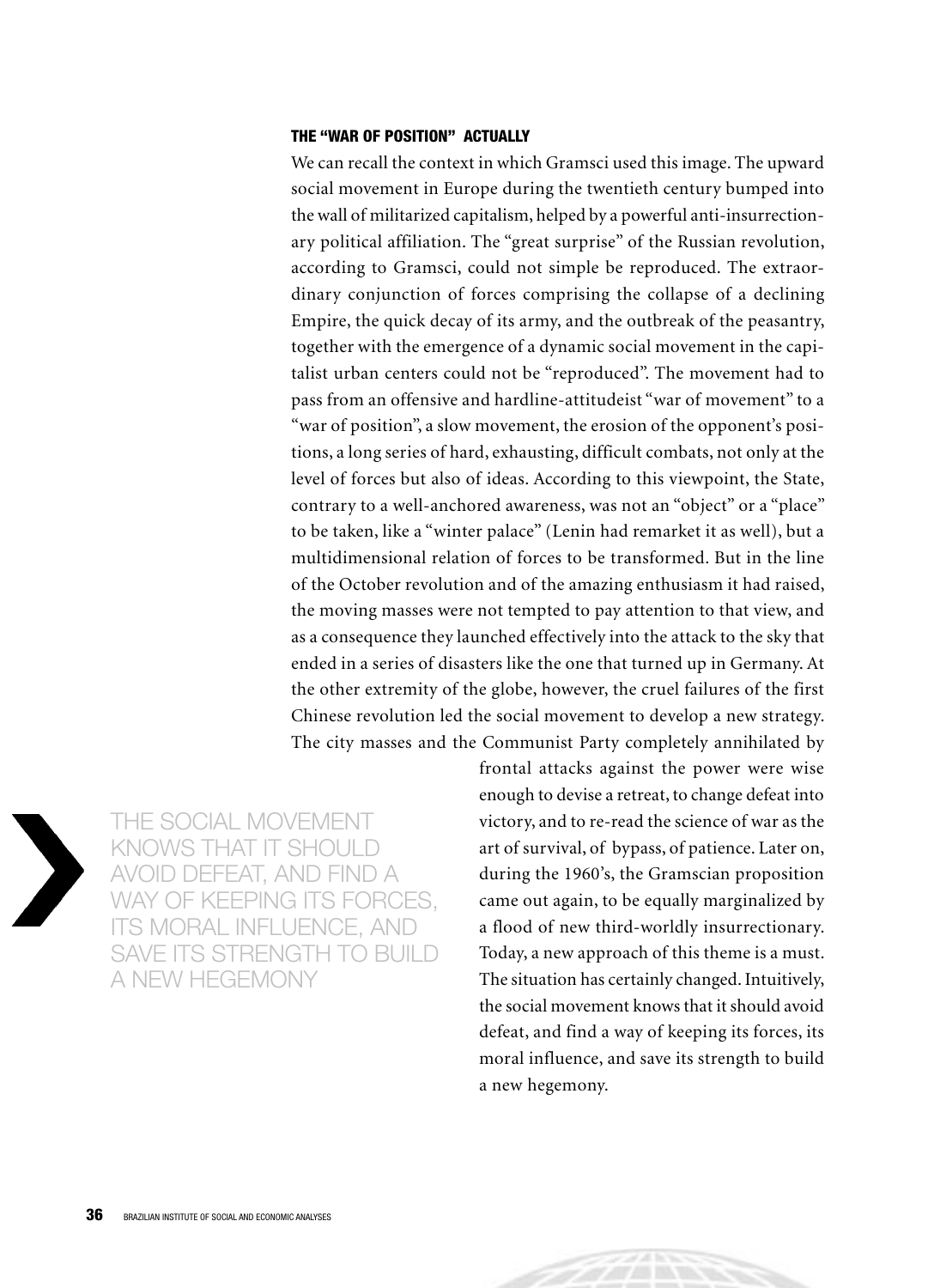#### GETTING INTO THE OPPONENT'S TRENCHES

Today, on the outer edges of the globe, in a country whose name nearly nobody knows, there is a lot at stake. In Nepal, in fact, a peasant movement led by a party that defines itself as Maoist has reached the threshold of power. But the threshold is what it got, because its leadership was wise enough to notice that the rupture was not attainable. Not only on a strictly military basis, but because the rise of subordinate groups (peasants, ethnic minorities, women) representing that coalition should make political arrangements to gain space vis-à-vis a portion of the popular urban classes. The remarkable developments of the popular movement which triumphed against the aims of the American imperialism and against the Indian hegemonism succeeded, by knocking over the dictatorship, to modify the relation of forces. The movement of the subordinates, made up basically of armed peasants, does not come "to the city" with "bare hands". It surrounds the city that is not just an urban space, but also a culture, a social relation and a way of managing power. It seeks to untie?? The half-proletarized popular classes from such space and offer them a new utopia. It is for sure a huge party that can burst in the opposite way and nothing is given beforehand.14

#### NO LONGER VICTIMS

In another arena, the subordinates are in revolt against their plague-stricken condition in a post-apartheid or neo-apartheid South Africa. The outrageous management of the rulers has given rise to a situation in which over five million people have been infected with the HIV-AIDS virus that decimates them while there are tools to stop the slaughter. But instead of contenting themselves with their assigned role of victims, these populations got organized and destabilized the rulers. All the more with their array of national and local movements, they outline a new popular movement designed to dig a hole in the building of power that weakens considerably the social liberal project that ANC has become.15

<sup>14</sup> On the Nepalese rebellion, read the Indian analyst Siddharth Varadarajan (http://svaradarajan. blogspot.com).

<sup>&</sup>lt;sup>15</sup> See in particular the experience with the Treatment Action Campaign (TAC).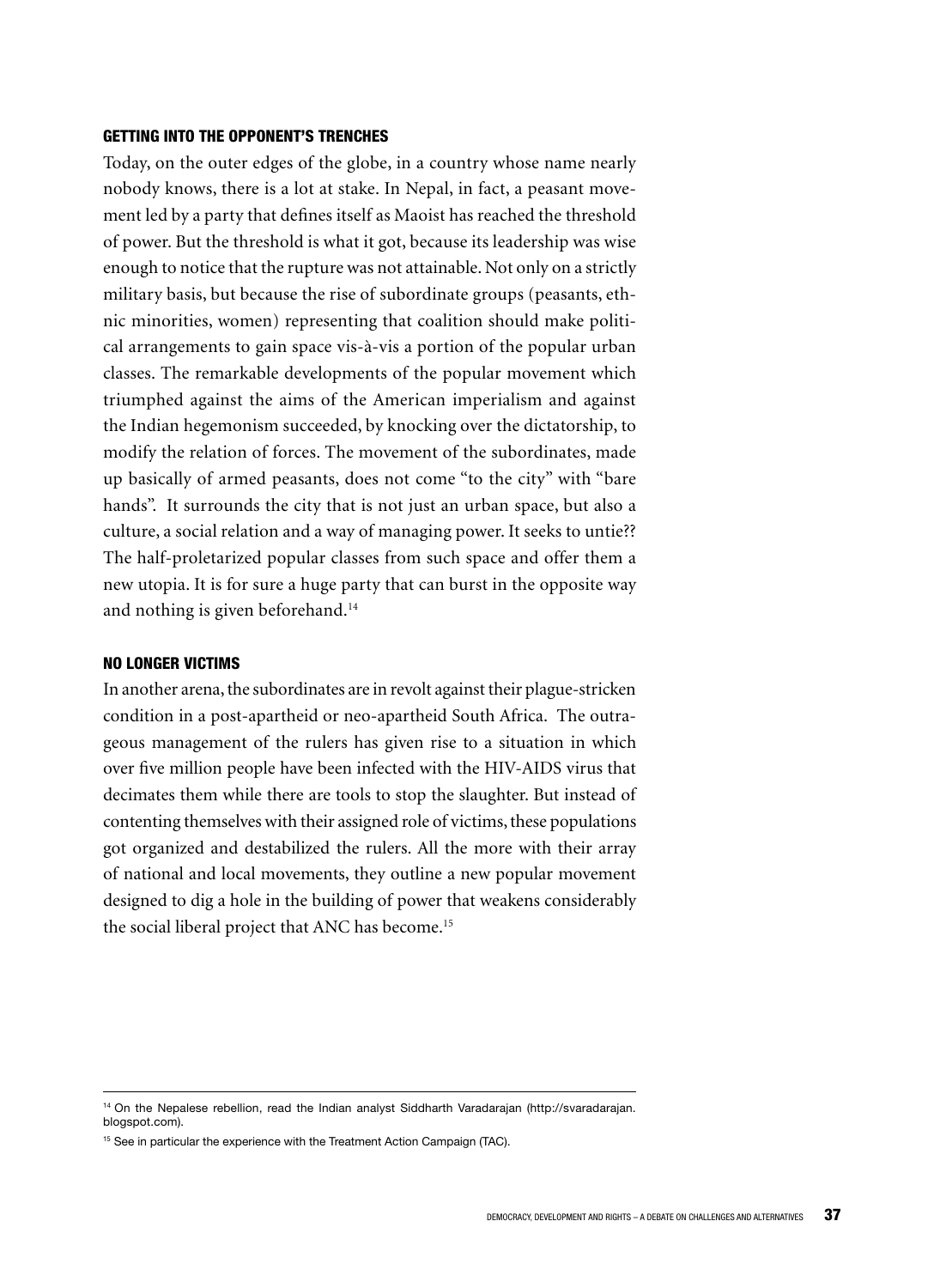### A MILLION OF "WATER BATTLES"

Here and there, inspired by the amazing mobilizations of Cochabamba, successful coalitions are organized and jam the neoliberal machine by means of big, sometimes very big grains of sand that prevent the privatization and the looting of common property. We have witnessed this in France, with the resistance of the youth and of the union members against the so-called project of the "CPE", whose goal was the "flexibilization" (duality) of the labor market. This was also the case during the successful strike (2005) of 300,00 Quebec students against the mercantilization of education. All around, masses as never seen before emerge to reject their excluded condition, and seek alternatives that will allow them to build on a long-term basis a society for the living. These movements face very difficult conditions, even if only due to the hostility and violence of the dominant groups. But maybe their major challenge is not that. Many of these social movements do not intend to be instruments to serve projects aimed simply at reducing extreme poverty. They are aware that they are not ready, that they have no hegemonic capacity to enforce a new course of action. It is not the case of course, of staying on the fringes, of waiting for a miraculous sway, or staying away from a politics defined as "dirty politics". Action is necessary, but with judgment and no illusions about it.

#### THE BOLIVIAN "LESSON"

By electing the MAS, the Bolivian peasants and natives have shown judgment, patience and determination. Regarding this "non-party" party, the MAS, they keep the necessary distance, being not there and being there at the same time. They have warned their new government leaders that they are extremely aware and mobilized. They have warned that every commitment will bring about its inevitable failure. They have said that they are ready to make proposals, to resist, to take part in moderate though significant social developments, provided that they are not used as cannon fodder. In view of that, Evo Morales knows that he is surfing on the crest of the wave, that's all. Under a realistic viewpoint, they can't take the project of social movement beyond a "reasonable arrangement" as recognized by Alvaro Garcia Linera, another thinking head of the MAS.16 Therefore, everyone is adopting a patient but alert attitude in the city plains and in the shanty towns of the altiplano.

<sup>16</sup> According to Linera, "The transformation project that the MAS expects to implement can't be classified either as communist, or as socialist, or even as local communities. An implosion of community economies takes place within the family structures that have built the basis for the social upheavals. It is necessary, in this context, a kind of Andean capitalism. It is about the construction of a powerful State, capable of arranging in a balanced way the three "economic-productive" platforms that coexist in Bolivia: the community, the family and the "modern industrial" ones. Bolivia will be capitalist for at least 50 or 100 years." Landmarks, Winter of 2005. (Points de repere)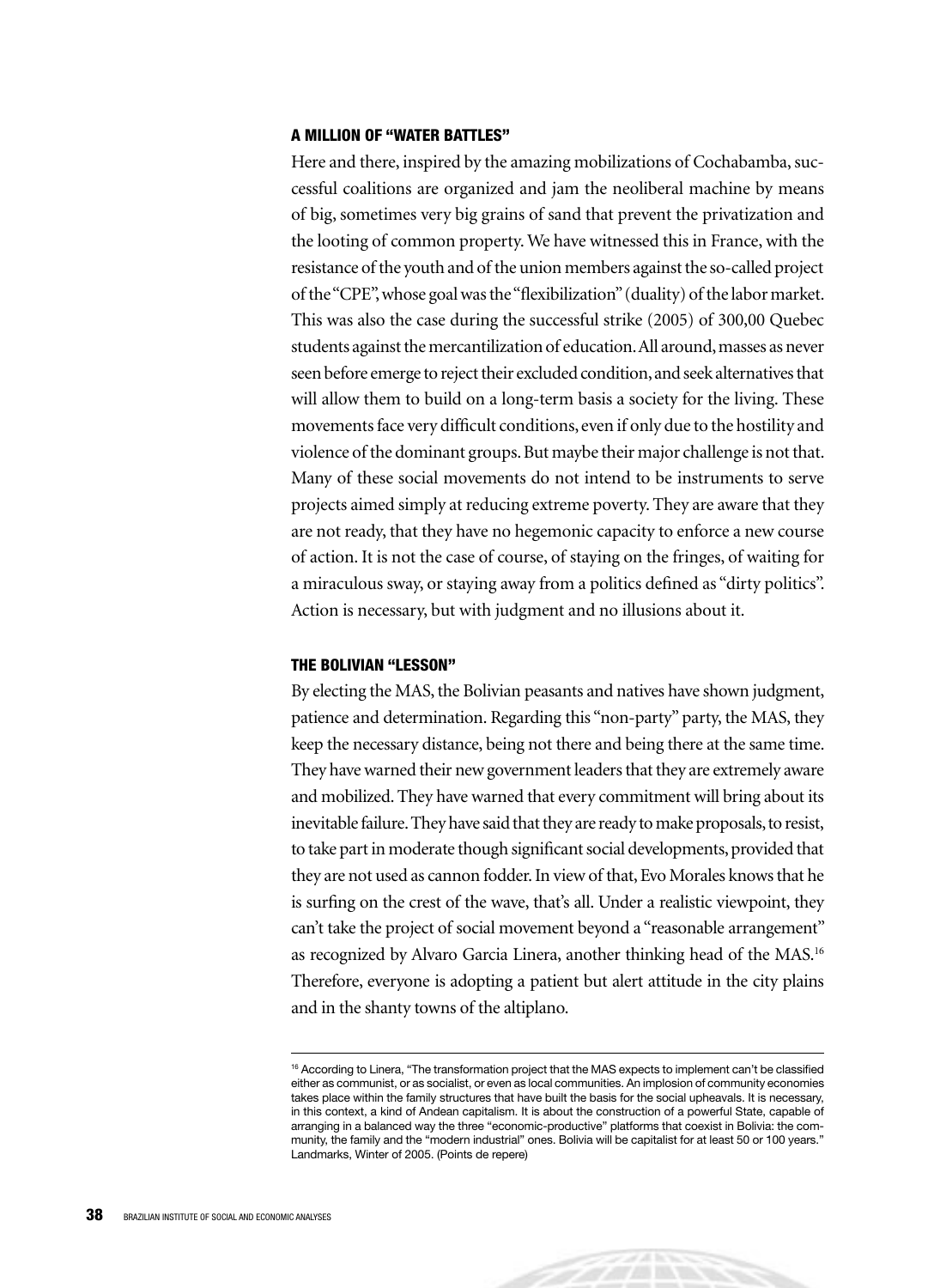

#### QUESTIONING THE POWER, QUESTIONING OURSELVES

These hard, long fights open a huge horizon for the social movement that strives to sail on troubled waters. For that reason, a survey is in progress to reshape the movements and the structures that make their actions feasible. It is no longer a secret or a taboo that the social change movements repeat the codes and structures that are expressed in the societies where they stem from. How could it be otherwise? To materialists like us, the human thought is inscribed by the environment but is not caused by it. Human beings make their own history, however in a world that was not created by thems, as explained by Marx. Once such statement is made, the society changes. New ideas appear to support the dominant ideas, and so humanity moves on.

#### COMING APART

Today, an upward line of thought shows the need to fight the hierarchies that prevent the subordinates to express themselves. This is translated into various ways, like the articulation of claims and programs, but also in the way of being and acting. The horizontalism of a great many social movements and, at a larger scale, of the WSF, may sometimes look excessive, almost paralyzing, but in general it is the way of stopping the verticalism, the yes-manism, the I-know-everythingism, that have characterized several generations of movements. The social movements must, all the more unequivocally, become the center of gravity of our analyses as they are in reality already.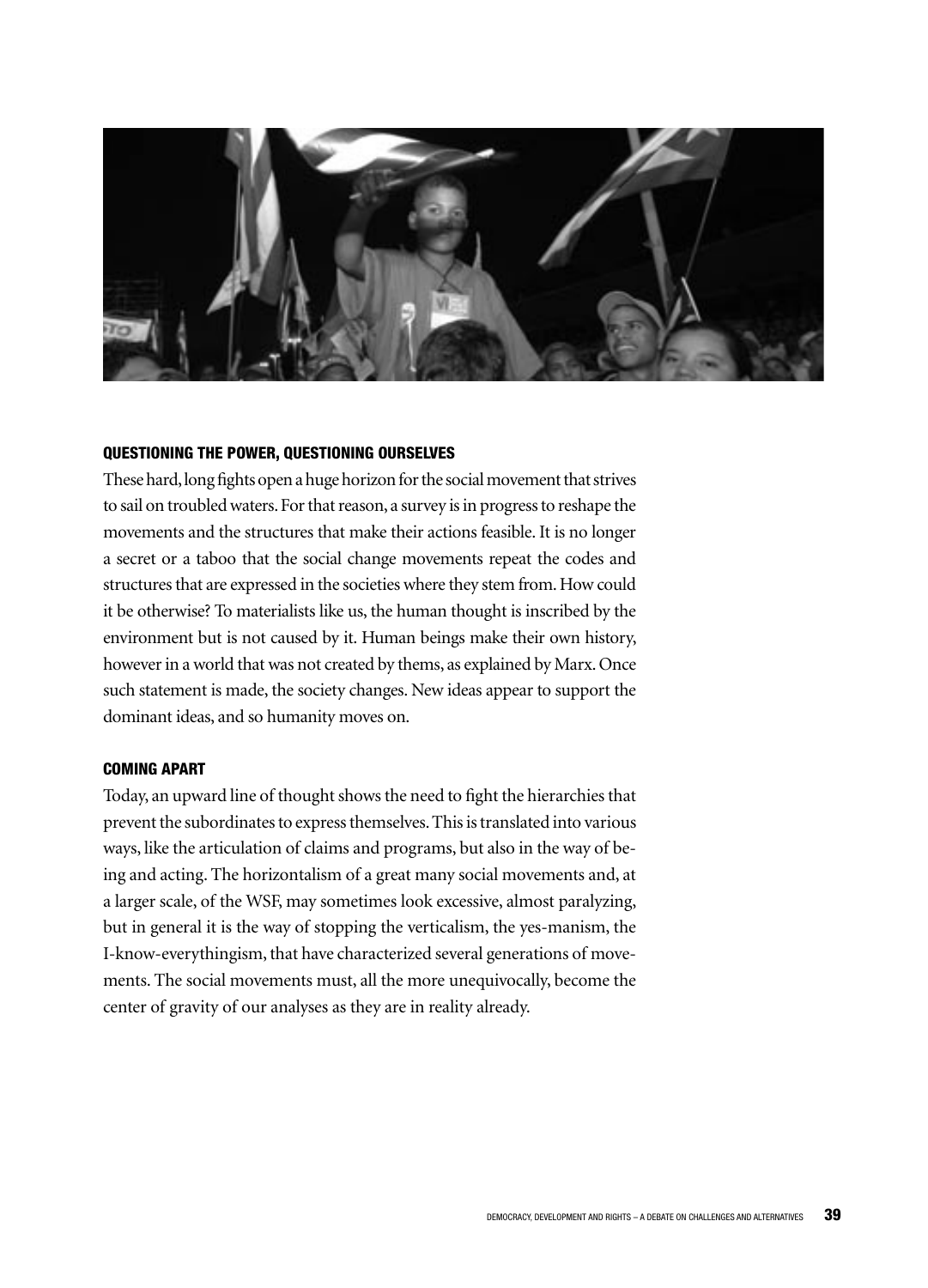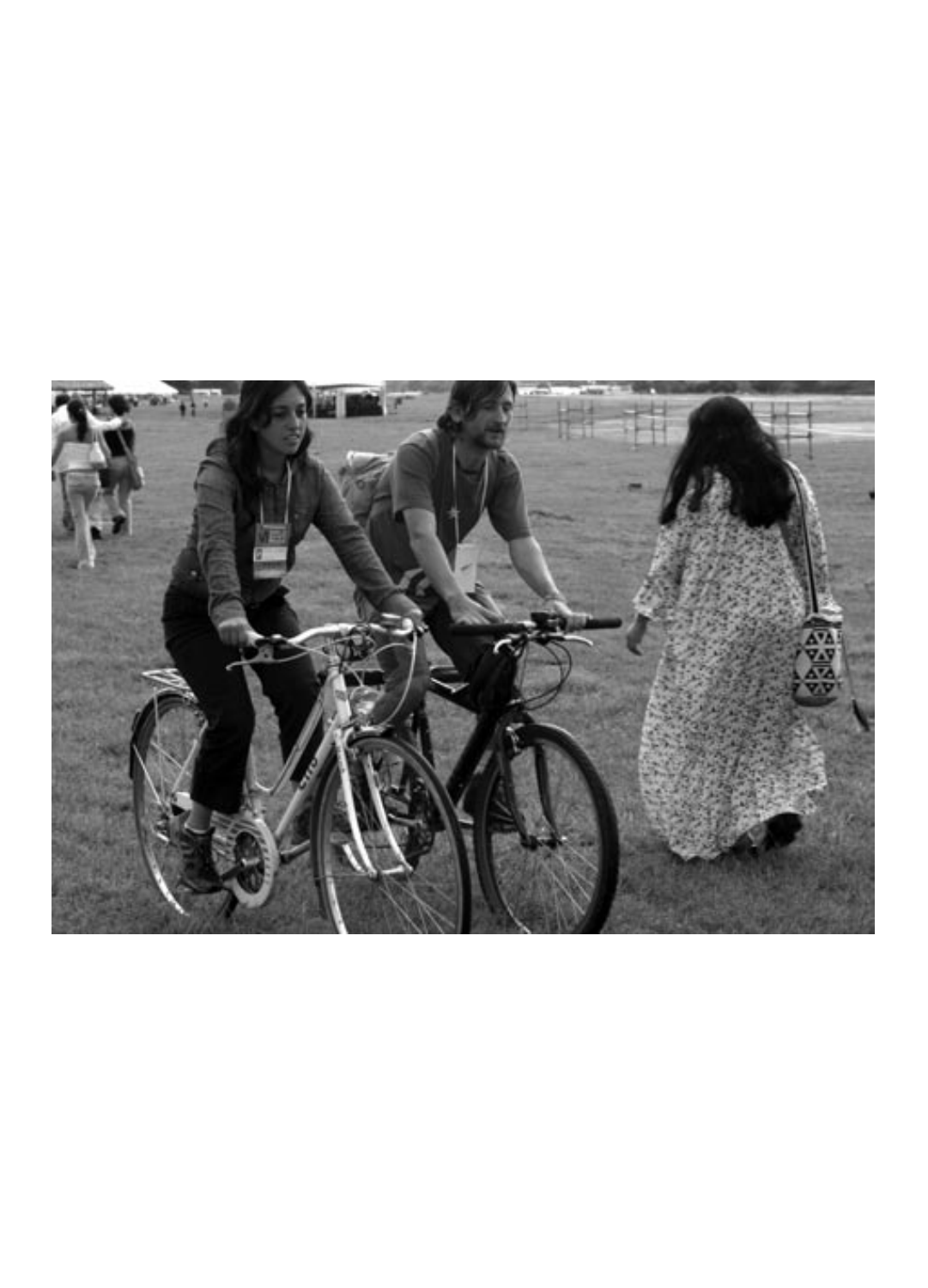# DOMINANT TENDENCIES OF OUR DAYS. IS OUR TIME RUNNING OUT?<sup>1</sup>

#### **EDGARDO LANDER**

Sociologist, professor on Venezuela´s University

This text proposes to be an anguished reading of the conditions that we face today on the planet Earth, both from the point of view of the survival of life and the possibilities of building democratic, egalitarian, culturally plural and diverse societies, societies that can live in peace and celebrate life rather than war, destruction and death.

Of the multiple tendencies and processes that could be mentioned to characterize the present period of time, only five global processes will be dealt with here, processes that feed one another as the main tendencies that conform the present and future of mankind and life: 1) the tendencies to destroy the conditions that make life possible on the planet Earth; 2) the growing mercantilization of all the dimensions of life, both social and natural; 3) permanent war and the increasing militarization of the planet; 4) the historical decline of liberal democracy; 5) the multiple, varied expressions of resistance, re-existence of peoples, communities, organizations and movements whose broad plurality of historical and cultural experiences all over the planet oppose these destructive processes and reclaim the life, democracy and cultural diversity of peoples.

<sup>1</sup> Partial version of the lecture delivered at the Plenary 4: "Panorama y retos de las ciencias sociales en América Latina y el Caribe" *(Overview and challenges for social sciences in Latin America and the Caribbean)* of the *XXII Asamblea General de CLACSO/IV Conferencia Latinoamericana y Caribeña de Ciencias Sociales*, "Herencias, crisis y alternativas al neoliberalismo" *(Legacies, crises and alternatives to neoliberalism)*, Río de Janeiro, 25 August 2006.

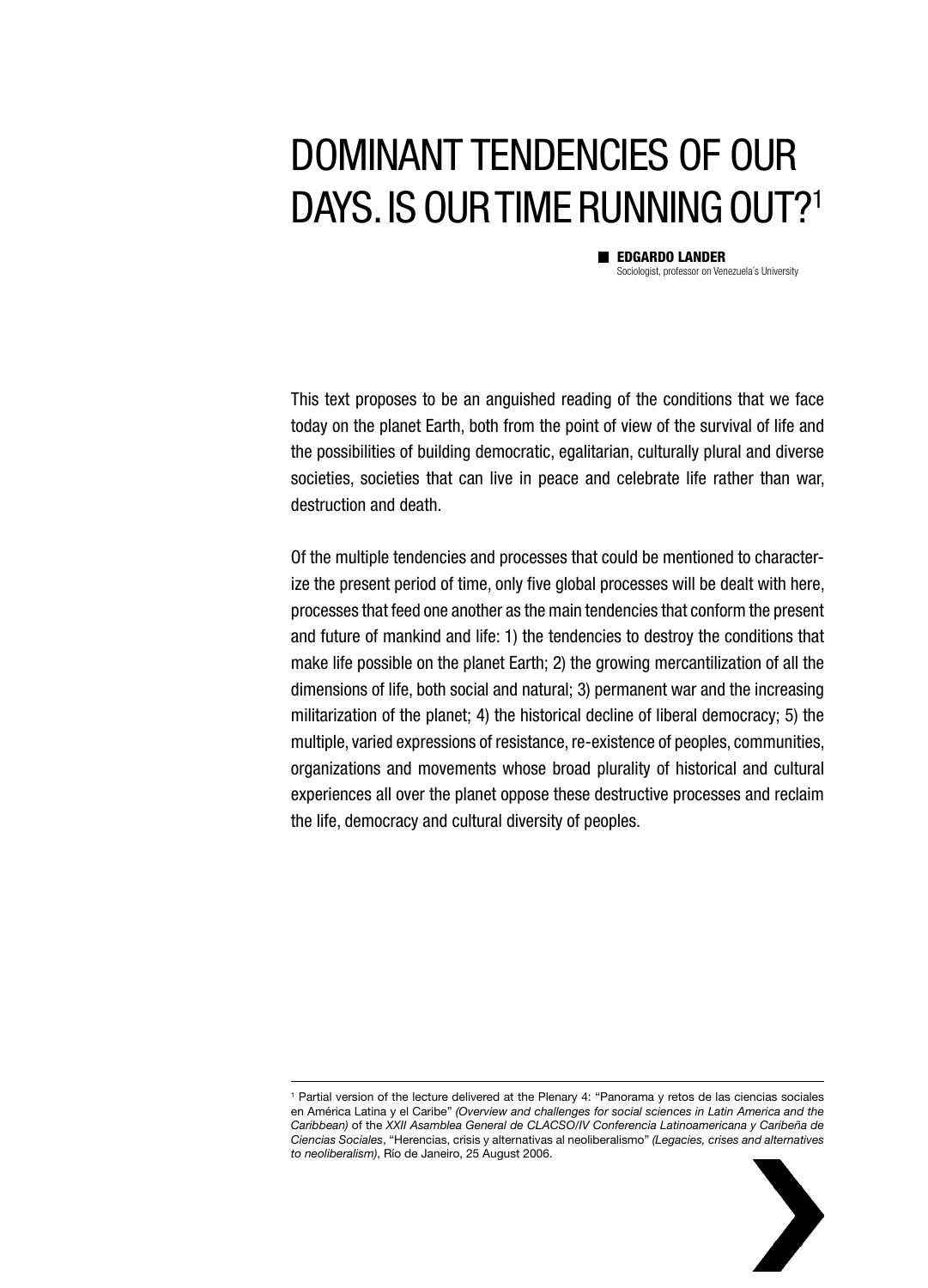# 1. THE TENDENCIES TOWARDS SHORT- AND MEDIUM-TERM DESTRUCTION OF THE CONDITIONS THAT MAKE LIFE POSSIBLE ON THE PLANET EARTH

The most severe of all the threats that face humanity and life on the planet earth today is precisely the destruction of the conditions that have made life possible. If a brake is not put on the accelerated destructive processes that threaten us today, if there is no life, everything else lacks all meaning. The principal threats to life are today clearly a consequence of human action in its demographic dimensions, modes of territorial occupation, technological models and styles, patterns of consumption, imagination and conceptions of what constitutes wealth and the good life.

For decades now, ever since the first signs of global alarm<sup>2</sup>, the tendencies to destroy life and the non-viability of the current patterns of human relations with the rest of nature have become increasingly familiar. It suffices to look at the media. Endless international conferences and pacts are held. Environmental and ecological studies fill more and more space in the academic sphere. All countries now have public agencies such as Ministries of the Environment and environmental laws and regulations. And yet the processes of destruction of life have not only failed to slow down, but rather have grown even faster.

There are many ways of conceptualizing and evaluating and/or measuring the impact of human activity on the life systems of planet Earth. There are significant levels of uncertainty, and confrontations continue as to the dimensions of such problems. What does seem clear is that beyond the polemics concerning conceptualizations and measures, for a long time now we human beings have together and of course in an extremely unequal manner been using the load capacity of the planet Earth far beyond its regenerative capacity.

One of the most widely known efforts to evaluate these impacts is the approach of the so-called ecological footprint, that is to say, a measure that expresses synthetically the human impact on the planet, both in terms of consumption of resources and energetics and how the natural systems use their capacity to process waste. This is expressed in terms of the biologically productive surface required for human ends. It has been estimated that the impact of human activity surpassed the planet's overall bio-capacity

<sup>2</sup> Highlights among the first texts that contributed to start these global debates as of the 60s and 70s are: *Silent Springs* by Rachel Carson (Boston: Houghton Mifflin Co., Boston, 1962) and the famous report commissioned by the Club of Rome, *The Limits to Growth*, by Donella H. Meadows, Dennis L. Meadows, Jorgen Randers and William W. Behrens III, (Universe Books, New York, 1972).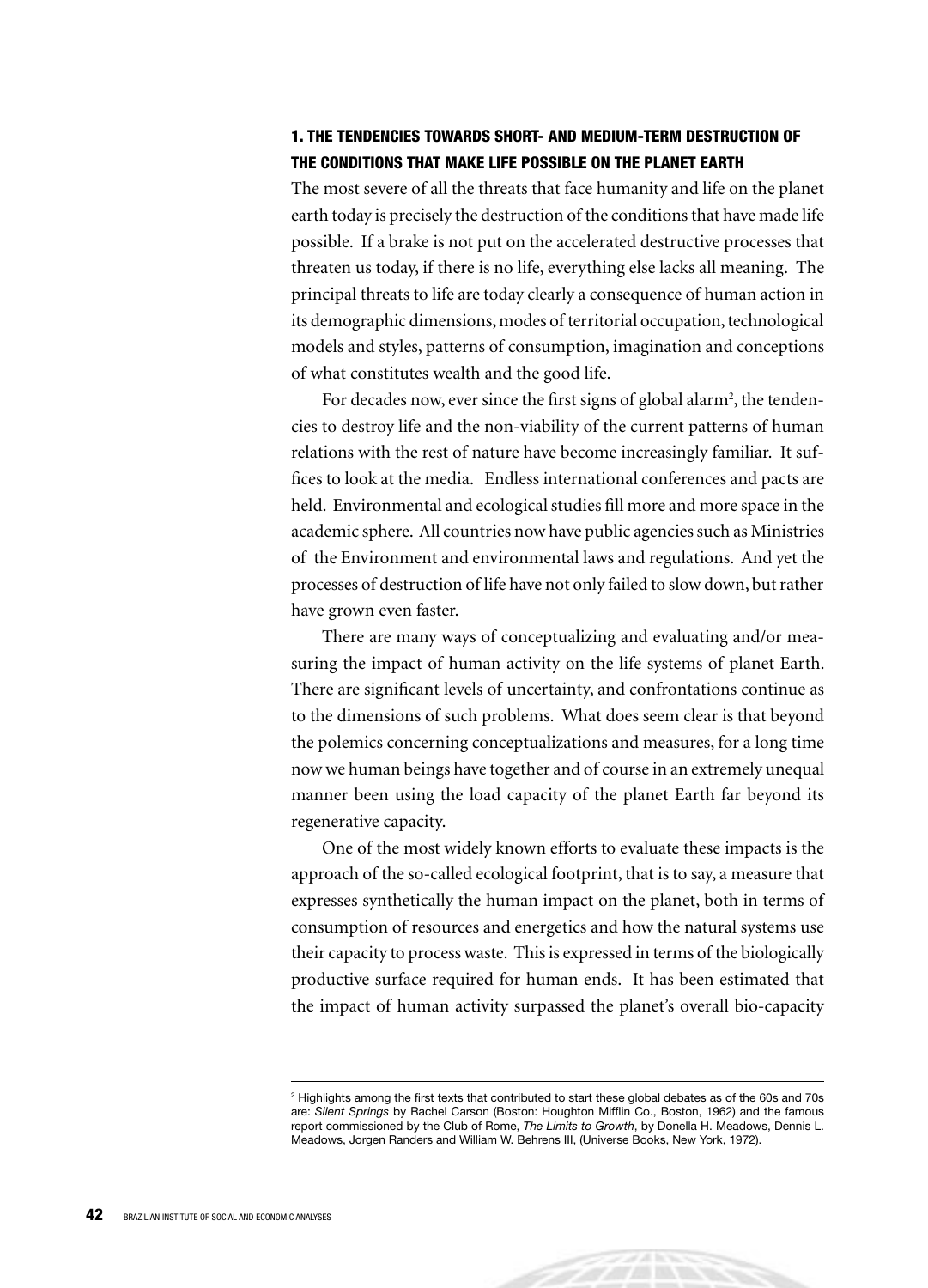in the 80s, and that it has not stopped growing since then. Between 1960 and the year 2001, the global ecological footprint grew 160%. According to these calculations, in the year 2001 the global step exceeded the planet's overall bio-capacity by about 21%.<sup>3</sup> The living planet index calculates the state of biodiversity on the planet, measuring the density of the populations of vertebrates that live in terrestrial zones, fresh water and marine systems across the world. It is estimated that the index dropped approximately 40% between 1970 and 2000.4

It is not a matter, however, of some abstract responsibility of "humanity". These conditions of over-use of the planet's load capacity are seen in the deep and growing inequalities of access to the goods that make human life possible. Hundreds of millions of people, especially but not exclusively in the South, lack the goods to enable them to lead a life of dignity.

The inhabitants of the countries of the North have an ecological footprint four times bigger than that of the inhabitants of the countries of the South, while the population of the countries that do not belong to the OECD are together living almost on the limit of the biological productive capacity of the territories occupied by their respective countries. The set of OECD countries uses more than double the biological productive capacity of the territories they occupy.<sup>5</sup> That means that their levels of consumption are more than twice the levels of sustainable consumption. In this way, they use a great deal of the biological productive capacity that would correspond to the inhabitants of the countries that do not belong to the OECD, that is, most of the populations of the South. According to these calculations, 100% of the excess of humanity's current ecological footprint (in relation to the Earth's biological productive capital) is the product of OECD countries. Thus, for example, while the African population uses only 77% of the ecological productive capacity of the territory it occupies, in Western Europe the ecological footprint exceeds the ecological productive capital available in its territory by 53%. This figure is 55% in the United States, in spite of its relatively low demographic density, the immense extension of its territory, and the extraordinary wealth of natural resources that it boasts.<sup>6</sup>

<sup>3</sup> WWF, The UNEP World Conservation Monitoring Centre, Global Footprint Network, *Living Planet Report*  2004, Gland, Switzerland, 2004, p.10. [http://assets.panda.org/downloads/lpr2004.pdf].

<sup>4</sup> Op. cit., p. 2.

<sup>5</sup> World Wide Fund International, The UNEP World Conservation Monitoring Centre, Redefining Progress, The Centre for Sustainable Development and the Norwegian School of Management, *Living Planet Report* 2000. Table 2. Ecological Footprint Data: 1996, p. 24.

<sup>6</sup> Op. cit., p. 27.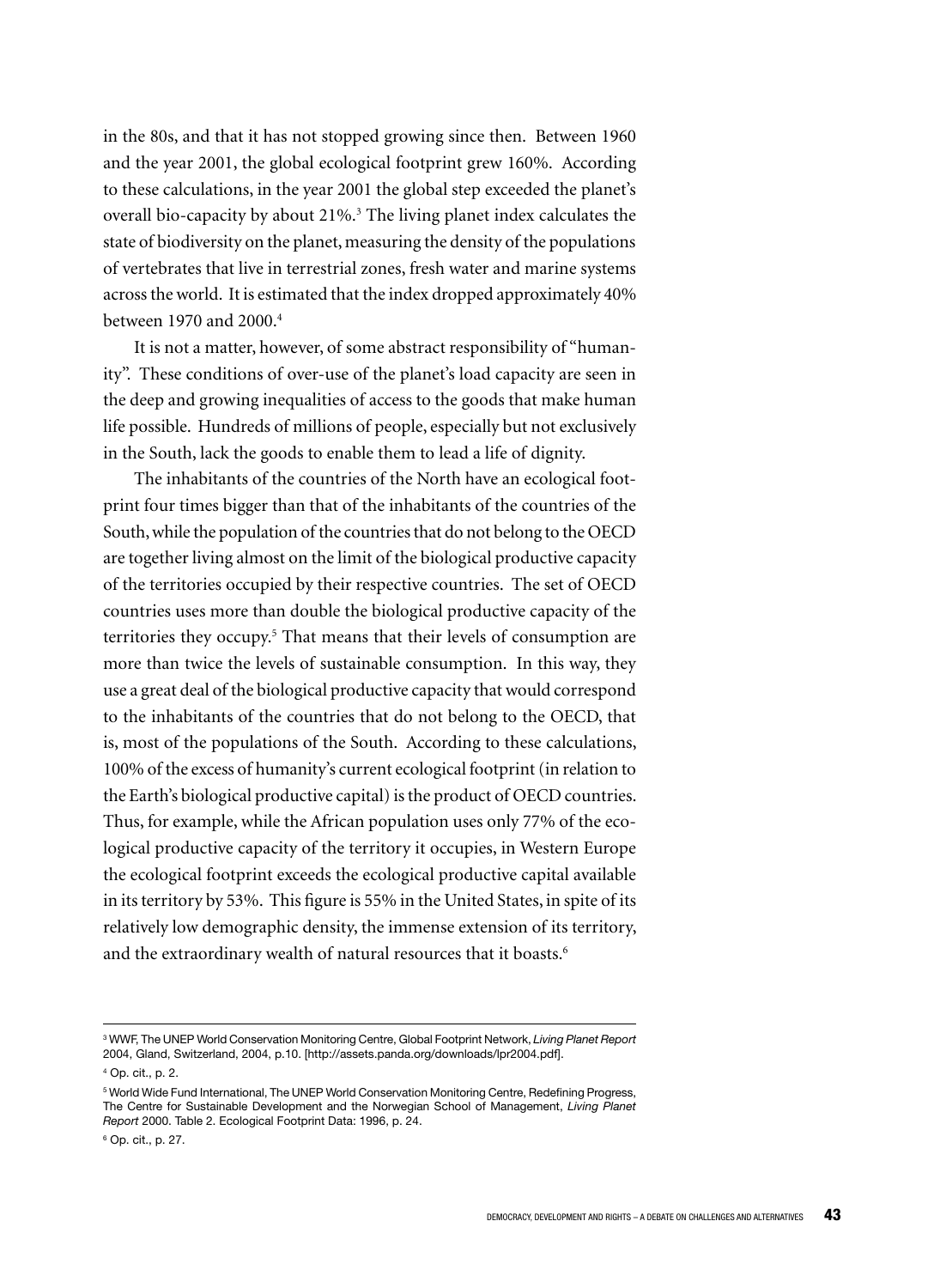This implies that, now that the biological productive capacity of these regions of the world have deteriorated, demands are being made on increasing proportions of the biological productive capacity of the rest of the planet. Given the growing environmental concern of the inhabitants of the Northern countries, and the inclusion of the environment as a criterion of quality of life over the last few decades, and given also the profound inequality of the distribution of power between the North and the South, the growth of the ecological footprint of the Northern countries did not imply a significant deterioration of their eco-systems between 1970 and 1999.7 Most of the deterioration in these three decades occurred in the ecosystems of the South. This means that the sustained increase in the levels of consumption of the inhabitants of the North is directly responsible for this deterioration, on account of far higher living standards than what their own natural resources would allow them to sustain. This means that the patterns of consumption in the countries of the North (mostly located in the temperate zones) are mainly responsible for the loss of natural wealth that is taking place in the tropical and temperate zones of the South.<sup>8</sup>

Since the moment that human activity surpassed planet Earth's biological productive capacity, the relations between populations with regard to the use that they make of the planet's biological productive capacity begin to operate in a zero-sum game. In these conditions, while the rich of the planet (regardless of where they live, in the North or the South) go on increasing their levels of consumption (and consequently their ecological footprint), they will be using greater proportions of the biological productive capacity that would correspond to the excluded inhabitants. Based on these zero-sum game conditions, while the inhabitants of the North are richer, the majorities to the South are bound to have less access to the goods of life. Beyond possible technological innovations to transform radically and quickly the efficient use of resources and energetics and drastically reduce the production of waste – technologies that are not in sight – this zero-sum game also leads to consumption of the resources and load capacity projected for future generations (human and non-human). This, of course, is unsustainable.

Perhaps the issue that seizes most attention – and recognition of implied urgency – in the debates on the changes of life-sustaining systems is climate change. Here one has to mention some recent research that illustrates

<sup>7</sup> Op. cit. p. 1.

<sup>&</sup>lt;sup>8</sup> Op. cit. p. 1. The consumption of resources and load capacity of the planet are of course deeply unequal, both in the North and the South. The figures that correspond to these territorial definitions, being *averages*, present profound inequalities in each territory, and therefore conceal significant dimensions of the inequality that exists in access to natural resources.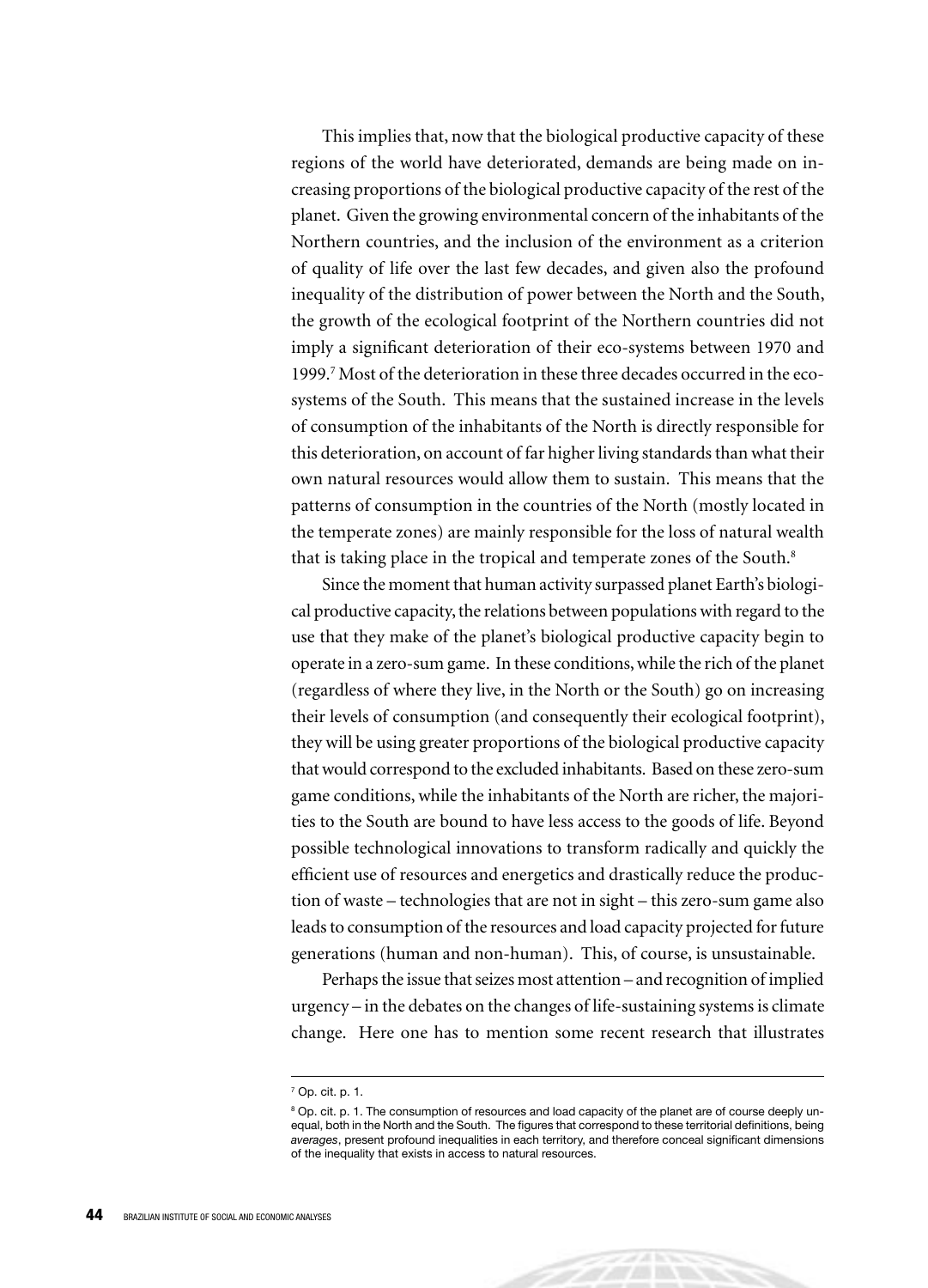dramatically the gravity of the changes underway and stresses the urgency for deep transformations in the patterns and imagination of human life. What seems beyond any doubt is that human action is responsible for most of the Earth's warming during the last half-century, as well as the forecast continuation of these tendencies. According to the Intergovernmental Panel on Climate Change: "There is new and stronger evidence that most of the earth's warming observed over the last 50 years can be attributed to human activities."9 Nowadays, only lobbyists and scientists in the pay of some oil transnationals such as Exxon-Mobil, the think-tanks of the United States Right (fundamentalist defenders of a regulation-free market), and the Bush government deny human responsibility for climate change.<sup>10</sup>

Since the beginning of the industrial revolution, the concentration of carbon dioxide in the atmosphere has increased something like 35%. The average global temperature has risen 0.6 degrees Centígrade. According to calculations of the United Nations World Meteorological Organization, from 1990 to 2004, the ten hottest years were recorded since reliable registers started in 1861.<sup>11</sup> And the temperatures keep rising. According to NASA, the year 2005 was the hottest on the surface of the earth since such reliable records were made.12 The Intergovernmental Panel on Climate Change considers it probable that the continued concentration of greenhouse-effect gases leads to an increase in the average temperature of the surface of the planet of "1,4–5,8  $\textdegree$ C in the period from 1990 to 2100. This quantity is 2 to 10 times more than the central figure for warming observed during the 20<sup>th</sup> century, and it very likely that the projected speed of the warming has no precedents during at least the last 10,000 years." 13 The tendency is not only for average temperatures to be higher but also for heat waves such as those that have killed thousands in Europe in the last few years to become more and more frequent.<sup>14</sup>

<sup>9</sup> WMO, UNEP, Intergovernmental Panel on Climate Change, *Climate Change 2001*: Working Group I: The Scientific Basis [http://www.grida.no/climate/ipcc\_tar/wg1/007.htm]

<sup>10</sup> For a critical look at these postures, see: ClimateScienceWatch, Promoting integrity in the use of climate science in government. Global Warming Denial Machine, [http://www.climatesciencewatch. org/index.php/csw/C25/]

<sup>11</sup> Kevin Gray, "2004 Among the Hottest Years on Record" *Associated Press*, Buenos Aires, 16 December 2004.

<sup>12</sup> Timothy Gardner, "Undersea gas could speed global warming - study", *Reuters*, 20 July 2006.[http:// today.reuters.com/news/newsarticle.aspx?type=scienceNews&storyid=2006-07-20T192854Z\_01\_ N19270382\_RTRUKOC\_0\_US-ENVIRONMENT-METHANE-SEAS.xml&src=rss]

<sup>13</sup> United Nations Environmental Program (UNEP) and World Meteorological Organization (WMO), Grupo Intergubernamental de Expertos sobre el Cambio Climático (IPCC), *Cambio Climático 2001: Informe de síntesis (Summary for policy-makers)*, Wembley, United Kingdom, September 2001. [http://www.grida. no/climate/ipcc\_tar/vol4/spanish/009.htm]

<sup>14</sup> Kovats, R Sari and others, "Climate change and human health in Europe", *British Medical Journal*, no. 318, pp.1682-1685, 19 June 1999.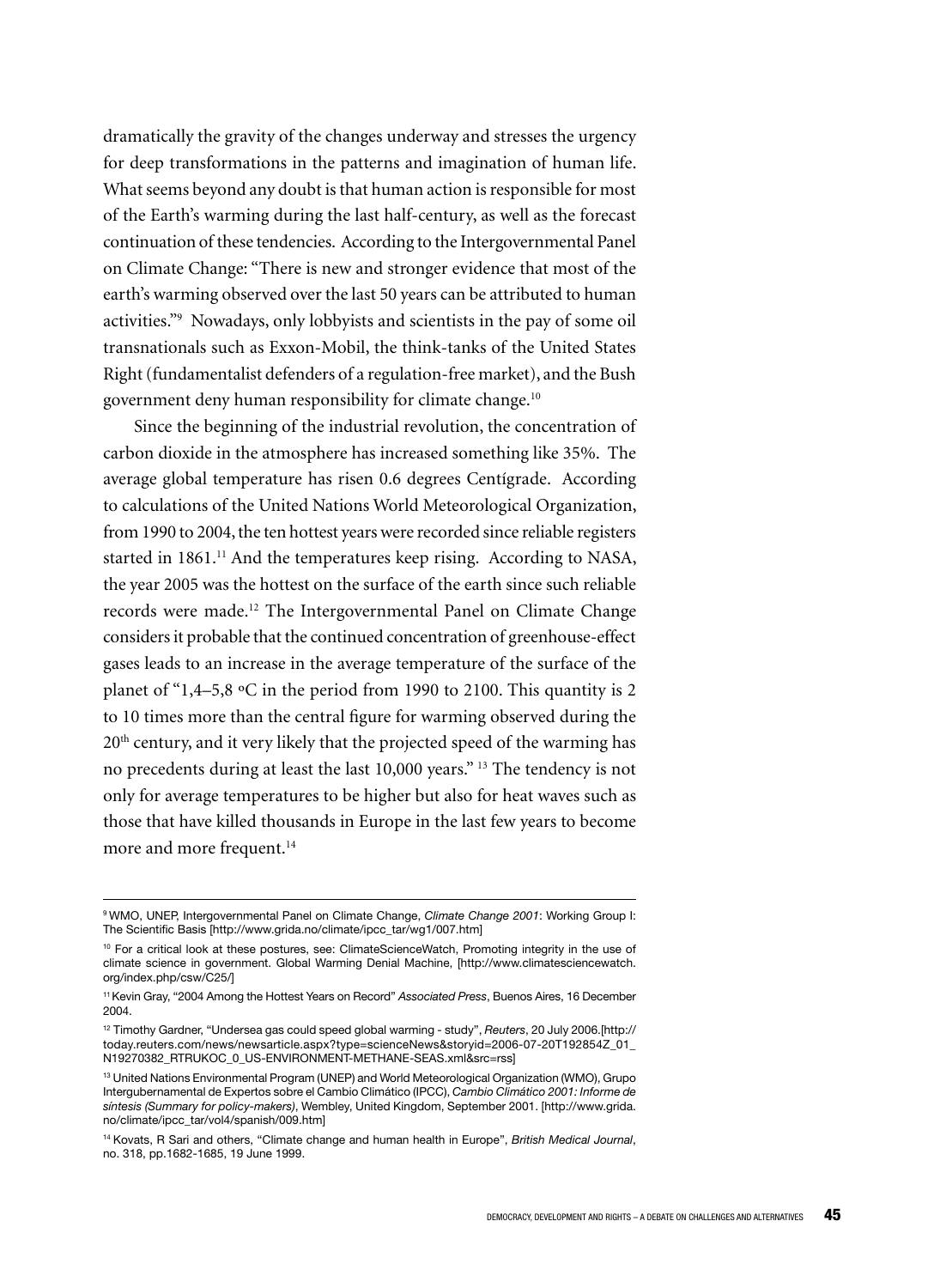The first systematic study of the changes that occur in the whole Arctic region characterizes global climate tendencies and changes even more accelerated and severe than those witnessed up to now.15 According to the conclusions of this massive study, the temperature in the Arctic region has risen at a rate almost twice that of the rest of the planet. It is projected that the average temperature of the region will go up between 4 and 7 degrees Centígrade during the next 100 years.<sup>16</sup> In Alaska and the west of Canada, the average temperature has increased between 3 and 4 degrees in the last 50 years.<sup>17</sup> The surfaces covered with snow, glaciers and sea ice have undergone significant reduction over the last few decades as a result these increases in temperature. Over the last 30 years, the area covered by sea ice has diminished about 8%. The decrease in summer has been much more - between 10 and 15%, in some areas reaching as high as 40% between 1960 and 1990.18 Depending on the presuppositions – especially as regards the levels of future emissions of greenhouse-effect gases – it is forecast that between now and the end of the century, between 50% and 100% of the Arctic polar cap will disappear.<sup>19</sup>

The snow cover has diminished 10% in the Arctic region over the last 30 years. The projection is for an additional reduction of between 10 and 20% for the year 2070.20 The surface of glaciers that melt in the summer has increased 16% in Greenland since 1979.<sup>21</sup> Parallel to this is the thawing of vast tracts of tundra. All this increases the discharges of fresh water, which raise the level of the Arctic and lowers its salinity. It is estimated that the Arctic glaciers, the most important being those that cover Greenland, contain enough water to raise the level of all the oceans about 8 meters,<sup>22</sup> to which would have to be added the increased level of the seas on account of the increased volume of water as a result of the rise in temperature.

<sup>15</sup> Susan Joy Hassol, Impacts of a Warming Arctic, Arctic Climate Impact Assessment, Cambridge University Press, Cambridge, 2004. This is the first comprehensive study of global evaluation of the impact of climate change on the Arctic and its planetary consequences. Hundreds of scientists from all the countries bordering on the Arctic (Canada, Finland, Russia, United States, Norway, United Kingdom, Sweden, Island) worked for four years together with the aboriginal communities of the region.

<sup>16</sup> Op. cit., p. 9.

<sup>17</sup> Op. cit., p. 22.

<sup>18</sup> Op. cit., p. 25.

<sup>19</sup> Op. cit., p. 30.

<sup>20</sup> Op. cit., p. 12.

<sup>21</sup> Op. cit., p. 13. <sup>22</sup> Op. cit., p. 40.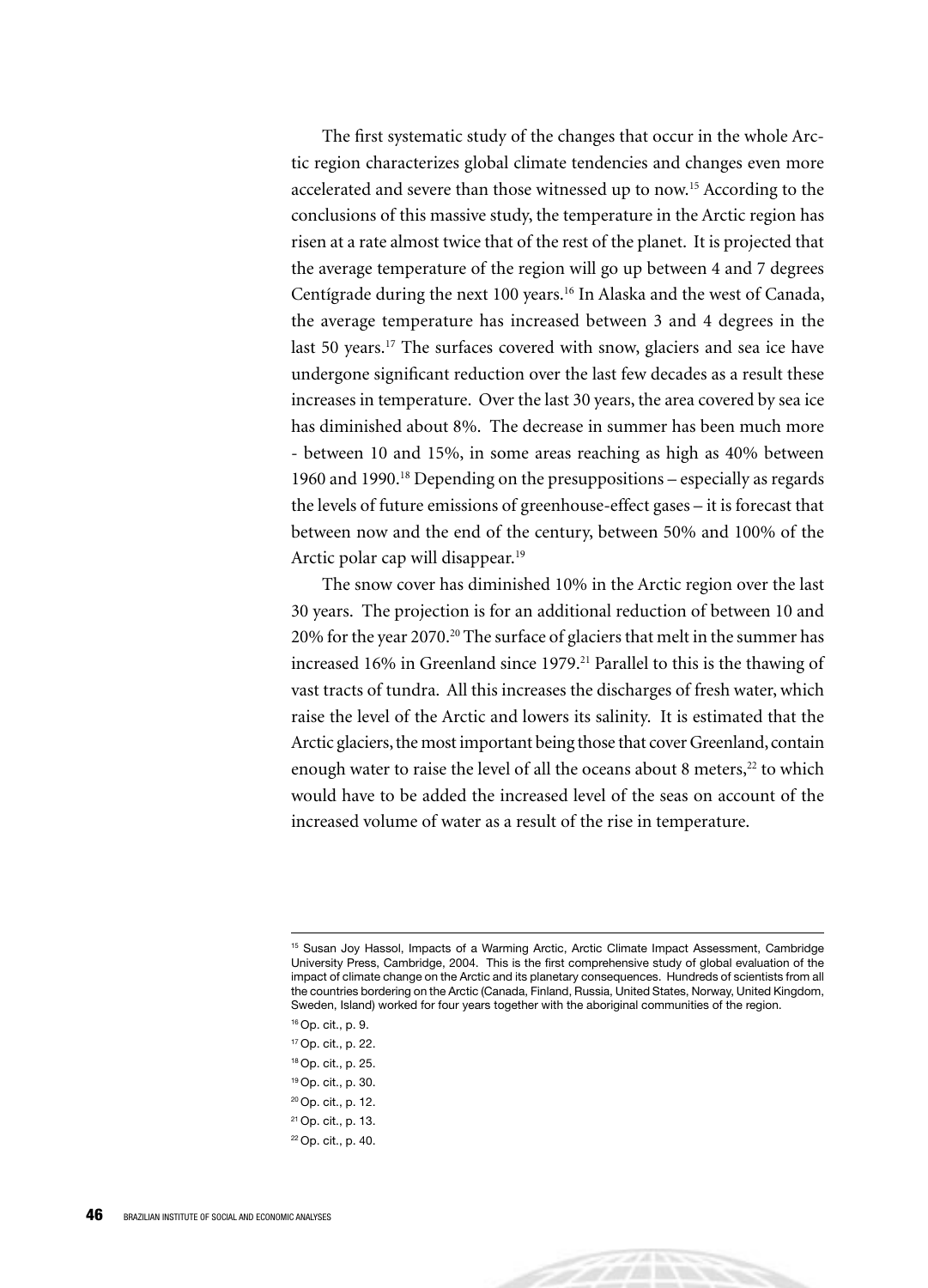Aside from the traumatic regional consequences that these accelerated changes are bringing to the life of the human beings and species of animals and plants that occupy these territories, the expectation is of great impacts of these changes on the global climate. According to the authors of this study, most of the models of climate change are based on the supposition of a progressive increase in temperature. But there exists the possibility that the gradual climate change may – after a certain unknown and therefore unpredictable point of inflection - trigger off a dynamic of climate change in a non-linear pattern.<sup>23</sup>

This possibility of abrupt and unpredicted changes is all the greater both because of the evidence that previous climate changes in the region occurred within spaces of very few years<sup>24</sup>, and because of the potential feedback effects that changes in the Arctic region can produce on global climate systems. Three potent mechanisms that can operate in this sense are described in this report. In the first place, as a result of the thawing of the polar caps, glaciers and snow-covered surfaces, there is a reduction of the terrestrial surface capable of reflecting and returning to the atmosphere an important amount of solar light. Both the seas and the earth not covered with snow or ice absorb more heat, thereby contributing to accelerating the increase in temperature.25 Secondly, changes may come about in sea currents that play a vital part in regulating global climatic systems. Differences in temperature and salinity between the tropical and temperate zones produce the currents that regulate the temperatures of the North Atlantic and carry rain and moderate the winters of Western Europe. This process depends on a delicate balance and could be interrupted if Arctic temperatures rise or salinity decreases.<sup>26</sup> Thirdly, as increased temperatures cause millions of square kilometers of the tundra surface to thaw, much of the organic material trapped in the permafrost would be released. The consequent emissions of methane and carbon dioxide could accelerate the higher temperatures caused by greenhouse-effect gases.<sup>27</sup>

<sup>23</sup> Op. cit., p. 32.

<sup>24</sup> Susan Joy Hassol, op. cit., p. 3317 Op. cit., p. 22.

<sup>25</sup> Op. cit. p. 36. See too: "Climate Variability and Change", *Our Changing Planet The U.S. Climate Change Science Program for Fiscal Year 2006*, p. 42. [http://www.usgcrp.gov/usgcrp/Library/ocp2006/ ocp2006-hi-clivar.pdf]

<sup>27</sup> Op. cit., p. 36

<sup>20</sup> Op. cit., p. 12.

<sup>27</sup>Op. cit., p. 38; Janet Wilson, "Global Warming Threat Is Seen in Siberian Thaw", *Los Angeles Times*, Los Angeles, 16 June 2006. Likewise, extraordinary volumes of methane, whose greenhouse effect is much greater than that of carbon dioxide, could be released into the atmosphere as a result of the impact of warming on the immense deposits of methane hydrates existing in the ocean beds. See: Timothy Gardner, "Undersea gas could speed global warming - study", Reuters, 20 July 2006.[http://today.reuters. com/news/newsarticle.aspx?type=scienceNews&storyid=2006-07-20T192854Z\_01\_N19270382\_RTRU-KOC\_0\_US-ENVIRONMENT-METHANE-SEAS.xml&src=rss]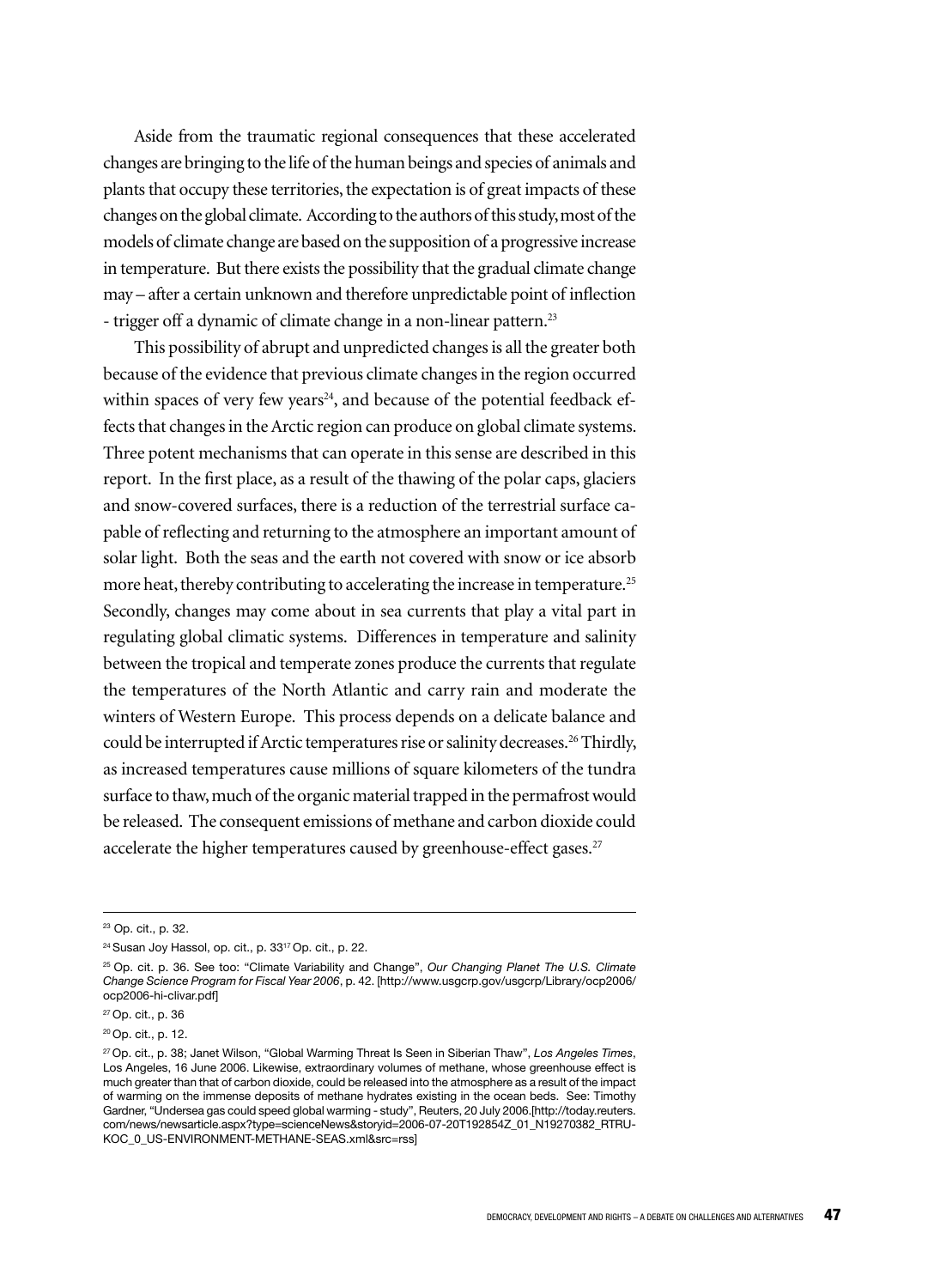There are other processes with potential feedback effects that can accelerate the global climate change and lead to sudden breaks in linear changes. The role of forests in regulating climate and hydric cycles and absorbing greenhouse gases has been fully documented. Reducing the forest-covered surface, especially tropical forests, advances in sustained fashion both as a result of voluntary human action – such as the expansion of the agricultural frontier of transgenic soya in the Brazilian Amazon<sup>28</sup> – and of forest fires that are all the more frequent due to droughts and temperature increases. So, at the same time that the global emission of greenhouse-effect gases grows, the capacity of the forests to partially deter its effect becomes weaker.

There is growing consensus concerning the probability of abrupt, nonlinear changes happening. According to the report of the Intergovernmental Panel on Climate Change:

*"Simulations project that the growing atmospheric concentration of greenhouse-effect gases will lead to changes in the frequency, intensity and duration of extreme phenomena ... Many of these projected changes could provoke an increase in the risk of floods and droughts in many regions, and predominantly adverse impacts on ecological systems, socio-economic sectors and human health."*

*"Some of the projected sudden, non-linear changes in the physical systems and natural and waste sources of greenhouse-effect gases could be irreversible, but some of the underlying processes are not fully known."29*

Various recent studies have drawn the conclusion that the increase in the intensity of hurricanes over the last few years is the result of higher temperatures in the Atlantic caused by human action.<sup>30</sup> Spokesmen for the Pentagon have warned that abrupt climate changes represent a serious threat to world security and could lead to wars, nuclear conflicts, droughts, famine and other disasters.<sup>31</sup>

<sup>&</sup>lt;sup>28</sup> Daniel Howden, "Huge soya farms financed by Cargill, the largest privately owned company in the world, are the rainforest's new worst enemy", *The Independent*, London, 17 July 2006.

<sup>29</sup> UNEP. WMD, Intergovernamental Panel on Climate Change, *Cambio Climático 2001: Informe de síntesis. Resumen para responsables de políticas. (Summary for policy-makers)* (Question four). [http://www. grida.no/climate/ipcc\_tar/vol4/spanish/010.html

<sup>30</sup>Michael Mann and Kerry Emanuel "Atlantic hurricane trends linked to climate change," *EOS, Transactions, American Geophysical Union*, 13 June 2006; Kevin Trenberth and Dennis Shea, "Atlantic hurricanes and natural variability in 2005," *Geophysical Research Letters* , 27 June 2006; John Schwartz , "2 Studies Link Global Warming to Greater Power of Hurricanes", *The New York Times*, 31 May 2005.

<sup>30</sup> United Nations Environment Programme, *Geo-Yearbook 2004-2005. An Overview of our Changing Environment, Nairobi,* 2005, p. 3.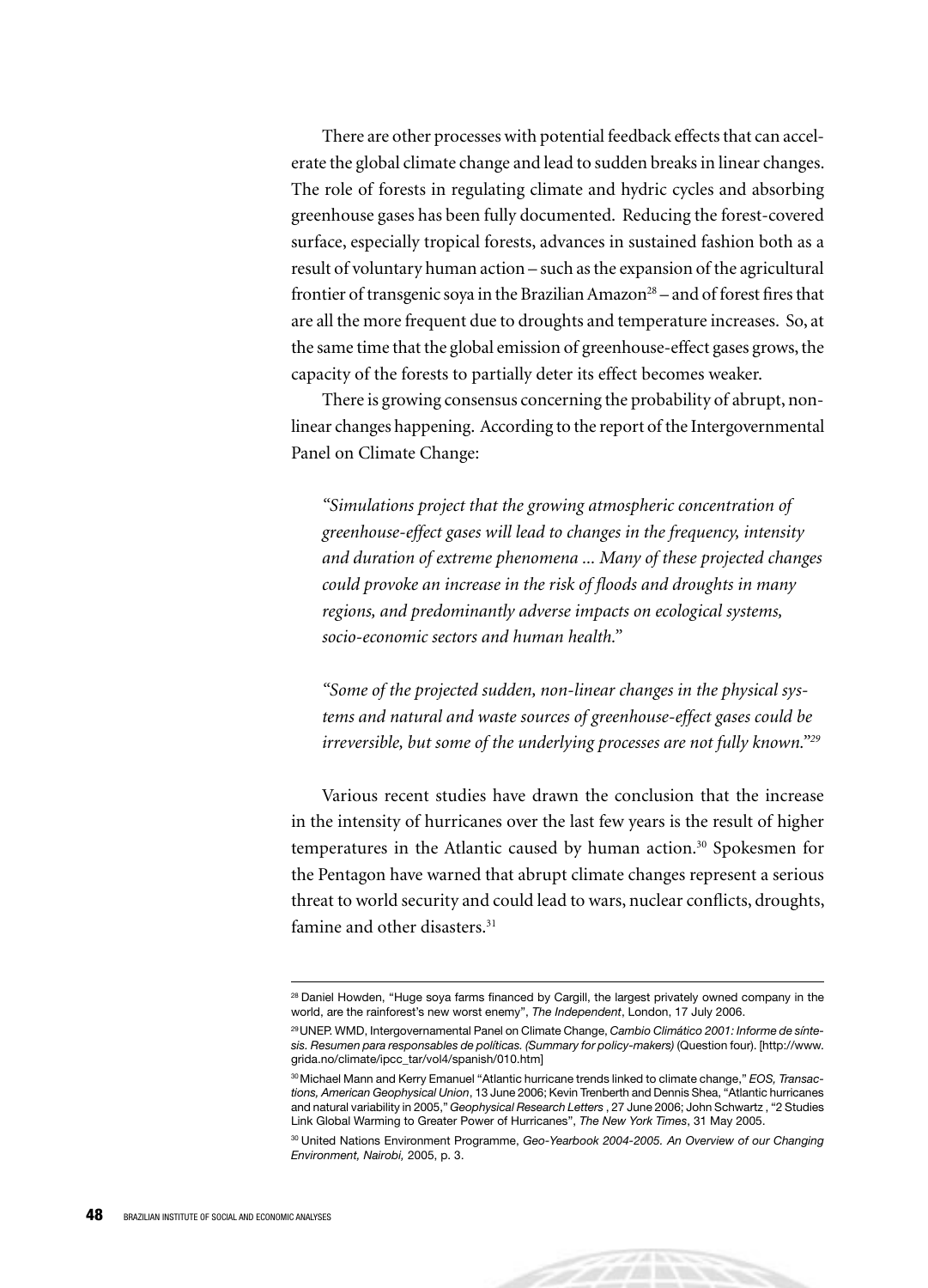The impacts of climate change will be felt disproportionately in the countries of the South and the less favored segments of the population across the world, which would contribute to increase even more the inequalities as regards health and access to proper food, clean water and other goods. The population of the Southern countries is exposed to relatively higher risks of suffering the adverse effects caused by climate change. As shown by the hurricanes that hit central America and the Caribbean in the last few years, including Katrina that destroyed New Orleans in 2005, the poorer and more excluded the population in question, the less political power it has, with less possibility of taking preventive measures and less capacity to recover following extreme climate events. In addition, "In most tropical and subtropical zones, the projection is for harvests to yield less with most of the forecast increases in temperature".32

Many more destructive processes today threaten the survival of life on the planet. An accelerated reduction in genetic diversity is taking place, processes that in many areas could lead to ecological systems collapsing. Sea life has been over-exploited, with situations where large oceanic tracts now practically without any organic life. The volumes of many of the main varieties of edible fish have diminished severely. The sources of fresh water are being exploited beyond their capacity to replenish, and are also being contaminated. There is a tendency for agricultural land to become less available as a result of over-exploitation and contamination by agrochemicals.

Based on this somber but widely known diagnosis, it may be affirmed that today no issue is more urgent to humanity. Beyond generic declarations, this is a problem that deserves priority status on all national and international agendas and should be an express part of all public debates and policies, as well as of the production of knowledge in the academic field. This, of course, is not what happens. The public policies and productive models of almost every country in the world are still moving with irresponsible sloth as if ignoring such matters is enough to make them disappear. Global information has been available for over 30 years on the predictable consequences of climate change. The limits of the planet have been recognized, some measures might be expected to be taken and some indications made that international agreements and conferences on climate have had some impact. The truth is that it is difficult to know whether these efforts have even diminished the rhythm at which the destructive factors are increasing.

. Idem.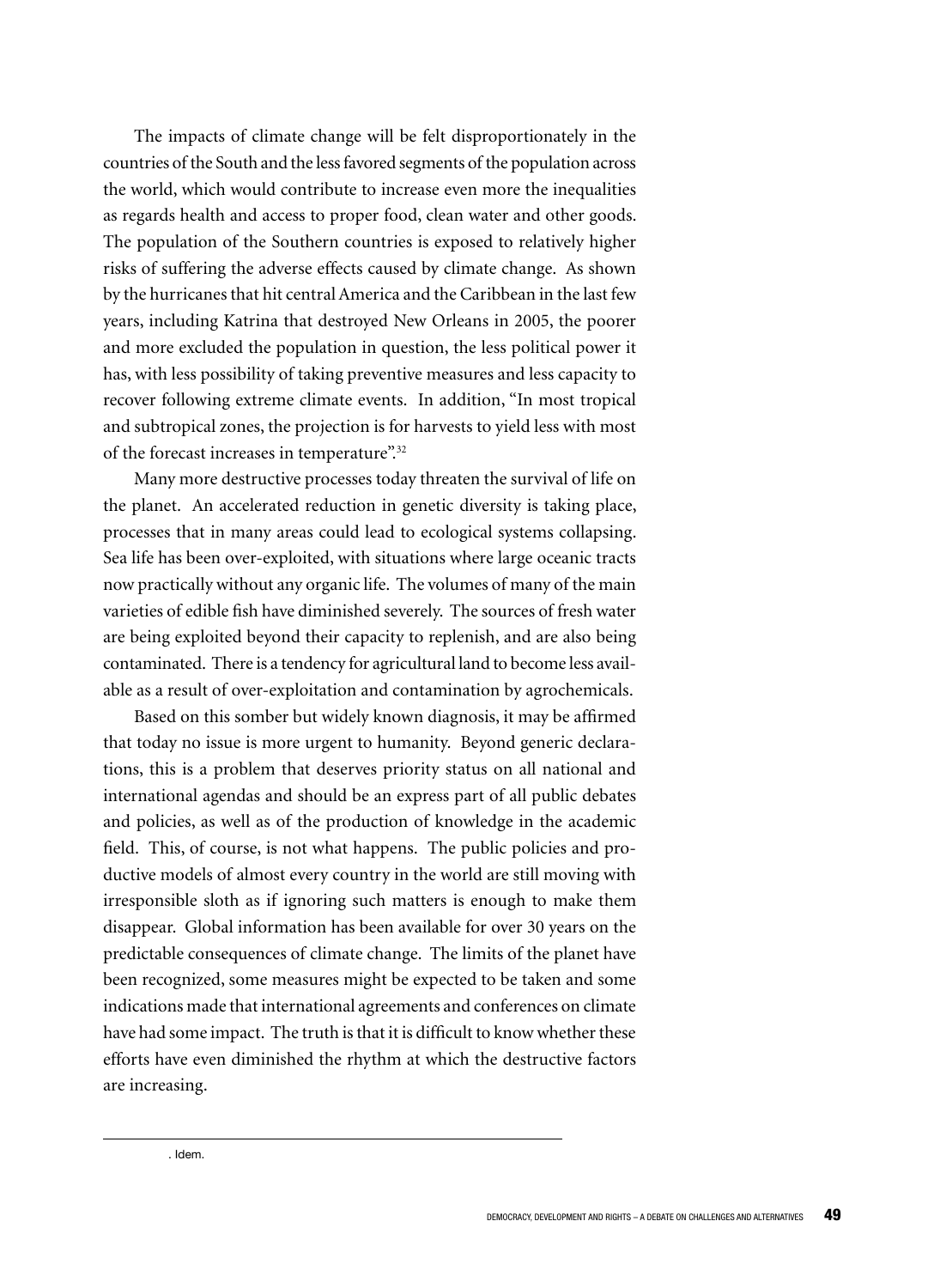Decisions that are presently being taken accentuate rather than deter these tendencies. In this sense, the Chinese model of development is illustrative. Some years ago, when the Chinese government pushed forward its present model of capitalist (neoliberal) development, it found itself in a situation where it was still possible to define a model of alternative transportation to the individual automobile. However, taking the United States model of consumption as the pattern to imitate, the option was made in favor of the automobile culture. With rates of sustained economic growth close to 10% during the last two decades, the Chinese internal market for automobiles went from 220,000 in 1999 to 2 million in 2003, with a 69% increase in sales in 2003. If these trends continue, the country will have 30 million automobiles in 2010 and more cars than the United States in 2030. It is estimated that China accounted for 40% of the increase in the global demand for oil between 2000 and 2004. In order to reach the average of two cars per family, as in the United States, 600 million automobiles would be needed, more than the total that exists today throughout the planet.<sup>33</sup>

The continuity of life on the planet will only be possible if a radical redistribution of access to the planet's resources takes place, which would require a deep, fundamental reduction of the patterns of consumption of energy and resources on the part of the rich minorities of the Earth. This involves an equally radical cultural change in the imagination and modes of producing knowledge concerning wealth and "the good life". Otherwise, we shall advance in seemingly inexorable fashion towards deeper and deeper environmental crises, with profoundly unequal consequences. While the segments of the population that have no access to resources or are victims of the major natural disasters will try to move to places where they have better chances of survival, the reaction of the privileged will be to increase racism, anti-migrant walls, and wars.

One of the scenarios (or nightmares) to which the lack of immediate action could lead is that in which, once the real threats to survival are recognized, the more powerful, seeing the demographic growth and "irresponsible" consumption of the population, manage to establish a global State of environmental authoritarianism, a Big Brother to save life on the planet. This authoritarian-technological State would regulate, supervise and control the destructive threats represented by human action in such a way that life in such conditions would cease to be life.

<sup>33</sup> *Newsday* "Editorial: 1.3 Billion Reasons to Worry about Oil", Sunday 15 August 2004.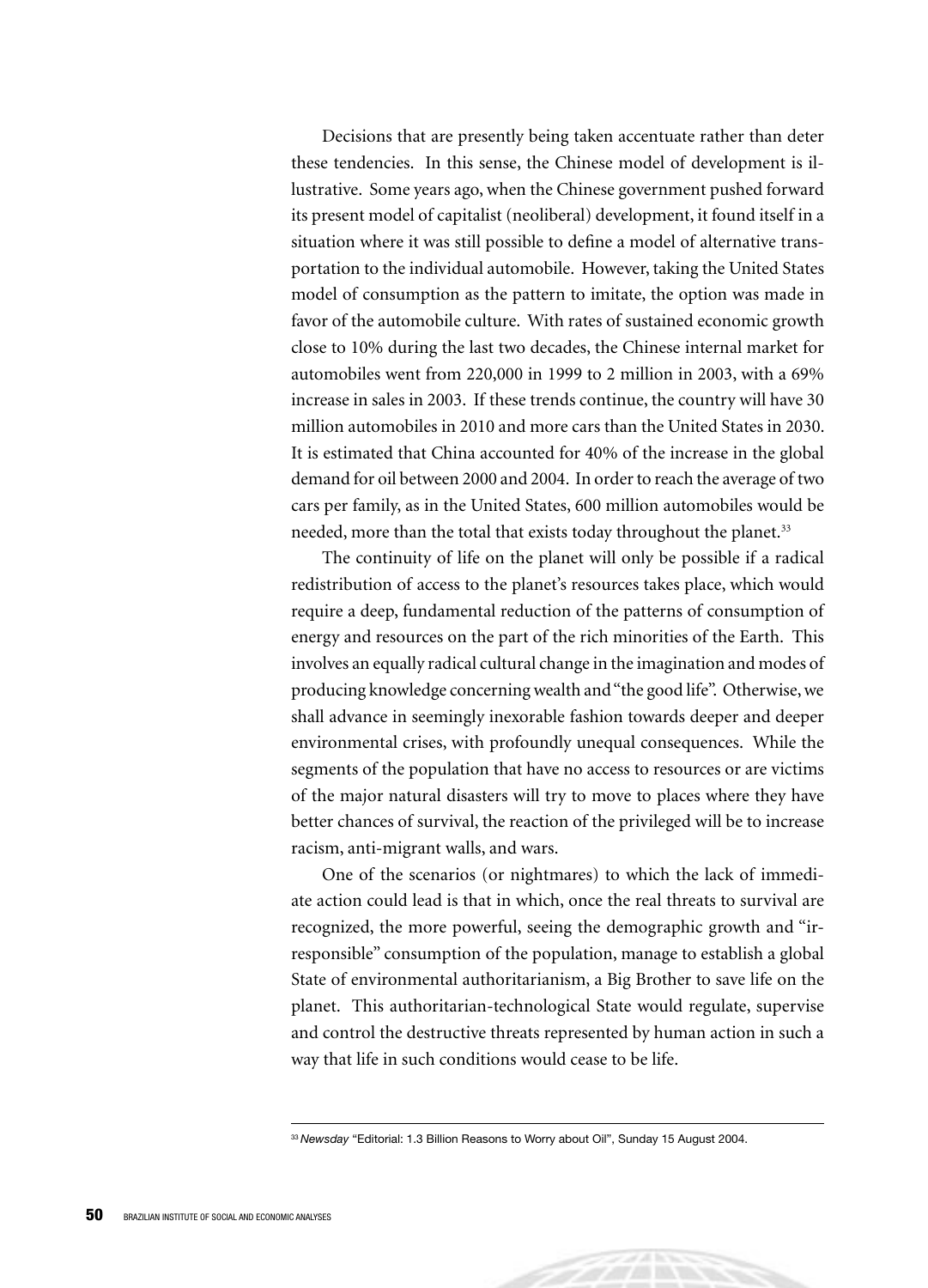# 2. TENDENCIES TOWARDS RADICAL MERCANTILIZA-TION OF ALL SPHERES OF LIFE.

Part of the logic of the capital regime is the inexorable and expansive tendency to incorporate more and more territories, markets, natural resources, work capacity and knowledge to its accumulation requirements. Since the birth of capitalism there has been conflict over the processes of appropriation and privatization of what in different contexts have been considered part of common goods. Tendencies to mercantilize everything by no means constitute a historical novelty. Nevertheless, after five centuries of global capitalist expansion, significant proportions of human activity and the conditions that make life possible on the planet Earth find themselves fully subjected to the logic of capital. Tendencies towards mercantilization have confronted all sorts of limits and obstacles. Common goods are valued and defended by communities, peoples and movements all over the world.

What today constitutes an extraordinary historical novelty that defines a new moment in the expansion of capital are the ways in which an attempt is being made to overcome these limits and the multiple, simultaneous confrontations that they cause globally. It is possible to distinguish roughly four types of historical obstacles to the appropriation/mercantilization of ways of life, knowledge and resources: geopolitical; democratic; technological; and ideological/cultural/ communicational. Faced with these obstacles, the logic of mercantilization that accompanies the expansion of capital tries to knock down barriers against its advance and so generates new spheres of confrontation with those that resist.

**Geopolitical limits.** This refers to territories, resources and populations that have in some way been at the margin of possible appropriation for

SINCE THE BIRTH OF CAPITALISM THERE S BEEN CONFLICT THE PROCESSES OF APPROPRIATION PRIVATIZATION OF WHAT IN DIFFERENT CONTEXTS HAVE BEEN CONSIDERED PART OF *COMMON GOODS*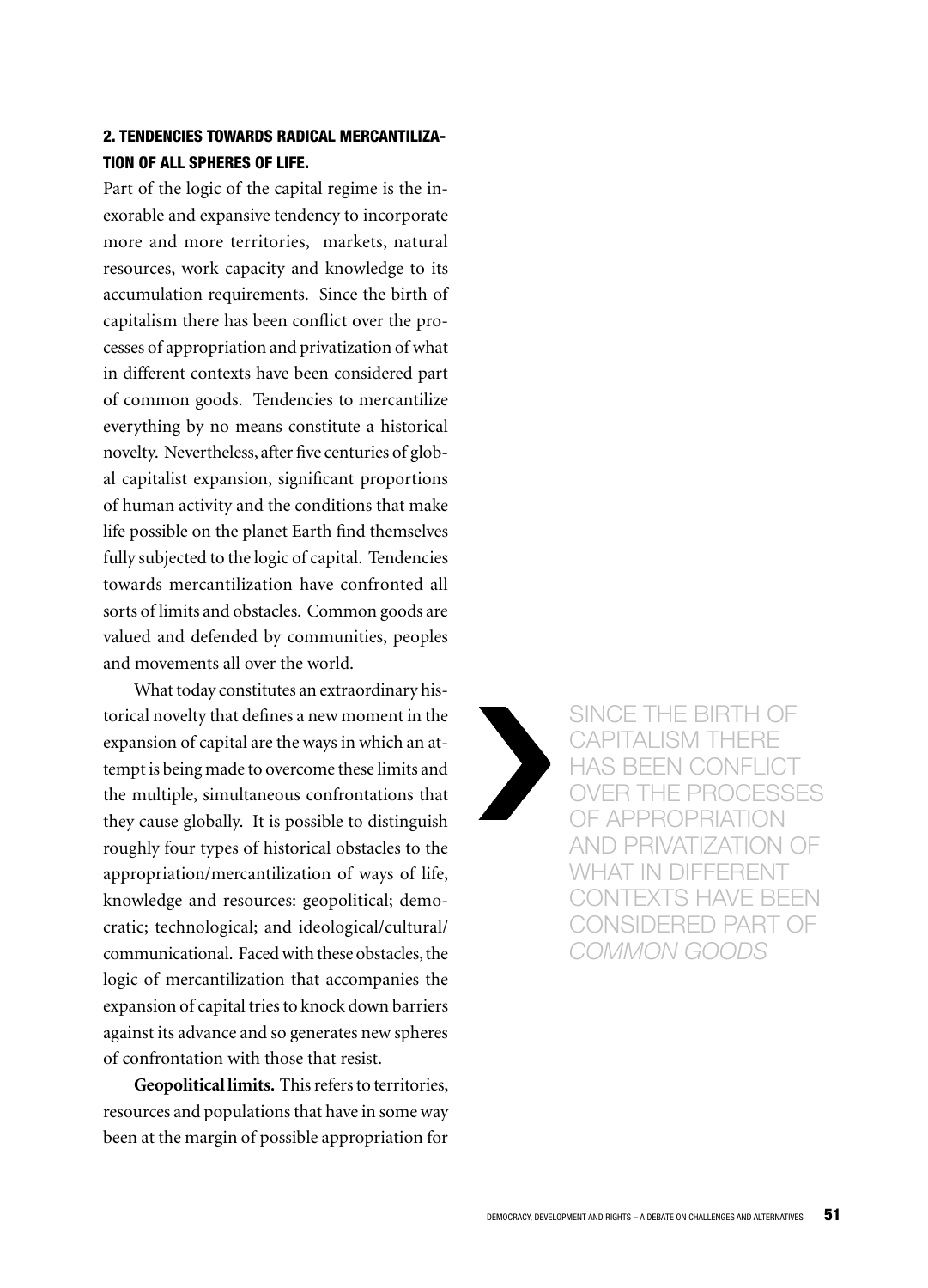geopolitical reasons. Historically, these limits have mainly been represented by territories not colonized or submitted to imperial domination. In the 20th century, the geopolitical limit was the existence of the socialist bloc. With the collapse of Soviet socialism and China's capitalist turnabout, these limits are growing smaller and smaller. Incorporating the majority of the countries in the planet to the WTO is a clear measure of how far this process has advanced.

**Democratic límits.** These obstacles are the result of the multiple ways in which popular struggles in different parts of the world have managed to conquer rights that placed limits on submitting all the processes of life to the logic of capital. This refers fundamentally to the existence of a public sphere and economic and social rights (education, health, social security, water, etc.) that thanks to the conquests of the democratic struggles have operated with political criteria and were not directly part of the processes of valorization of capital.

Today one of the main areas of the global political struggle involves the defense of the public sphere and the area of rights against the tendencies towards the privatization and mercantilization of these areas promoted by the neoliberal agenda. The changes made in this area over the last few decades have been very radical. There has been a radical limiting of what is public, and rights have been transformed into merchandise. From access to goods and services as a collectively and politically demanded right, one passes to the private contractual relation between a company and a client who has access to the good or service to the extent that he has the capacity to pay. This agenda has been imposed through the political device of foreign debt, policies of structural adjustments and privatizations. The transformation of the role of the State and the consolidation of these reforms as obligatory norms have been established through the socalled commercial treaties via the World Trade Organization and the TLCs, which have become a new global constitutional order.

**Technological and/or cost límits.** This refers to the limits met by the process of mercantilization when as a result of the available technology it is not possible to convert a certain good into merchandise, or when this is only possible at too high a cost to be profitable. These limits are characterized by natural resources that are not very accessible poco inaccesibles or have high costs of production or transportation to markets, such as deposits of non-conventional hydrocarbons - bituminous sands, heavy oils, deep-sea deposits, deposits of minerals in not very accessible regions, and so on. Current and progressive technological overcoming of these limits can be seen in deep-sea oil prospection, in the Amazon forest and in the bituminous sands of Canada.

Water is becoming a merchandise not only on account of its growing scarcity but also because of the technological capacity created to make it possible.

Efforts to overcome these limits relate even more fundamentally to the scientific-technological processes of manipulating/appropriating life and matter (biotechnology, nanotechnology and their combinations with information technology and satellite observation), through which colossal steps have been taken to control the generative capacities of life and change them into merchandise. This is accompanied by biopiracy and other means of appropriating the knowledge of indigenous and peasant peoples across the planet, also in order to change them into merchandise.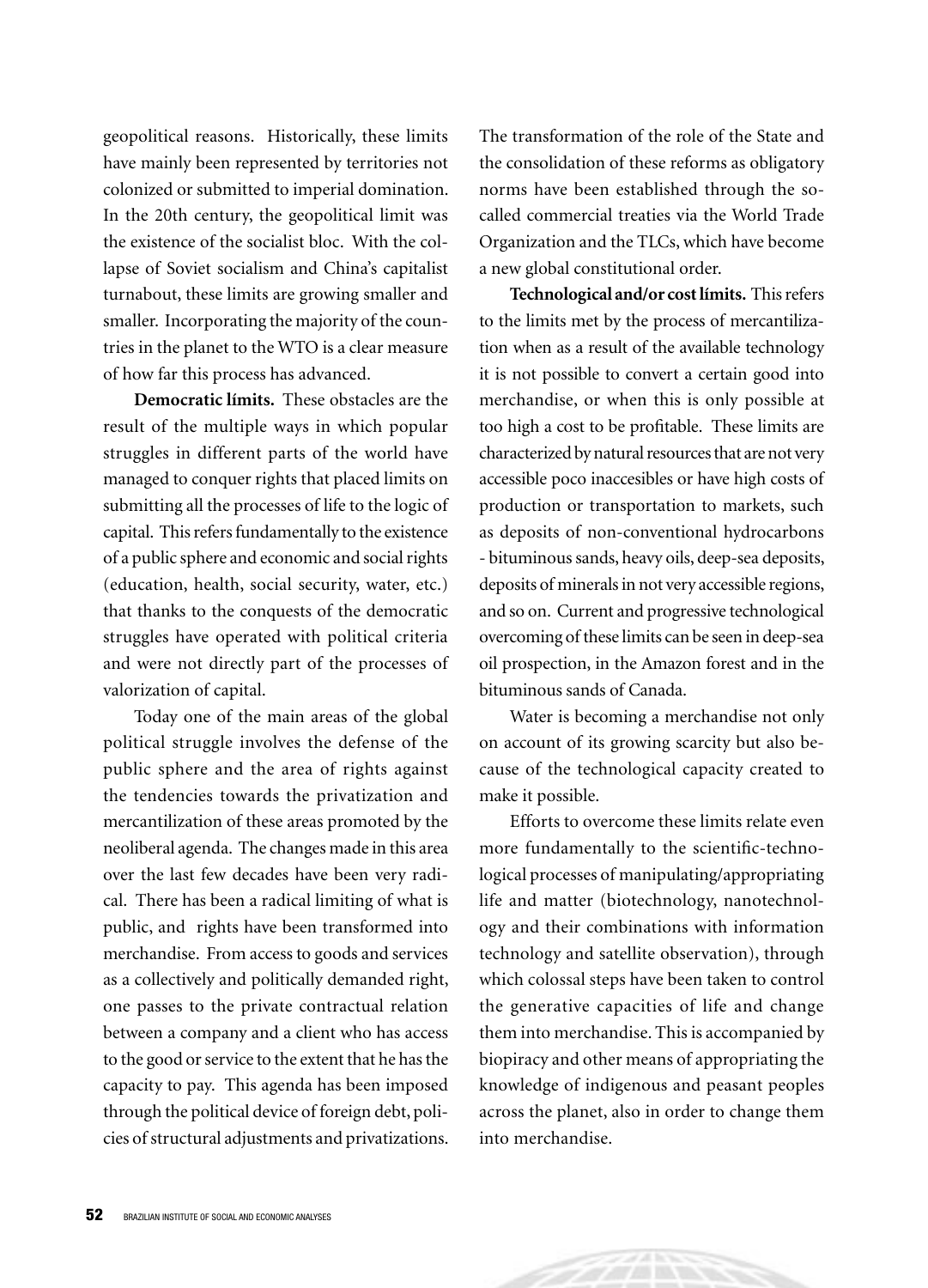Agricultural activity today represents the main frontier of the expansion of mercantile logic all over the world. According to the United Nations FAO, approximate 60% of the planet's agricultural area is farmed by traditional or subsistence peasants, the majority being women (FAO, 1998). This agriculture is assumed as a way of life, not fundamentally as an economic activity designed to produce merchandise. The genetic diversity of the plants present in farms, fields and woods of the South has traditionally been available to all<sup>34</sup>, being conceived as a common good.

While agricultural activity is undertaken by hundreds of millions of peasants and independent farmers with an extraordinary genetic diversity, in a great variety of ecological contexts, with many farming modalities and techniques, using equally varied experiences and knowledge, and with its production mainly for self-consumption and local and/or regional markets, severe limitations allow this activity to be subordinated as a sphere for large corporations to exploit. Changing peasant and independent agriculture into an activity submitted to the control and valorization of capital would require profound changes both to the gamut of genetic varieties used and to the role of peasant knowledge. Industrialized agriculture calls for genetic uniformity and standardization of productive patterns. It demands reproducing the successful (for capital) historical experience of the so-called *scientific administration of labor* 35, and carrying out a systematic process of appropiation/devalorization of the knowledge of peasants and other independent farmers, and their substitution by a scientific-technological knowledge controlled by agro-industry corporations.

In order to achieve this ambitious objective, agro-industry counts on two parallel instruments: the first of a scientific-technological nature and the second of a juridical nature. The new challenges for biotechnology to make genetic manipulation possible in order to create new standardized varieties of seeds with some specific characteristics considered to be of value, seek to replace the immense genetic diversity (not controllable or marketable) by just a few such characteristics. The juridical instruments for the defense of intellectual property allow these new varieties to be patented and incorporated to the technological packages designed to increase control by agro-industrial companies, with the consequent loss of the farmers' autonomy. In this way, the knowledge of peasants and "direct" farmers is being replaced, a knowledge that accounts for the particularities of the various ecological and cultural contexts (type of soil, rain pattern, productive modalities, etc.) and the genetic diversity of their cultivation, by just a few or a single genetic variety and by the standardized norms established by the companies from which the seeds are bought. This represents a death threat for peasant life on the planet.

<sup>34</sup> FAO, Food and Agricultural Organization of the United Nations Sustainable Development Department (SD) 1998 "Special: Biodiversity for Food and Agriculture", *SD Dimensions*, February. [http://www.fao.org/WAICENT/FAOINFO/SUSTDEV/EPdirect/EPre0040.htm]

<sup>35</sup> Taylor, Frederick W. 1971 Principios de la administración científica del trabajo. (Principles of scientific administration of labor) (México: Herrera y Hermanos, Sucs., S.A.).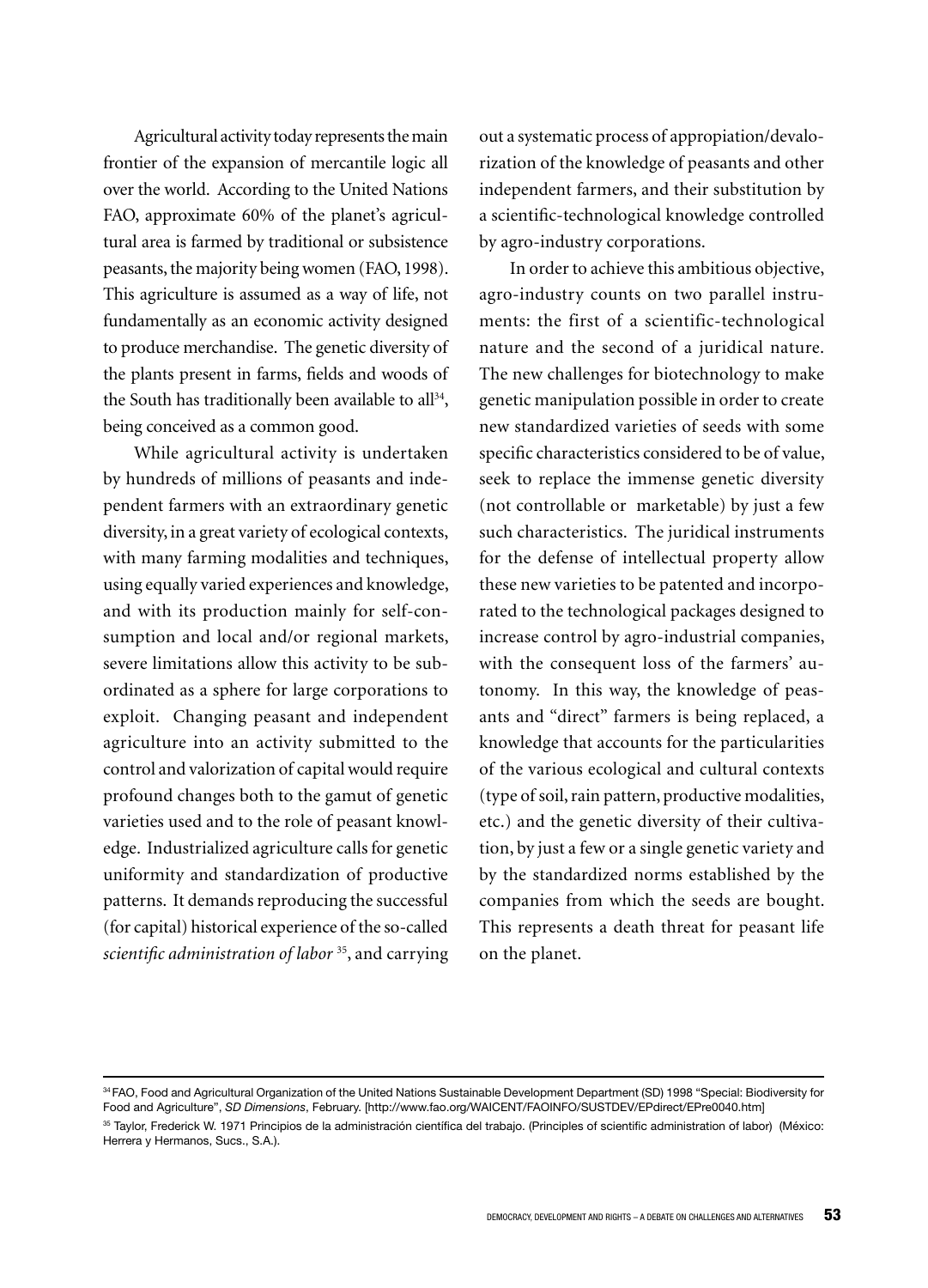THE GLOBALIZATION OF MMUNICATIONS THROUGH **FVISION HAS** DME A POWERFUL DIFFUSING DTATION OF DESS TO THE TERN OF CONSUMPTION

**Cultural/ideological and communicational limits.**These limits refer to a gamut of questions that appear in very different spheres. One, closely linked to technological changes and of extraordinary significance in the last few decades, refers to the sphere of the means of social communication and its growing planetary expansion. The globalization of communications through satellite television has become a powerful instrument for diffusing the expectation of universal access to the pattern of consumption represented by the image of the United States spread by its cinema and television.

A relatively recent and particularly significant sphere of the processes of expansion of mercantile logic into spheres in which up to a few decades ago it was not considered adequate, is the accelerated process of submitting increasingly more direct scientific and technological research to the demands of valorization by capital. A deep cultural change is taking place here that is lending new meaning to previous conceptions of science and the university. This is happening with special vigor in the disciplines associated with biotechnology and biomedicine.<sup>36</sup> These cultural shifts are fast leaving behind the ethos of science and the university as it appeared in the idealized model described by Robert Merton. According to this classic formulation of the ethos of science as an institution of modern liberal society, scientific activity is characterized by complying with the following normative prescriptions: universalism (this supposes that scientific knowledge transcends particular cultures); communalism (scientific knowledge is

**AT AN IN THE YOU** 

<sup>36</sup> See: Edgardo Lander, "La ciencia neoliberal", in Ana Esther Ceceña, *Los desafíos de las emancipaciones en un contexto militarizado, (The challenges of emancipations in a militarized context)*. CLACSO, Buenos Aires, 2006.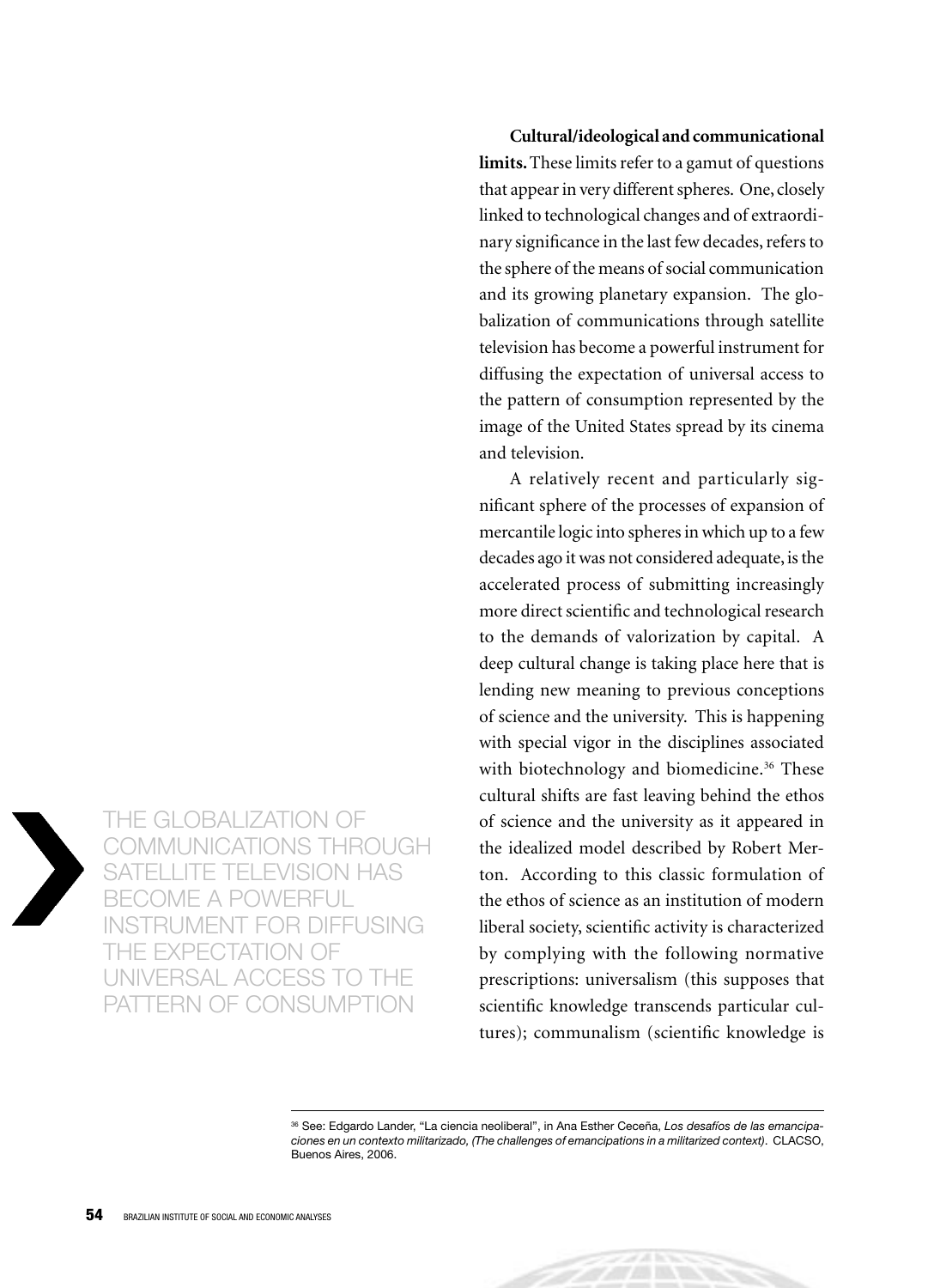

the fruit of a joint effort, it cannot be appropriated but rather considered as public knowledge); and a disinterested knowledge (the researcher's quest for scientific knowledge should preclude any personal benefit, he should be guided by the search for the truth and the common good).<sup>37</sup> The immediate demands of valorization of capital – principally through control of financing - more and more define research agendas, select specializations for new students, the system of remunerating and awarding the teaching staff, the means of divulging and using the results of research, and all academic culture in general. If it is true that the universities of the United States is where this submission of science, technology and the university to the direct demands of the valorization of capital is more advanced, it is also true that today the universities of the rest of the world are heading in the same direction.

Each of these tendencies towards mercantilization, as will be seen further ahead, generates spheres of social struggle, resistance and confrontation which can properly be characterized as combats of a war of global civilization.

<sup>37</sup> Krimsky, Sheldon 2003 *Science and the Private Interest. Has The Lure Of Profits Corrupted Biomedical Research?*, Rowman & Littlefield Publisher, Inc., Lanham, 2003:, pp., 76-77.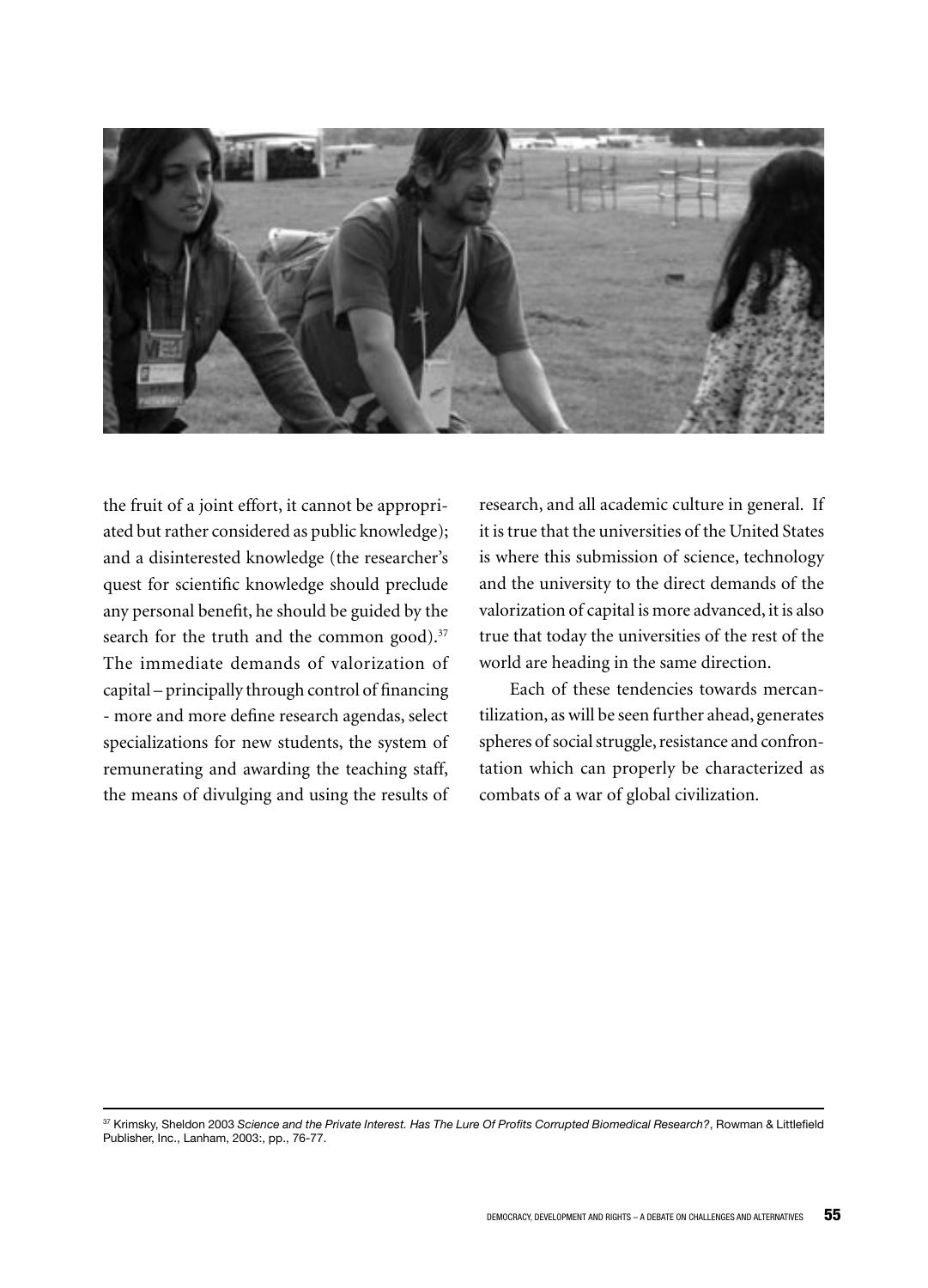#### 3. THE DECLINE OF LIBERAL DEMOCRACY

Liberal democracy as a construction of a society of universal citizenship, recognizing equality of political rights with the conquest of enhanced economic and social rights that have made it possible to reduce the tendencies of the profound social differences that characterize capitalist society, has historically been a very exceptional experience concentrated in just a few key countries of the world system. This has not been the experience of most of the world of the South, the ex-colonial world. Today, at a moment when the centers of power celebrate the universalization of this model of democracy, this finds itself globally in the full process of depletion or reversion, including in the few countries where more significant advances have been made to build historical experiences of liberal democracies: Western Europe and the United States. The global order of mercantilization – increasing priority of the rights of capital over the rights of people – and the militarization that characterize neoliberal globalization is undermining the feasibility of this political regime.

In the European Union, whose experience of the welfare State in the decades following the 2nd World War represented the highest degree of democratization of society under the liberal regime, this State model finds itself in full decline. The political debate within the European Union today is not about basic social options (alternative models of the desired society), or about new democratic conquests. Debates are about the speed with which the social and political conquests of the golden era of the welfare State will erode in order to adapt better - and compete – in the conditions created by neoliberal globalization. The Constitution of the European Union seeks to consolidate, constitutionalize and consequently make the neoliberal conquests of the last few decades irreversible. This explains why this text was rejected in the referenda held in France and the Netherlands.

To study the health conditions of liberal democracy, there is no better case than the country that today assigns to itself the divine mission of carrying democracy and freedom to all the countries of the world, if necessary by force: the United States. A country at present going through a deep constitutional crisis, the current situation of the United States political system is a far cry from Lincoln's Utopia of government of the people, for the people, by the people. As never before, the power of the large financiers of political campaigns and the corporative control of the means of communication determine who can be candidate and who can end up elected. The electoral frauds in Florida in 2000 and in Ohio in 2004 which made both the first election and the re-election of George Bush possible, have been widely and convincingly documented.<sup>38</sup>

**ANY AND THE VIOLA** 

<sup>38</sup> On the elections of 2000, see: David Margolick, Evangelina Peretz and Michael Shnayerson, "The Path to Florida", Vanity Fair, October 2004; and Greg Palast, The Best Democracy Money Can Buy, Plume,New York, 2003; on the elections of 2004, see: U.S. House of Representatives, Status Report of the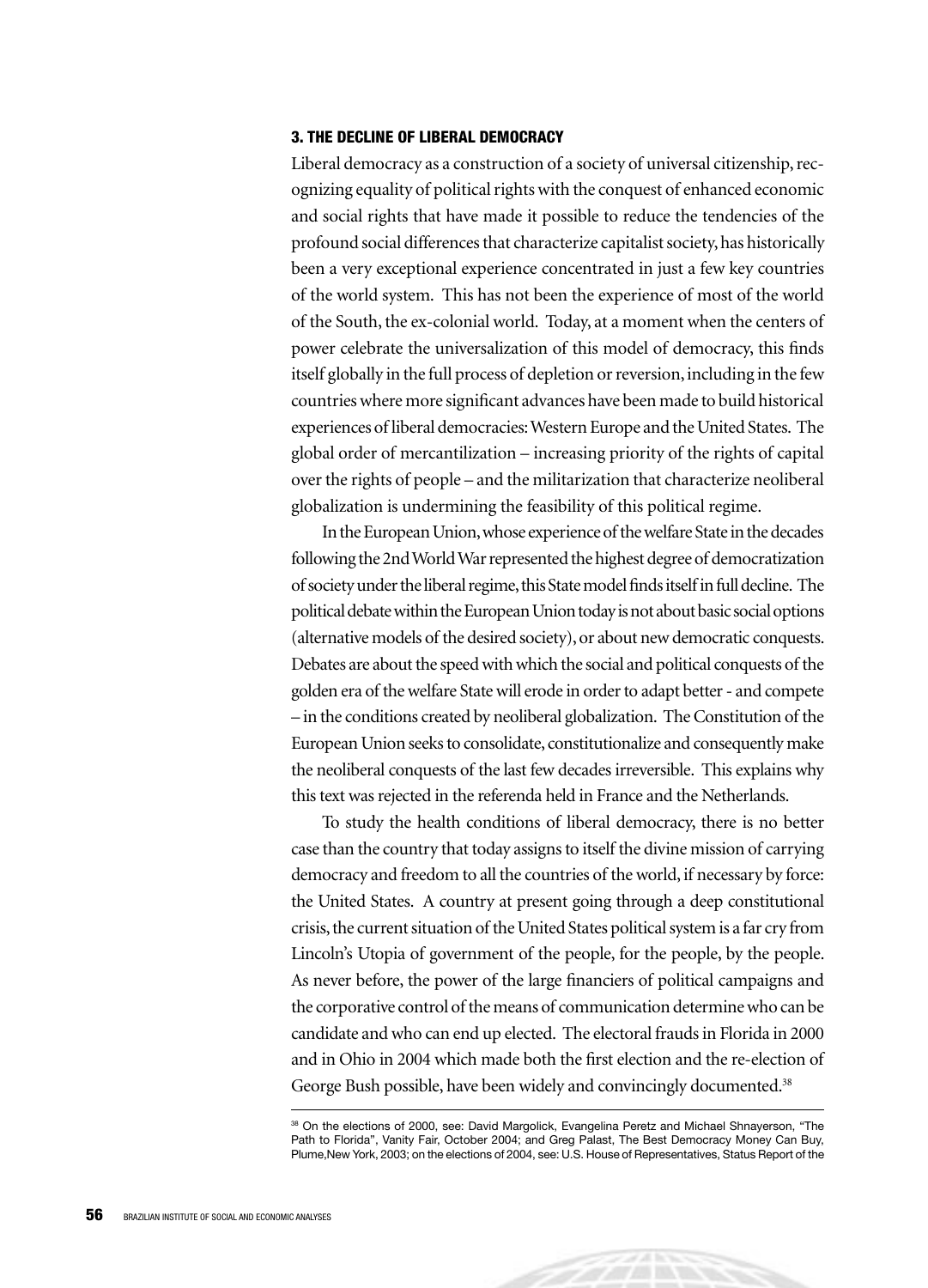The simultaneous control of the Executive, the Supreme Court and the two branches of Congress by a Republican Party that is increasingly more controlled by corporate interests, the radical Right and Christian fundamentalism have produced deep changes in the political system over the last few years. The so-called "war against terrorism" and the systematic promotion of fear in the population have become effective instruments to justify step by step a significant restriction of the political rights that are supposedly guaranteed in the Bill of Rights<sup>39</sup> that is part of the Constitution, as well as a severe weakening of the separation of powers, concentrating more and more decisions in the Executive. Wars are started and justified against "sovereign" States on the basis of systemically distorted manipulation of intelligence information. The government expands the scope of the fields in which it operates in secret to impede public evaluation of its administration. The approval of new laws that seriously restrict the rights of citizens, as in the case of Patriotic Acts I and II, and the reinterpretation of legal norms by the courts to authorize policies that had hitherto been considered clearly unconstitutional, reveal deep shifts in the political system. All this accompanied by communications media that are more and more under the control of large corporations and less and less willing to question and/or denounce the government's actions. This occurs in part as a result of threats to and persecutions of those who spread information that is damaging to the government, $40$  but it is mainly a reflection of the interests of the head corporations of the large communications conglomerates. Could it be expected of the NBC – the television network owned by General Electric, one of the major military contractors in the United States – to present a critical view of the invasion of Iraq?

One of the most alarming expressions of the increasing concentration of power in an increasingly imperial presidency is the recurrent use of the so-called signing statements, by means of which Bush, when he disagrees with some aspects of a law approved by Congress, instead of vetoing it, signs it (thereby converting it into a mandatory law for all, including the President) and reserves the right to break that law whenever he feels that it contradicts

House Judiciary Committee Democratic Staff, Preserving Democracy: What Went Wrong in Ohio, 5 January 2005. [http://www.house.gov/judiciary\_democrats/ohiostatusrept1505.pdf]; Bob Fitrakis, Harvey Wasserman and Steve Rosenfeld, Did George W. Bush Steal America's 2004 Election? Ohio's Essential Documents, The Free Press, The Columbus Institute for Contemporary Journalism; Robert F. Kennedy Jr., "Was the 2004 Election Stolen?", Rolling Stone. 1 June 2006.

<sup>39</sup> Ann Fagan Ginger, Editora, Challenging U.S. Human Rights Violations Since 9/11 (Report by Meiklejohn Civil Liberties Institute), Prometheus Books, 2005.

<sup>40</sup> The Associated Press, "Fearing Legal Battle, Ohio Newspaper Holds Stories", 9 July 2005.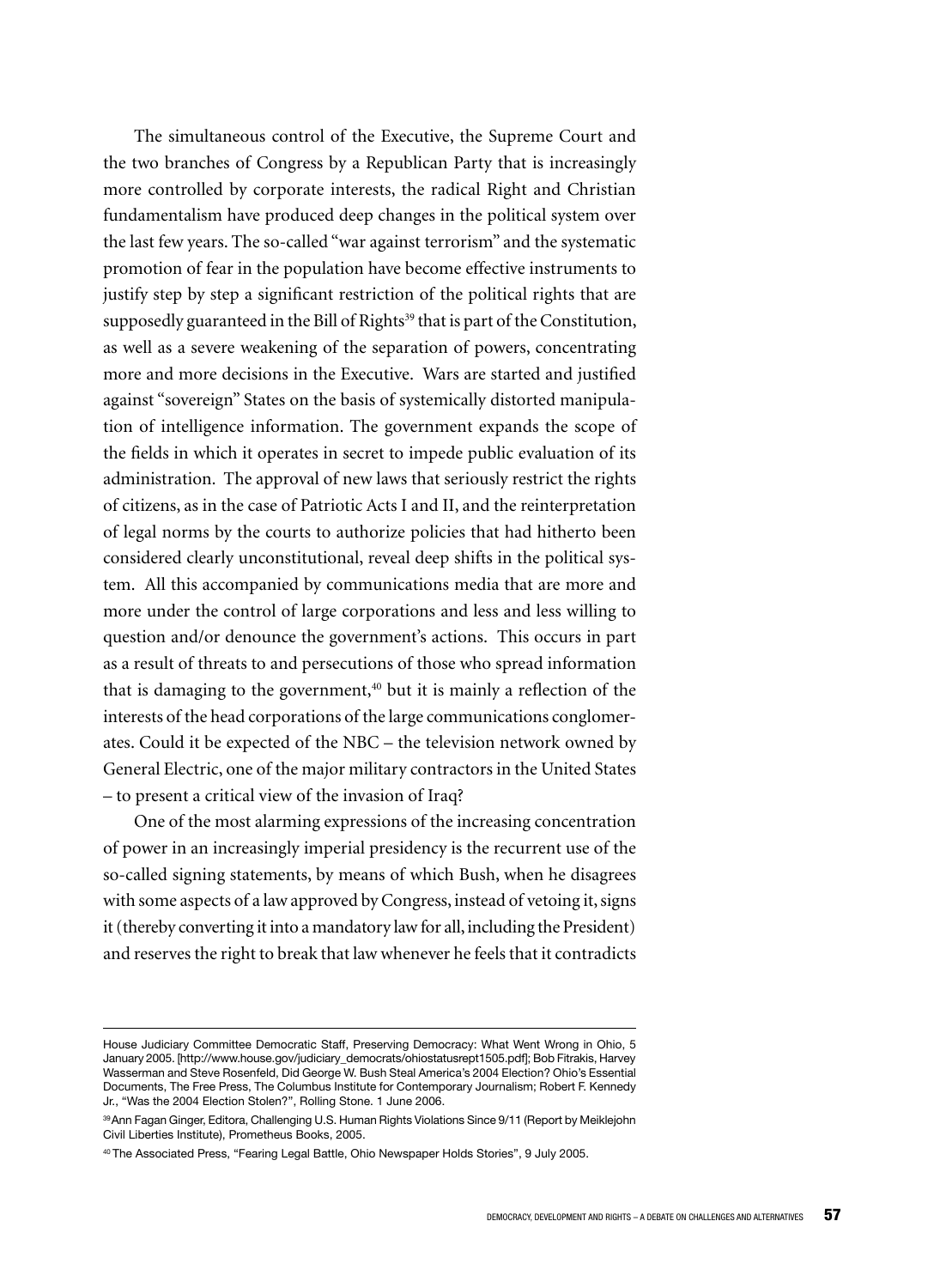his interpretation of the Constitution. In this way he bestows upon himself the power to formulate and interpret both laws and the Constitution itself, attributions that the Constitution grants to Congress and the courts.41 This has been considered a serious threat to the constitutional system of separate powers .42 The American Bar Association set up a working group comprised of renowned constitutionalists to assess the implications of such practices. In its report, the working group unanimously concludes that the signing statements constitute a violation of the state of law and the separation of powers established in the Constitution.43

One of the many conclusions reached by the final report of a thorough study on the current crisis of constitutional order in the United States prepared under the responsibility of Representative John Conyers, Jr. (Democrat for Michigan)<sup>44</sup>, is that the Bush government violated the Constitution and laws on the following matters: 1) deciding on the war against Iraq prior to obtaining authorization from Congress; 2) manipulating intelligence information on arms possessed by the Iraq government to justify so-called "preventive war"; 3) persecuting and punishing critics of the war and government policies, many of them being civil servants; 4) lying and deceiving in respect to the development of the war, its cost and its impact; 5) illegally spying on innocent citizens without authorization from the courts; 6) concealing illegal acts for which the government was responsible; 7) refusing to provide Congress and the population with information; and 8) deteriorating civil liberties generally. Among the more controversial aspects of the Patriotic Act, this report mentions authorization given to the FBI to supervise without court order and without prior notice telephone calls and Internet communications and access by intelligence agencies to medical records, registers of purchases in bookshops and consultations in libraries, as well as records of past consumption.<sup>45</sup>

In flagrant violation of the Constitution, the government defends its right to detain United States citizens without any formal charge.<sup>46</sup> Calling war prisoners "illegal combatants"<sup>47</sup>, the government of the United States

<sup>41</sup> Charlie Savage, "Bush Challenges Hundreds of Laws", *The Boston Globe*, 30 April 2006.

<sup>42</sup> Statement of Senator Patrick Leahy, Ranking Member, Judiciary Committee, Hearing on Presidential Signing Statements, June 27 2006. [http://judiciary.senate.gov/member\_statement.cfm?id=1969&wit\_id=2629]

<sup>43</sup> American Bar Association, *Task Force on Presidential Signing Statements and the Separation of Powers Doctrine*, 2006. [http://www.abanet.org/op/signingstatements/]

<sup>44</sup>*The Constitution in Crisis, Final Investigative Report Prepared at the Direction of Rep. John Conyers, Jr*, August 2006. [http://www.house.gov/judiciary\_democrats/iraqrept2.html].

<sup>45</sup> Op, cit., p. 132. Ver: Barton Gellman, "The FBI's Secret Scrutiny", *The Washington Post*, 6 November 2005.

<sup>46</sup> Tom Jackman, "US a Battlefield, Solicitor General Tells Judges" *The Washington Post*, 20 July 2005. 47 Patrice de Beer, "Illegal Combatants, a False Debate", *Le Monde*, Paris, 29 June 2004.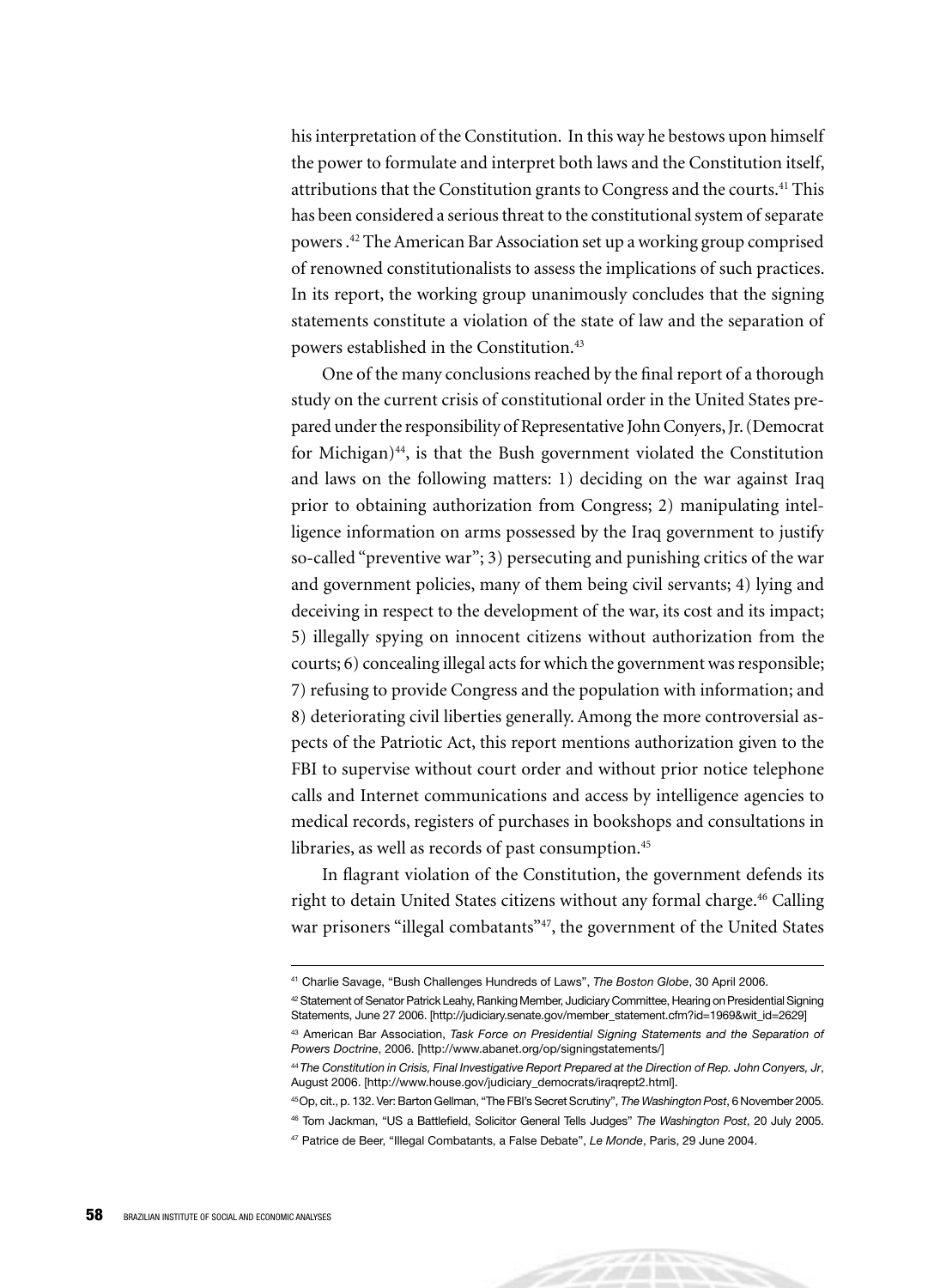declares that the norms of the Geneva Convention do not apply to them. The generalized practice of torture has been widely documented, both in Guantánamo<sup>48</sup> and Abu Ghraib<sup>49</sup>. The Bush government claims that it has the right to use torture as part of its "war against terrorism"50. Nothing is known of what goes on in the broad network of secret detention centers sponsored by the United States in various parts of the world and to which not even the Red Cross has access.<sup>51</sup>

One consequence of the use of this modality of government of capital, by capital, for capital is lower taxes for the rich, accelerated increase of social inequalities, deterioration of public education, millions of people without medical insurance, walls, guards and armed militias to prevent the entry of immigrants.

In most Southern countries, and certainly in Latin America, no democratic or sovereign national States have ever been constituted. With significant differences between countries, with advances and setbacks, after the political independence of the early 19th century, most of the population in this continent continued to live in societies with a colonial pattern of power, racially hierarchized, with highly excluding patterns of citizenship.52 The profound, and even growing, social inequalities that characterize Latin America at present are an affirmation of the persistence and historical continuity of these mechanisms of exclusion. In these neoliberal times, countries that were never properly sovereign have faced tendencies to reduce their autonomy. They operate in a global context dominated by transnational capital, a small group of North countries,

<sup>48</sup> AFP and The Independent "Constata la Cruz Roja Internacional torturas a presos en Guantánamo", *La Jornada*, Mexico, 1 December 2004; Neil A. Lewis, "Fresh Details Emerge on Harsh Methods at Guantanamo", *The New York Times*, 1 January 2005; Carol D. Leonnig, "Further Detainee Abuse Alleged", *The Washington Post*, 26 December 2004; Andrew Buncombe, *The Independent*, London, "Green light for Iraqi prison abuse came right from the top", 3 April 2005; Rosa Miriam Lizalde, "La tortura, estimulada por Bush, acusa vocero de grupo de juristas estadounidenses", *La Jornada*, Mexico, 26 November 2005.

<sup>49</sup> Suzanne Goldenberg, "Abuse 'continued after Abu Ghraib'", *The Guardian*, London, 9 December 2004.

<sup>50</sup> Edward Alden, "Dismay at Attempt to Find Legal Justification for Torture", *Financial Times*. London, 10 June 2004.

<sup>51</sup> Andrew Buncombe "Bush 'operating secret gulag in eastern Europe'", *The Independent*, London, 3 November 2005; AFP Y DPA "Cerrar centros de detención secretos, exigen ONU y OEA a Washington", *La Jornada*, Mexico, 29 July 2006; John Hendren, "CIA May Have Held 100 'Ghost' Prisoners", *Los Angeles Times*, 10 September 2004; AFP Y Notimex, "Detectan más de mil vuelos secretos de la CIA por naciones de la UE", *La Jornada*, Mexico, 27 April 2006; DPA, Reuters and AFP, "Estuvo en Polonia el mayor centro de detención secreto de la CIA: HRW", *La Jornada*, Mexico, 10 December 2005; Afp, The Independent y DPA, "EU ha creado un archipiélago de centros de detención, denuncia AI", *La Jornada*, Mexico, 6 June 2005.

<sup>52</sup> Aníbal Quijano, "Colonialidad del poder, eurocentrismo y América Latina", in Edgardo Lander, *La colonialidad del saber. Eurocentrismo y ciencias sociales. Perspectivas Latinoamericanas. (The colonialness of knowledge. Eurocentrism and social sciences. Latin-American perspectives).* CLACSO, UNESCO, Buenos Aires, 2000.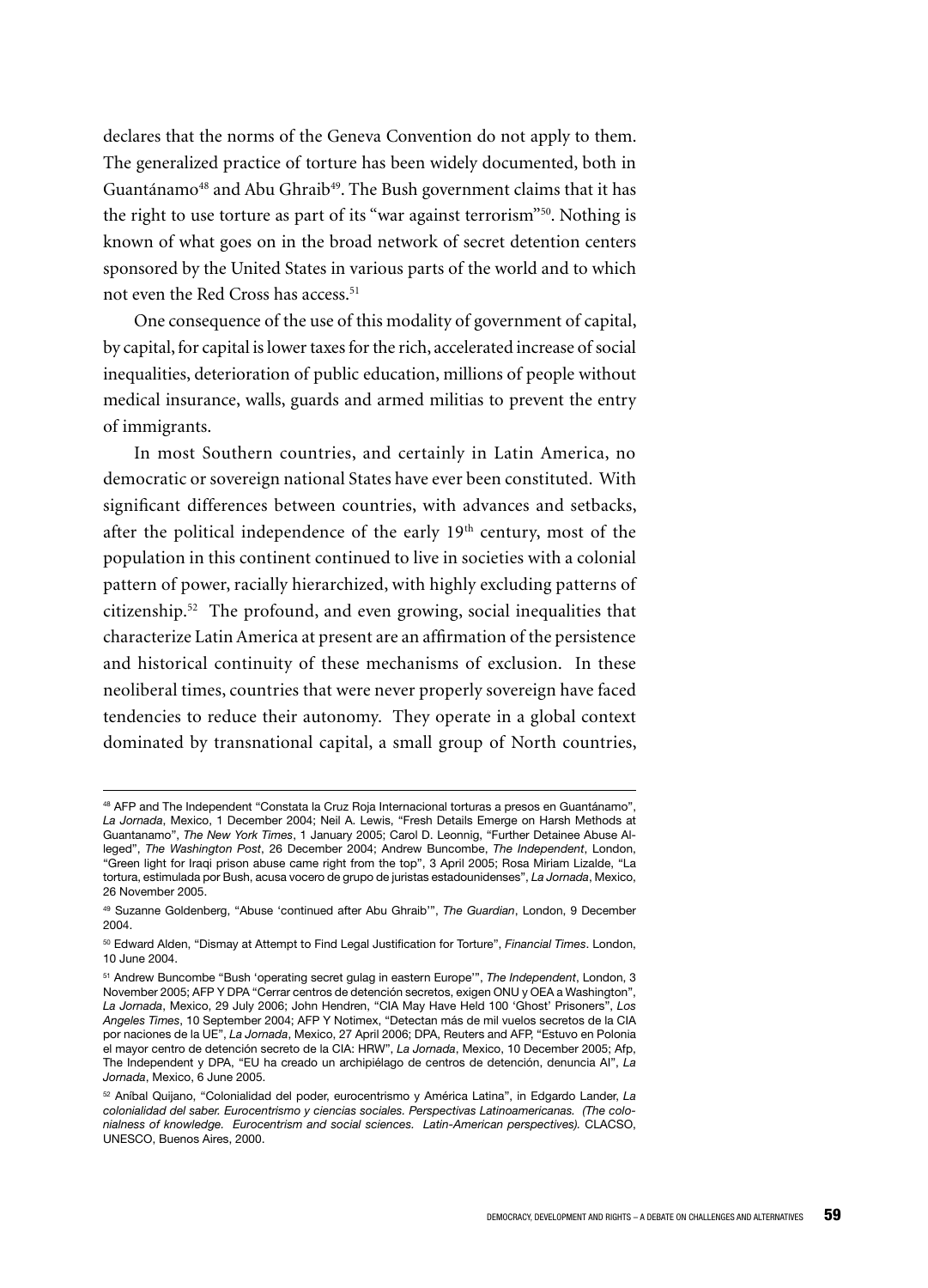and the financial, commercial and military instruments that defend their interests. The territorial base of liberal democracy, the national State, has ceased to be the pertinent sphere for taking the principal decisions that affect the populations of these territories. Democratic international law, which with setbacks and advances has managed to broaden the definitions of the rights of persons and peoples in the period since the 2nd World War, now finds itself in a state of regression. In an imperial global order, the norms of international law and its institutions are observed only insofar as they correspond to the interests of the hegemonic potency. Current Latin-American projects for development, industrialization, subregional or continental integration are based on imagination and betting on patterns of production and levels of consumption and material abundance that are no longer sustainable. Everything seems to indicate that it is already too late for all that. In the present global context, the aspiration of the peoples of the South to achieve "developed" national States, even with liberal democracy, capable of ensuring equality and effective universal rights for all, constitutes a path heading towards the past. It is too late. Other options are necessary.

### 4. THE AGE OF PERMANENT WAR

Another key characteristic of our age is the state of permanent war, just as Orwell predicted in 1984. The so-called global war against terrorism is by definition a war that has no limits in space or time. It is infinite war, a war with no end. Inasmuch as the tensions - so characteristic in times of liberal democracy - between accumulation and legitimacy have been resolved in favor of accumulation, a regime of growing domination without hegemony is being established. More and more, the search for consensus and legitimacy is being replaced by the promotion of fear and the use of force. This frank exercise of power necessarily generates multiple forms of resistance. According to the neoliberal system, the military dimension is essential and constitutive. The industrial-military complex has more and more economic, political and communicational power, and has even found a

new sphere of valorization by operating as subcontractor in the new dynamics of corporative privatization of war.

In Afghanistan, Iraq, Palestine, the Lebanon, so-called "intelligent" bombs kill the civilian population systematically and with impunity, massacres that are cynically called "collateral damage". The indiscriminate murder of civilians – preferably at a distance so that it is not actually witnessed – is trivialized as an inevitable fact of contemporary life, with the televised images on Fox News and the CNN differ little, in aesthetics and zero moral impact, from the films turned out by Hollywood.

The inevitable consequence of imperial policy is increasing militarization of the planet. Iraq was not invaded because it had arms of mass destruction, but precisely because the intelligence agencies of the United States and the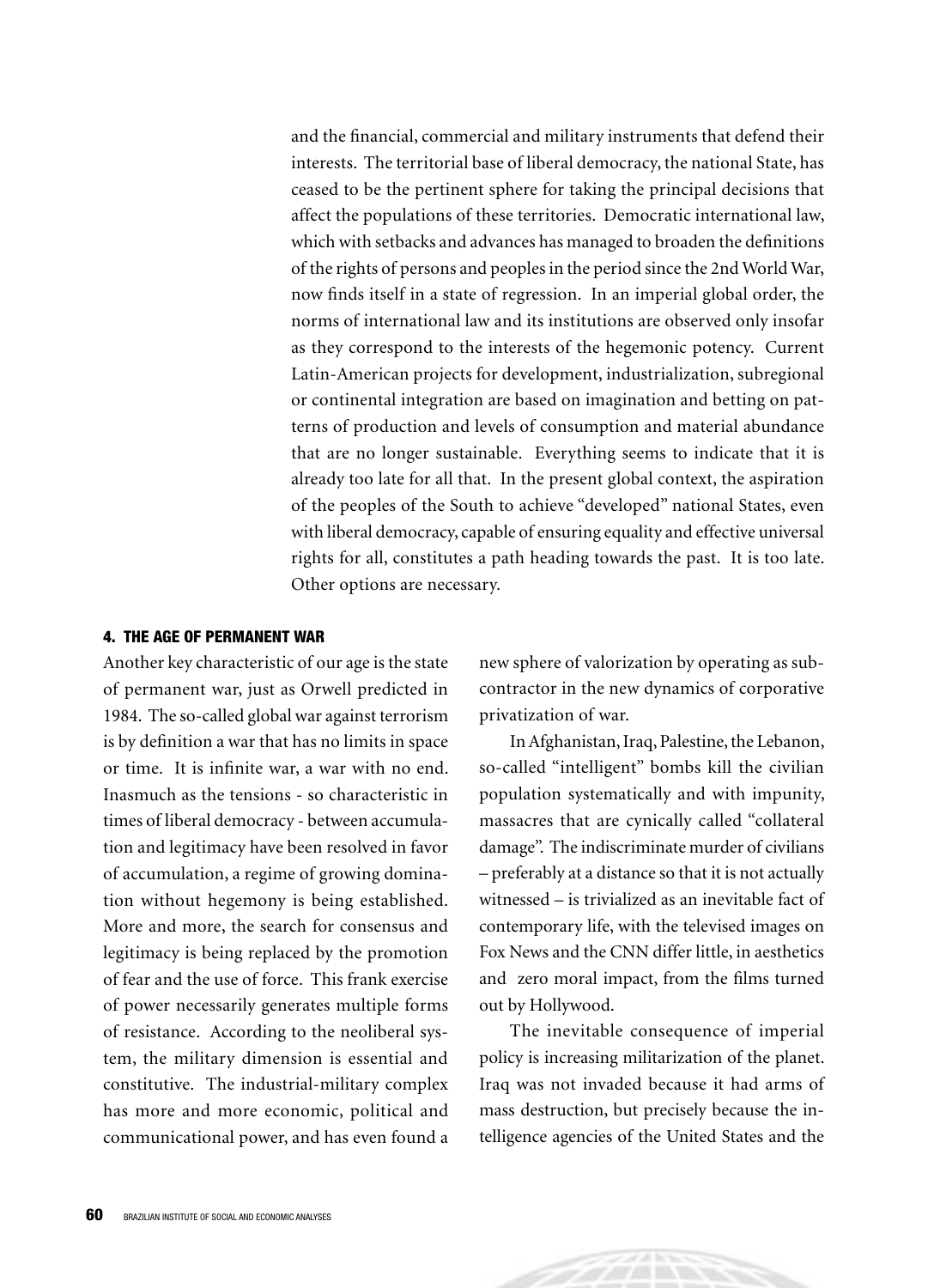United Kingdom knew that the Saddam Hussein government did not have the military capacity to resist invasion.

The nightmare of nuclear war, which seemed to have been ended together with the Cold War, was once again on the carpet. The leading nuclear powers fail to comply with the obligations assumed by signing the Treaty of Non-Proliferation of Nuclear Arms to reduce their nuclear arsenals. Countries "friendly" to the United States, such as Israel, Pakistan and India face absolutely no obstacles in the so-called "international community", in the International Atomic Energy Agency or the United Nations to develop their nuclear arms programs. The same does not hold true, of

course, for Iran and North Korea. What will happen when more and more countries decide that only possessing missiles and nuclear arms can offer some degree of protection against a military attack from the United States when it decides that some country is sheltering or sponsoring "terrorists", that it belongs to the "axis of evil", or simply that it does not like its policies? For smaller States or sub-State groups that lack these military possibilities, there will always be other options. So-called terrorism and religious and ethnic-identifying fundamentalism is apparently becoming the answer of the weak, the desperate, the trapped, people whose very existence is being threatened.

None of this augurs a peaceful future.

#### 5. RESISTANCE AND RE-EXISTENCE: THE STRUGGLE FOR LIFE

These civilization processes that point towards death are today confronted by an extraordinary gamut of forms of existence and resistance, mobilization and struggles of peoples, communities, organizations, movements and local, regional and global networks that use their vast gamut of experiences on behalf of life. It is not just a matter of confronting the capital system, its forms of property and exploitation and its forms of exercising power. It is also rejecting a model of civilization historically characterized by the idea of controlling and submitting nature – including human beings, a model that, if not deterred, will lead inexorably to the destruction of the conditions that make life possible on the planet Earth. Accordingly, the anti-capitalist struggle and the resistance to this model of civilization are not principally an expression of internal contradictions of the capital system, contradictions that function in a bet shared by industrial society (such as that imagined by Marxism in betting on the protagonist role of the industrial proletariat), but rather a struggle based on experience, memory, the community, history, a struggle based on the life that is being threatened. It is this truly civilization characteristic that allows the convergence of the most extraordinary diversity of subjects across the planet. This convergence is not based on agreements on a model of an alternative society but rather on principles to preserve cultures, knowledge, nature, life, re-existence.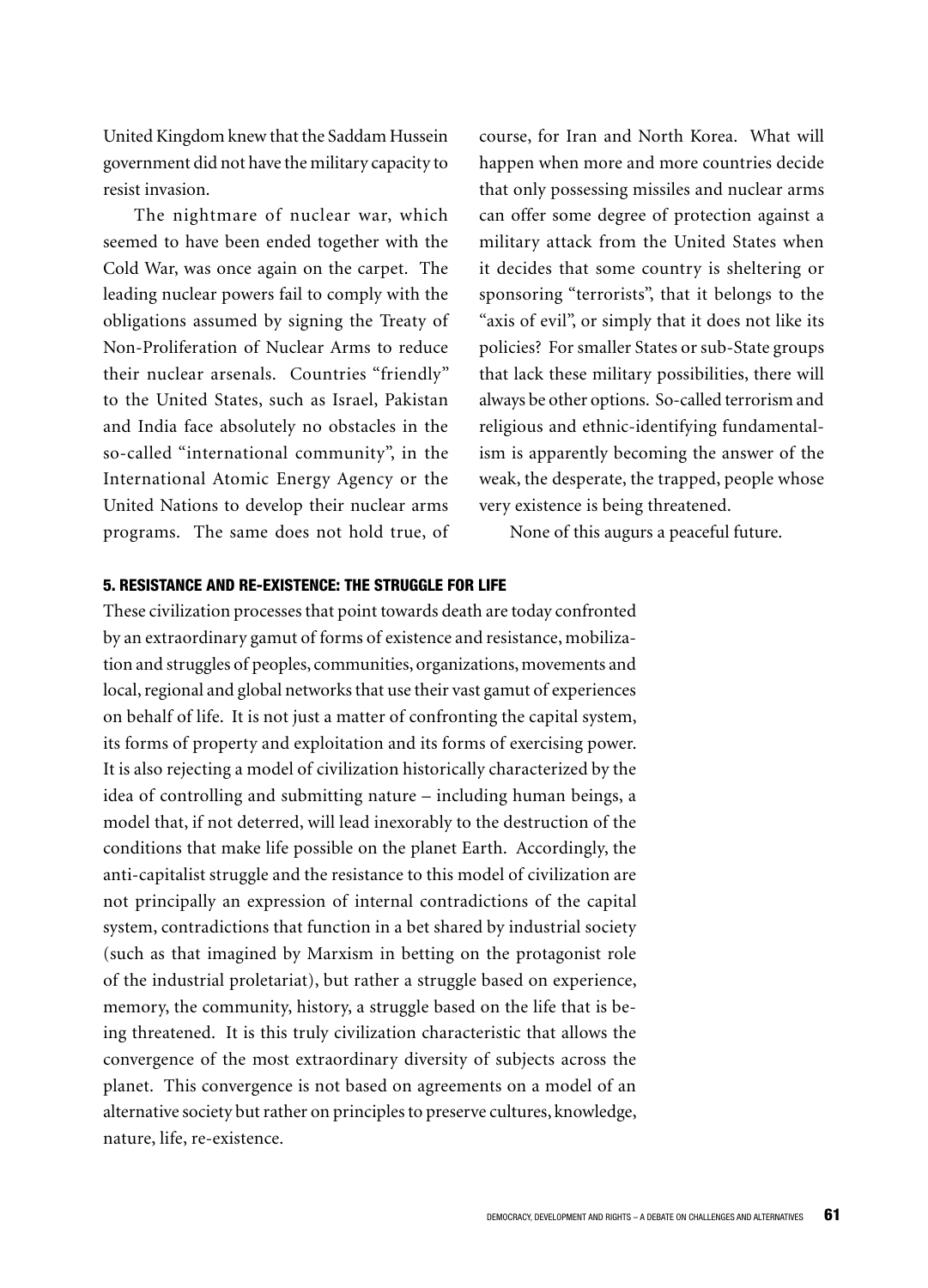#### ARE WE RUNNING OUT OF TIME?

As pointed out above, today the capital regime counts on new geopolitical, technological, communicational, military and juridical-political resources to enable it to overcome the many obstacles that have historically prevented full mercantilization of all the dimensions of life and realization of the Utopia of total market<sup>53</sup>.

Returning to and integrating questions touched on earlier, it is possible to identify two new conditions that define precisely a new historical era. The first is the capacity for human beings to destroy in a short space of time the conditions that make life possible, both because of the impact of their productive activities and a global nuclear holocaust. The second refers to the confrontations – which for the first time are truly global, in that they appear in a very different but spontaneous way in all the corners of the world – concerning the processes of mercantilization of all dimensions of culture and life, to submit them directly to the demands of valorization of capital. In turn, this dynamic of mercantilization of life can only accelerate the processes of its destruction.

These two conditions oblige us to rethink the ways that time has been conceived. In the principal forms of imagining the future of society associated with modern experience and capitalism, whether they are celebratory or critical, time was conceived as a good infinitely available in the future. The welfare society, abundance, freedom

and equality would all be possible in the future. What cannot be achieved in the present or in a short space of time would surely be achieved in the long term. Nonetheless, what happens if we realize that these suppositions are no longer sustainable? What are the implications of our assuming that we find ourselves in a decisive historical moment, at a point of inflection such that if the present generations of humanity fail to stop the advance of these devices of systematic destruction of cultures and life, there will be no guarantee for the future?

This consideration about the conception of time and its availability is based on the two conditions of our age pointed out above. The calculations and projections of the various models of the future of the planet may vary and be subject to polemics, but there is no doubt that the current civilization patterns are not sustainable and that they are undermining the conditions that make life possible. How much time do we have left before these destructive processes become irreversible? Evidently, not much.

Also from the point of view of the struggles concerning the productivist-depredatory logic of industrial society – radicalized in its present neoliberal expressions – this is a critical historical era. Most of the capacities of resistance against the mercantilization of all the expressions of culture and life are not based on imagination or projects of alternative future societies, but

<sup>53</sup> Edgardo Lander, "La utopía del mercado total y poder imperial" *(The Utopia of total market and imperial power), Revista Venezolana de Economía y Ciencias Sociales*, vol. 8, no. 2, May-August 2002.